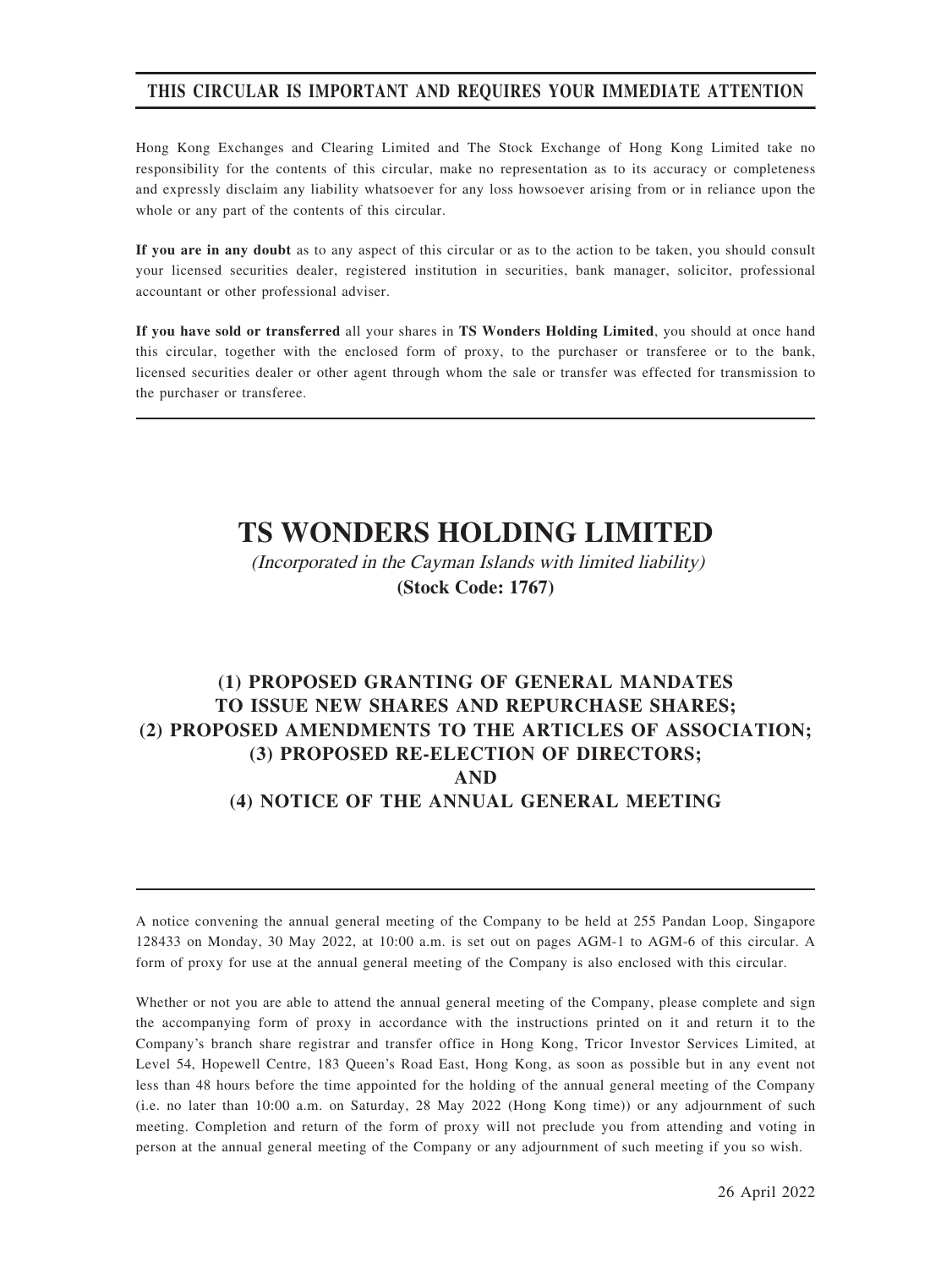# **CONTENTS**

# Page

|                | <b>Letter from the Board</b>                                             |                |  |  |  |  |
|----------------|--------------------------------------------------------------------------|----------------|--|--|--|--|
| $\mathbf{1}$ . |                                                                          | $\overline{3}$ |  |  |  |  |
| 2.             | Proposed granting of the Issue Mandate and the Repurchase Mandate        | $\overline{4}$ |  |  |  |  |
| 3.             |                                                                          | 5              |  |  |  |  |
| 4.             |                                                                          | 5              |  |  |  |  |
| 5.             |                                                                          | 6              |  |  |  |  |
| 6.             |                                                                          | 6              |  |  |  |  |
| 7.             |                                                                          | $\tau$         |  |  |  |  |
| 8.             |                                                                          | $\tau$         |  |  |  |  |
| 9.             |                                                                          | $\tau$         |  |  |  |  |
| 10.            |                                                                          | 8              |  |  |  |  |
|                | Appendix I - Explanatory statement of the Repurchase Mandate             | 9              |  |  |  |  |
|                | Appendix II - Comparative table of the amendments to the Articles        | 13             |  |  |  |  |
|                | Appendix III - Details of Directors proposed to be re-elected at the AGM | 38             |  |  |  |  |
|                |                                                                          |                |  |  |  |  |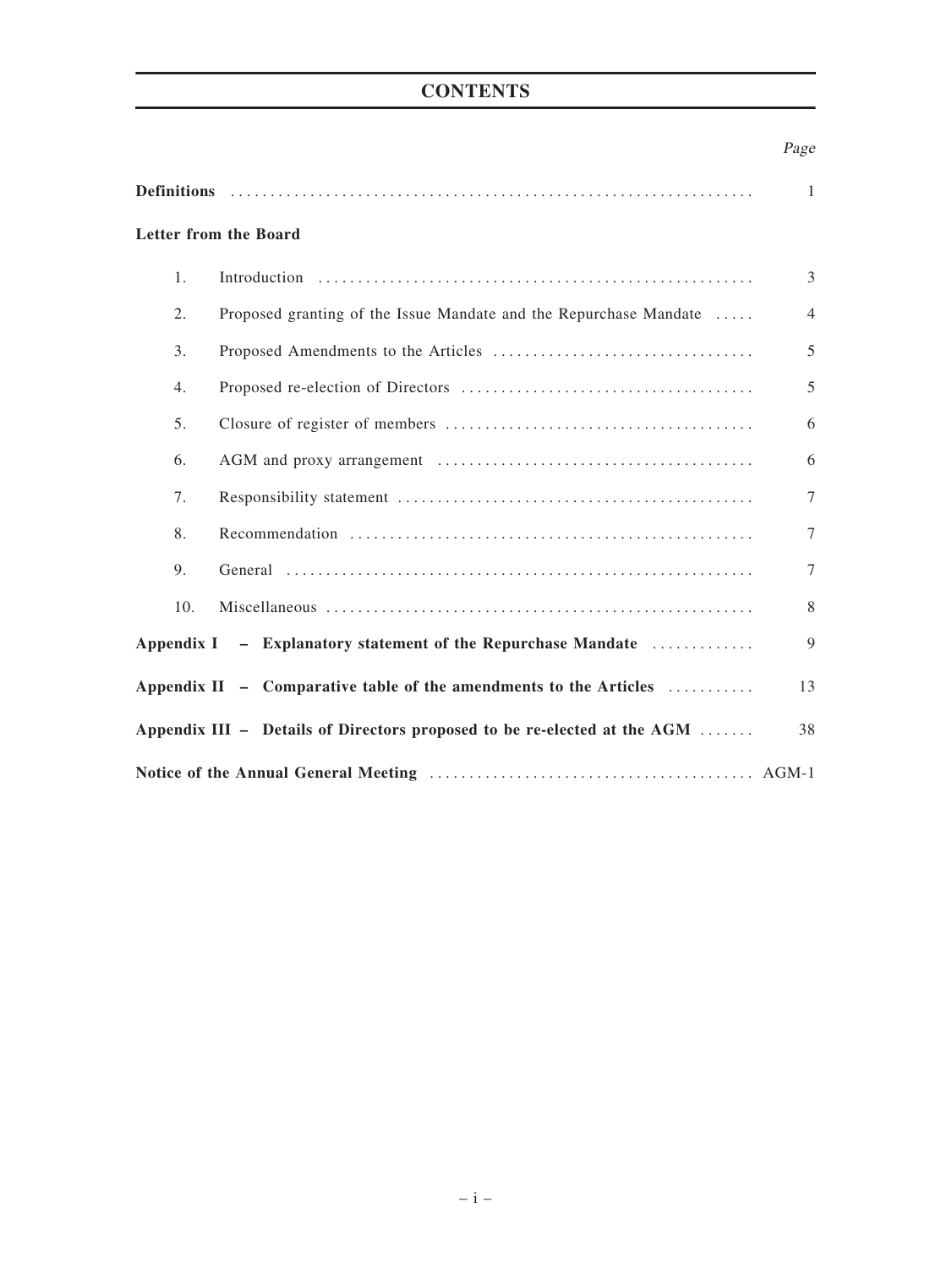# DEFINITIONS

In this circular, the following expressions have the following meanings unless the context otherwise requires:

| "acting in concert"       | has the same meaning ascribed to it under the Takeovers<br>Code                                                                                                                                              |
|---------------------------|--------------------------------------------------------------------------------------------------------------------------------------------------------------------------------------------------------------|
| "AGM"                     | the annual general meeting of the Company to be held at<br>255 Pandan Loop, Singapore 128433 on Monday, 30 May<br>2022 at 10:00 a.m., or any adjournment of such meeting                                     |
| "Articles"                | the articles of association of the Company, as amended<br>from time to time                                                                                                                                  |
| "Board"                   | the board of Directors                                                                                                                                                                                       |
| "Company"                 | TS Wonders Holding Limited, a company incorporated in<br>the Cayman Islands with limited liability, the shares of<br>which are listed on the Main Board of the Stock Exchange<br>$(\text{stock code}: 1767)$ |
| "Director(s)"             | the director(s) of the Company                                                                                                                                                                               |
| "Group"                   | the Company and its subsidiaries                                                                                                                                                                             |
| "Hong Kong"               | the Hong Kong Special Administrative Region of the<br>People's Republic of China                                                                                                                             |
| "Issue Mandate"           | as defined in paragraph $2(a)$ of the Letter from the Board<br>of this circular                                                                                                                              |
| "Latest Practicable Date" | 19 April 2022, being the latest practicable date prior to the<br>publication of this circular for ascertaining certain<br>information in this circular                                                       |
| "Listing Rules"           | the Rules Governing the Listing of Securities on the Stock<br>Exchange                                                                                                                                       |
| "Repurchase Mandate"      | as defined in paragraph 2(b) of the Letter from the Board<br>of this circular                                                                                                                                |
| "SFO"                     | the Securities and Futures Ordinance (Chapter 571 of the<br>Laws of Hong Kong)                                                                                                                               |
| "Share $(s)$ "            | ordinary share(s) of HK\$0.01 each in the share capital of<br>the Company                                                                                                                                    |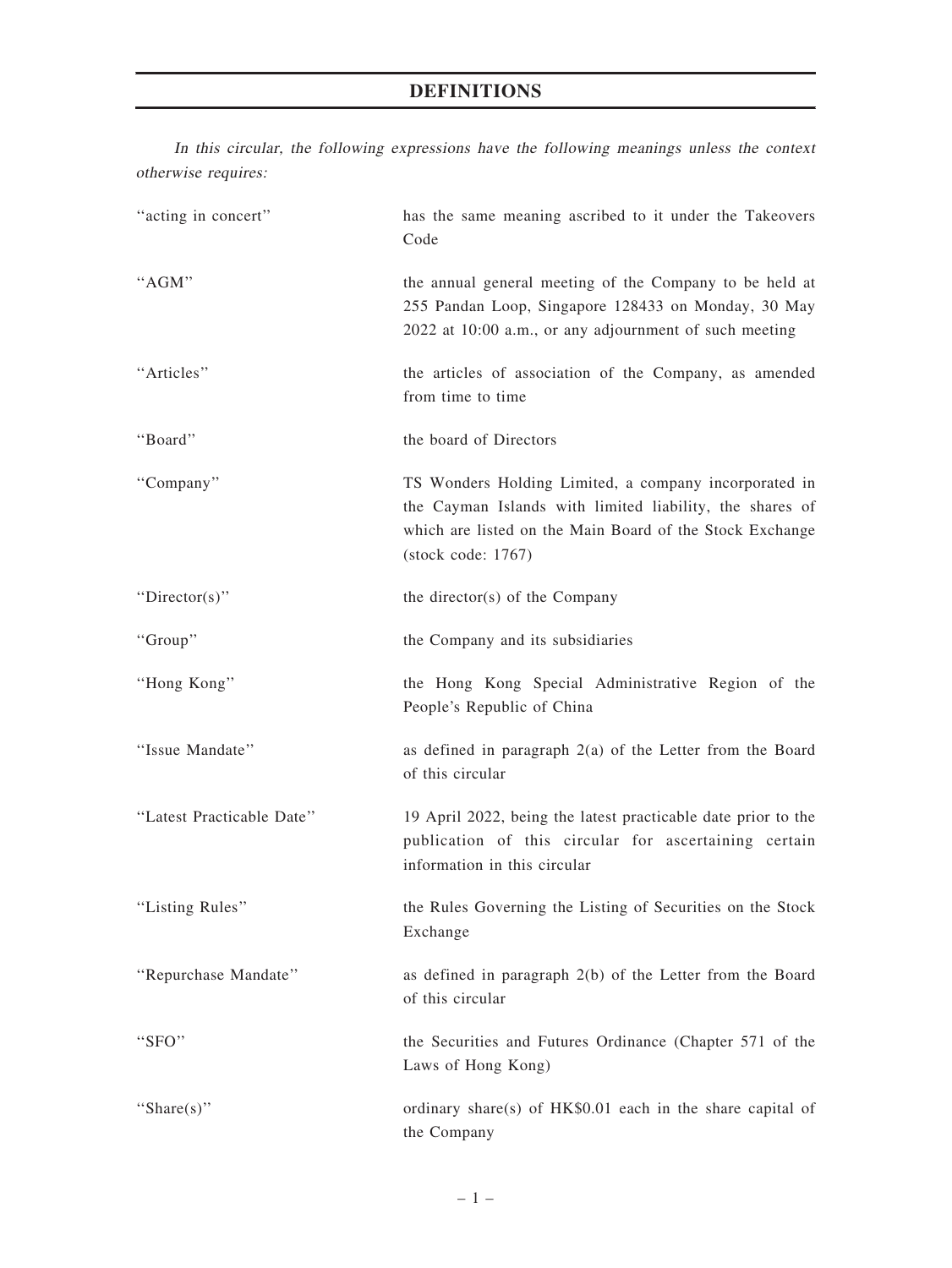# DEFINITIONS

| "Shareholder(s)" | $holder(s)$ of the issued $Share(s)$                                                                        |
|------------------|-------------------------------------------------------------------------------------------------------------|
| "Stock Exchange" | The Stock Exchange of Hong Kong Limited                                                                     |
| "SWL"            | <b>SWL</b> Limited                                                                                          |
| "Takeovers Code" | the Hong Kong Code on Takeovers and Mergers issued by<br>the Securities and Futures Commission in Hong Kong |
| " $HKS$ "        | Hong Kong dollars, the lawful currency of Hong Kong                                                         |
| $\lq\lq q_0$ "   | per cent                                                                                                    |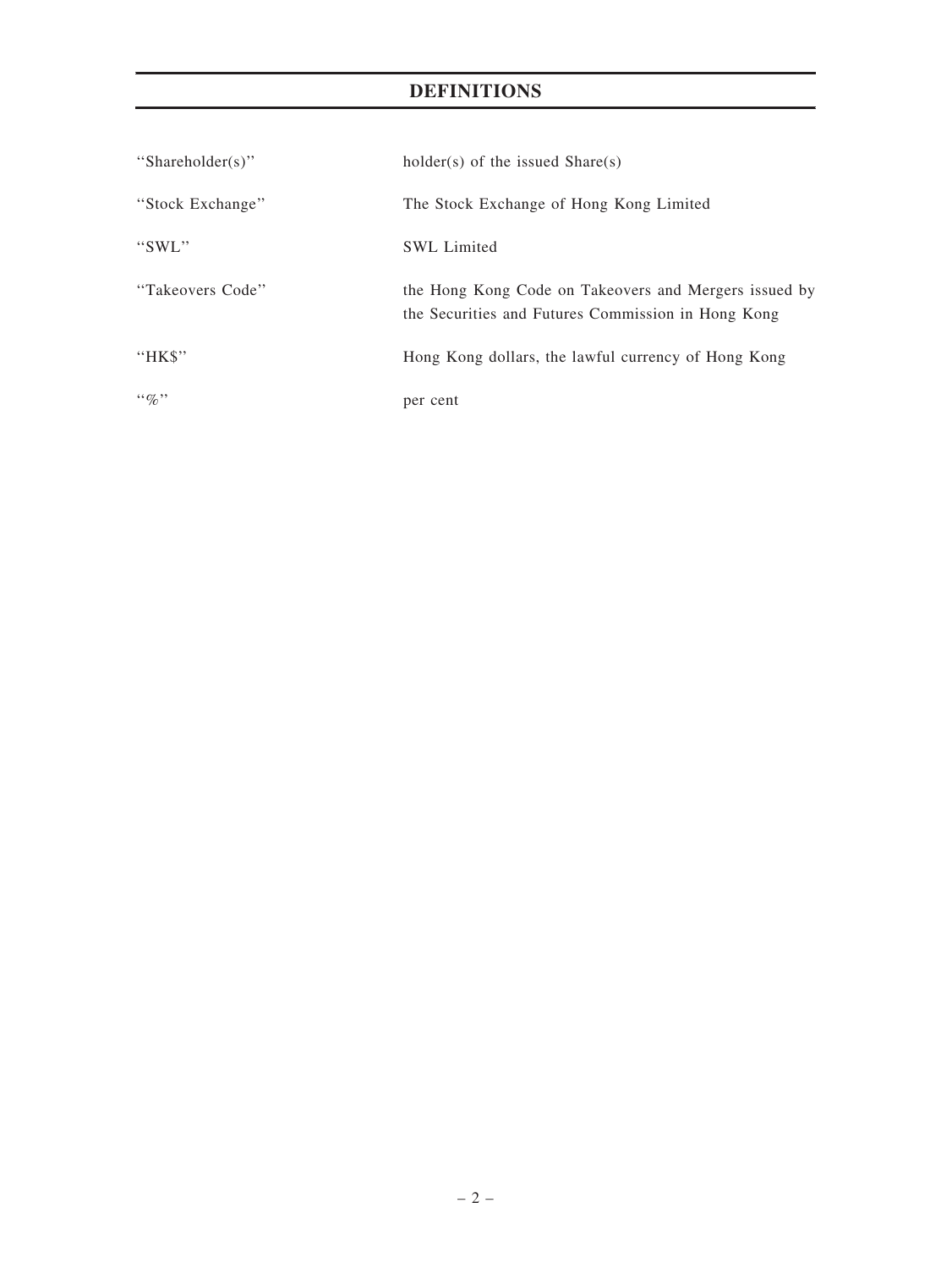# **TS WONDERS HOLDING LIMITED**

(Incorporated in the Cayman Islands with limited liability) **(Stock Code: 1767)**

Executive Directors: Ms. Lim Seow Yen (Chairlady) Mr. Lim Fung Yee Mr. Lim Fung Chor Mr. Lim Seng Chye (Lin Shengcai)

Independent non-executive Directors: Mr. Chan Ka Yu Mr. Lee Yan Fai Mr. Chew Keat Yeow (Zhou Jieyao)

Registered office: Windward 3 Regatta Office Park PO Box 1350 Grand Cayman KY1-1108 Cayman Islands

Principal place of business in Hong Kong: Room 901, 9th Floor Prosperity Tower 39 Queen's Road Central Central, Hong Kong

26 April 2022

To the Shareholders

Dear Sir/Madam,

# (1) PROPOSED GRANTING OF GENERAL MANDATES TO ISSUE NEW SHARES AND REPURCHASE SHARES; (2) PROPOSED AMENDMENTS TO THE ARTICLES OF ASSOCIATION; (3) PROPOSED RE-ELECTION OF DIRECTORS; AND (4) NOTICE OF THE ANNUAL GENERAL MEETING

### 1. INTRODUCTION

The purpose of this circular is to provide Shareholders with information in respect of the ordinary resolutions to be proposed at the AGM for, among other matters, (i) the granting of the Issue Mandate to the Directors; (ii) the granting of the Repurchase Mandate to the Directors; (iii) the extension of the Issue Mandate by adding to it the number of Shares repurchased by the Company under the Repurchase Mandate; (iv) the proposed amendments to the Articles; and (v) the re-election of Directors, so as to enable you to make informed decision on whether to vote for or against the relevant resolutions.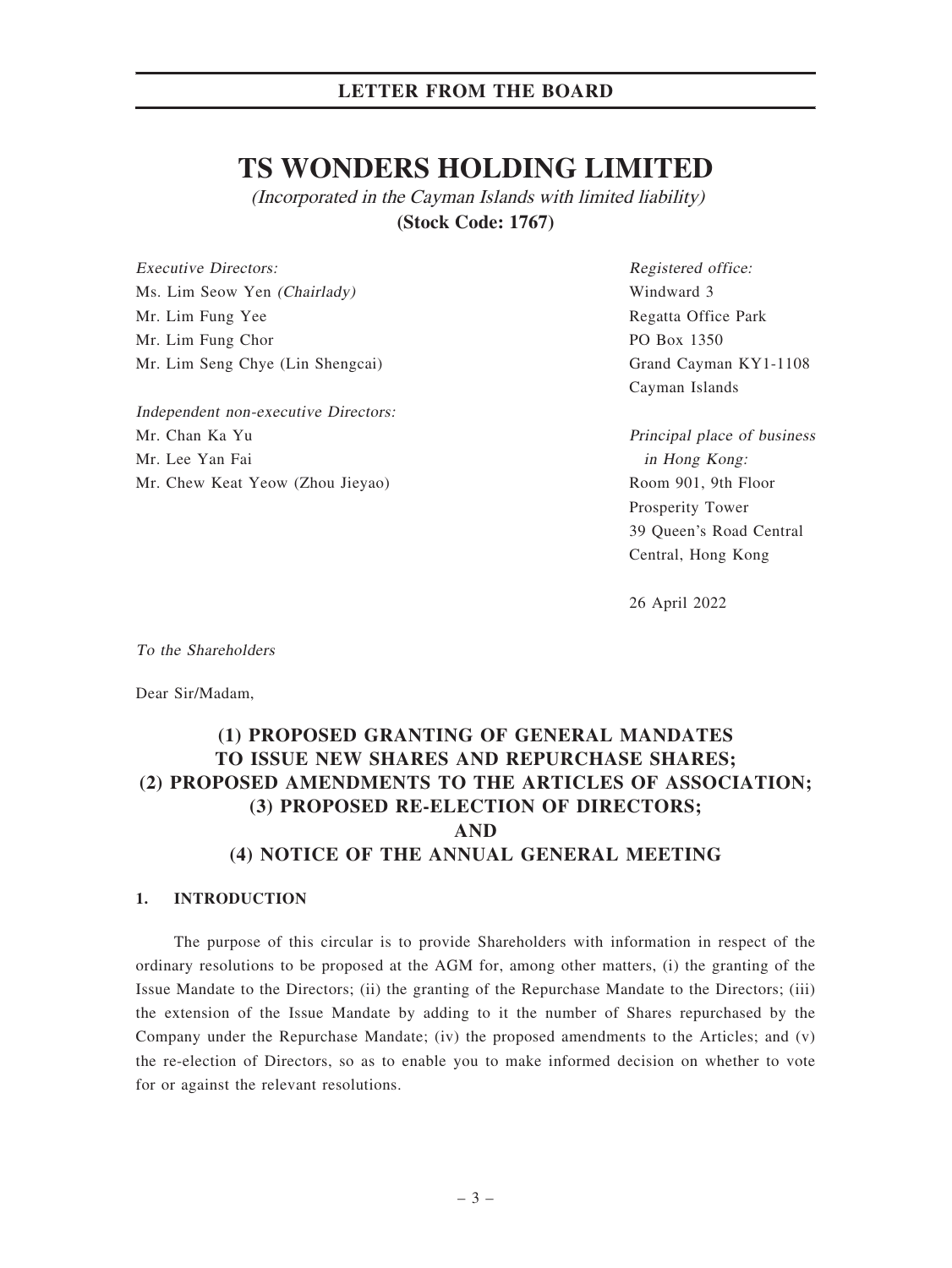### 2. PROPOSED GRANTING OF THE ISSUE MANDATE AND THE REPURCHASE MANDATE

At the annual general meeting of the Company held on 31 May 2021, general mandates were granted to the Directors to exercise the powers of the Company to issue new Shares and repurchase Shares, respectively. Such mandates, to the extent not utilised by the date of the AGM, will lapse at the conclusion of the AGM. Ordinary resolutions will be proposed at the AGM to approve the granting of new general mandates to the Directors:

- (a) to allot, issue or deal with new Shares of not exceeding 20% of the total number of issued Shares as at the date of passing of such resolution (that is, a total of 200,000,000 Shares on the basis that the existing issued share capital of the Company of 1,000,000,000 Shares remains unchanged as at the date of the AGM) (the ''Issue Mandate'');
- (b) to repurchase Shares, on the Stock Exchange or on any other stock exchange recognized by the Securities and Futures Commission of Hong Kong and the Stock Exchange, of not exceeding 10% of the total number of issued Shares as at the date of passing of such resolution (that is, a total of 100,000,000 Shares on the basis that the existing issued share capital of the Company of 1,000,000,000 Shares remains unchanged as at the date of the AGM) (the ''Repurchase Mandate''); and
- (c) to extend the Issue Mandate by adding the number of Shares repurchased by the Company pursuant to the Repurchase Mandate.

The Issue Mandate and the Repurchase Mandate will continue in force until the conclusion of the next annual general meeting of the Company held after the AGM or any earlier date as referred to in the proposed ordinary resolutions contained in items 4 and 5 of the notice of the AGM as set out on pages AGM-1 to AGM-6 of this circular.

In accordance with the requirements of the Listing Rules, the Company is required to send to the Shareholders an explanatory statement containing all the information reasonably necessary to enable them to make an informed decision on whether to vote for or against the granting of the Repurchase Mandate. The explanatory statement as required by the Listing Rules in connection with the Repurchase Mandate is set out in Appendix I to this circular.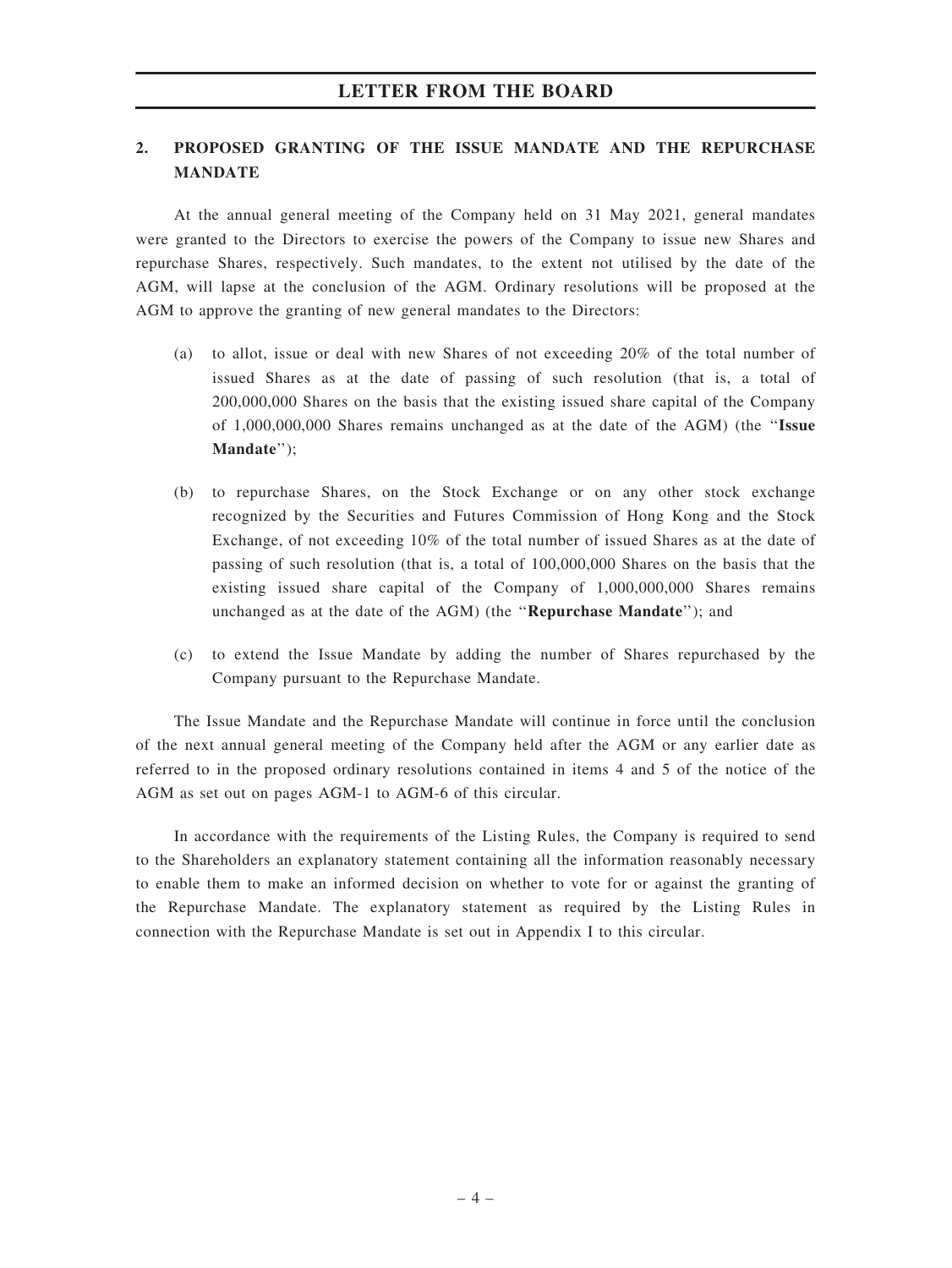### 3. PROPOSED AMENDMENTS TO THE ARTICLES

The existing Articles have not been amended since 2018. The Stock Exchange has amended the Listing Rules, relating to, among others, the articles of association or equivalent constitutional documents of listed issuers under the new Appendix 3 to the Listing Rules with effect from 1 January 2022, for which listed issuers are required to make necessary amendments to the constitutional documents by the second annual general meeting following 1 January 2022 to bring the constitutional documents to conformation. In order to (i) bring the Articles in line with the relevant requirements of the Listing Rules as well as the applicable laws of the Cayman Islands; and (ii) adopt house-keeping improvements and amendments in line with the aforesaid proposed amendments, the Directors propose to seek the approval of the Shareholders by way of special resolutions for the amendments (the "Proposed Amendments") to the existing Articles and the adoption of the amended Articles (the ''New Articles'').

Detailed information of the Proposed Amendments is set out in Appendix II to this circular. The Board also proposes to the AGM to authorise the management of the Company to make relevant arrangements in respect of the registration of the changes and the New Articles with the relevant authority in Hong Kong and Cayman Islands and the filing procedures in relation to the Proposed Amendments.

### 4. PROPOSED RE-ELECTION OF DIRECTORS

Pursuant to Article 108(a), at each annual general meeting, one-third of the Directors, or, if their number is not three or a multiple of three, then the number nearest to but not less than onethird, shall retire from office by rotation provided that every Director shall be subject to retirement by rotation at least once every three years and shall then be eligible for re-election.

In accordance with Article 108(a), Mr. Lee Yan Fai, Mr. Chew Keat Yeow (Zhou Jieyao) and Ms. Lim Seow Yen will hold office until the AGM. Mr. Lee Yan Fai and Mr. Chew Keat Yeow (Zhou Jieyao), being eligible, offer themselves for re-election as independent nonexecutive Directors and Ms. Lim Seow Yen offers herself for re-election as executive Director at the AGM.

Pursuant to Rule 13.74 of the Listing Rules, a listed issuer shall disclose the details required under Rule 13.51(2) of the Listing Rules of any director(s) proposed to be re-elected or proposed new director in the notice or accompanying circular to its shareholders of the relevant general meeting, if such re-election or appointment is subject to shareholders' approval at that relevant general meeting. The requisite details of all the above retiring Directors are set out in Appendix III to this circular.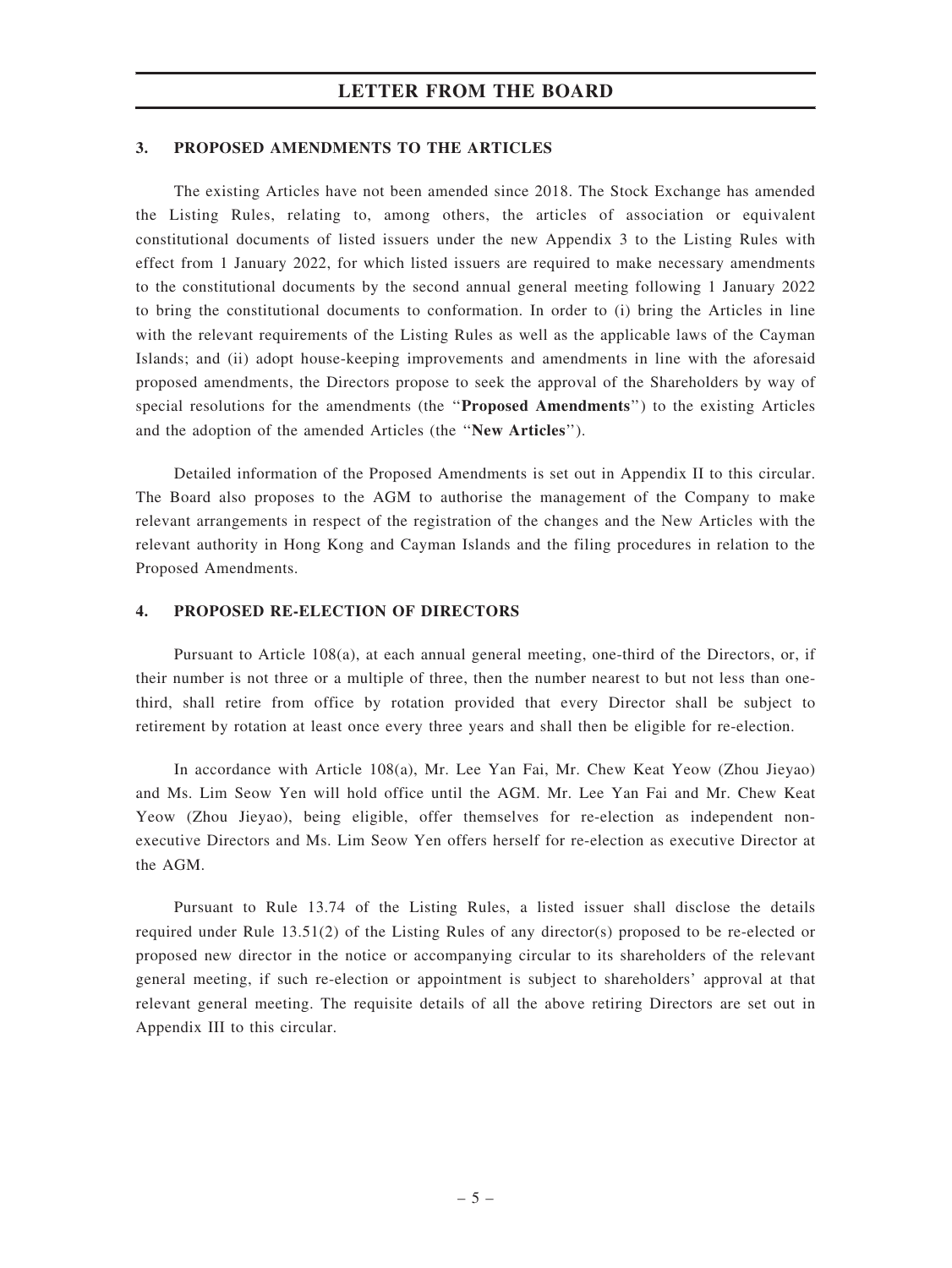### 5. CLOSURE OF REGISTER OF MEMBERS

The AGM will be held on Monday, 30 May 2022. For determining the entitlement to attend and vote at the AGM, the register of members of the Company will be closed from Wednesday, 25 May 2022 to Monday, 30 May 2022 (both dates inclusive), during which period no transfer of Shares will be effected. In order to qualify for attending and voting at the AGM, unregistered holders of the Shares should ensure that all share transfer forms accompanied by the relevant share certificates must be lodged with the Company's branch share registrar and transfer office in Hong Kong, Tricor Investor Services Limited, at Level 54, Hopewell Centre, 183 Queen's Road East, Hong Kong, for registration not later than 4:30 p.m. on Tuesday, 24 May 2022.

The expected timetable for the AGM is as follows:

| <b>Events</b><br>Date                                                                                                           |
|---------------------------------------------------------------------------------------------------------------------------------|
| Latest time for the Shareholders to lodge                                                                                       |
| all transfer documents to the Company's                                                                                         |
| branch share registrar and transfer office                                                                                      |
| in Hong Kong in order to                                                                                                        |
| qualify for attending the AGM $\dots \dots \dots \dots \dots \dots \dots \dots \dots \dots \dots \dots \dots \dots \dots \dots$ |
| Tuesday, 24 May 2022                                                                                                            |
| Closure of the register of members of<br>the Company (to qualify for attending and                                              |
| voting at the AGM) $\dots \dots \dots \dots \dots \dots \dots \dots \dots$ . Wednesday, 25 May 2022                             |
| to Monday, 30 May 2022                                                                                                          |
| Record date for determining the entitlements of                                                                                 |
| Shareholders to attend and vote at the AGM Monday, 30 May 2022                                                                  |
|                                                                                                                                 |

### 6. AGM AND PROXY ARRANGEMENT

The notice of the AGM is set out on pages AGM-1 to AGM-6 of this circular. At the AGM, resolutions will be proposed to approve, among others, the granting of the Issue Mandate and the Repurchase Mandate, the extension of the Issue Mandate by adding to it the number of Shares repurchased pursuant to the Repurchase Mandate, the re-election of Directors and the Proposed Amendments to the Articles.

Pursuant to the Listing Rules, any vote of shareholders at a general meeting must be taken by poll. Accordingly, all the proposed resolutions will be put to vote by way of poll at the AGM. An announcement on the poll results will be made by the Company after the AGM in the manner prescribed under Rule 13.39(5) of the Listing Rules.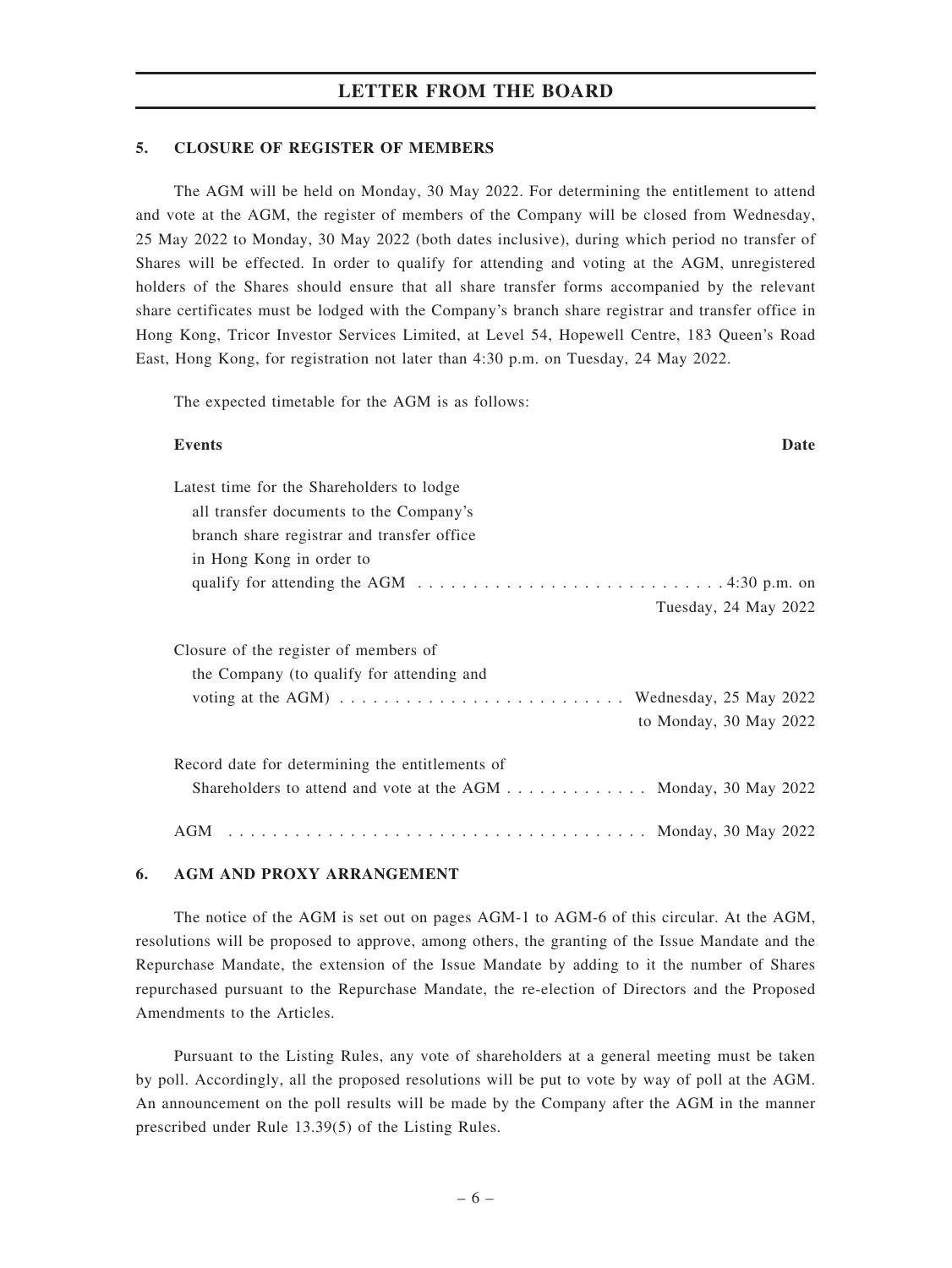A form of proxy for use at the AGM is enclosed with this circular and is also published on the websites of the Stock Exchange (www.hkexnews.hk) and the Company (www.taisun.com.sg), respectively. Whether or not you are able to attend the AGM, please complete and sign the form of proxy in accordance with the instructions printed on it and return it, together with the power of attorney or other authority (if any) under which it is signed or a certified copy of that power of attorney or authority, to the Company's branch share registrar and transfer office in Hong Kong, Tricor Investor Services Limited, at Level 54, Hopewell Centre, 183 Queen's Road East, Hong Kong, not less than 48 hours before the time of the AGM (i.e. no later than 10:00 a.m. on Saturday, 28 May 2022 (Hong Kong time)). In light of the spreading of the COVID-19 pandemic, Shareholders are recommended to appoint the chairman of the AGM as proxy to exercise the right to vote at the AGM in accordance with the Shareholders' instructions by completing and returning the form of proxy. Completion and return of the form of proxy will not preclude you from attending and voting in person at the AGM or any adjournment of such meeting if you so wish and in such event, your proxy form shall be deemed to be revoked.

### 7. RESPONSIBILITY STATEMENT

This circular includes particulars given in compliance with the Listing Rules for the purpose of giving information with regard to the Group. The Directors collectively and individually accept full responsibility for the accuracy of the information contained in this circular and confirm, having made all reasonable enquiries, to the best of their knowledge and belief, there are no other facts the omission of which would make any statement herein misleading.

### 8. RECOMMENDATION

The Board considers that the granting of the Issue Mandate and the Repurchase Mandate, the extension of the Issue Mandate by adding to it the number of Shares repurchased pursuant to the Repurchase Mandate, the Proposed Amendments to the Articles and the re-election of Directors, are in the interests of the Company and the Shareholders as a whole. Accordingly, the Board recommends the Shareholders to vote in favour of the relevant resolutions to be proposed at the AGM.

### 9. GENERAL

To the best of the Directors' knowledge, information and belief, having made all reasonable enquiries, no Shareholder is required to abstain from voting on any resolution to be proposed at the AGM. Your attention is also drawn to the additional information set out in the Appendices to this circular.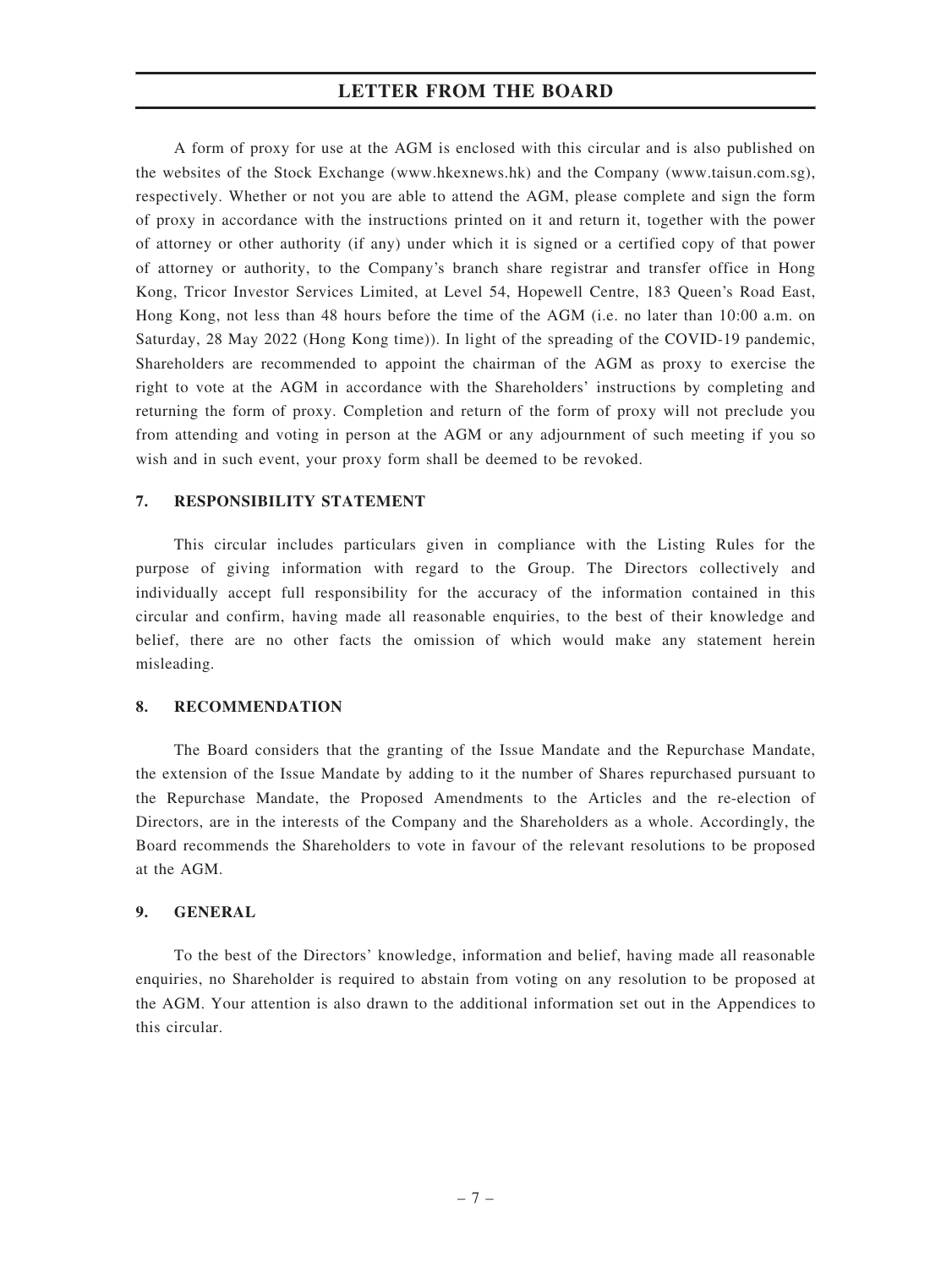### 10. MISCELLANEOUS

This circular is in English and Chinese. In case of any inconsistency, the English version shall prevail.

> Yours faithfully, On behalf of the Board TS Wonders Holding Limited Lim Seow Yen Chairlady and Executive Director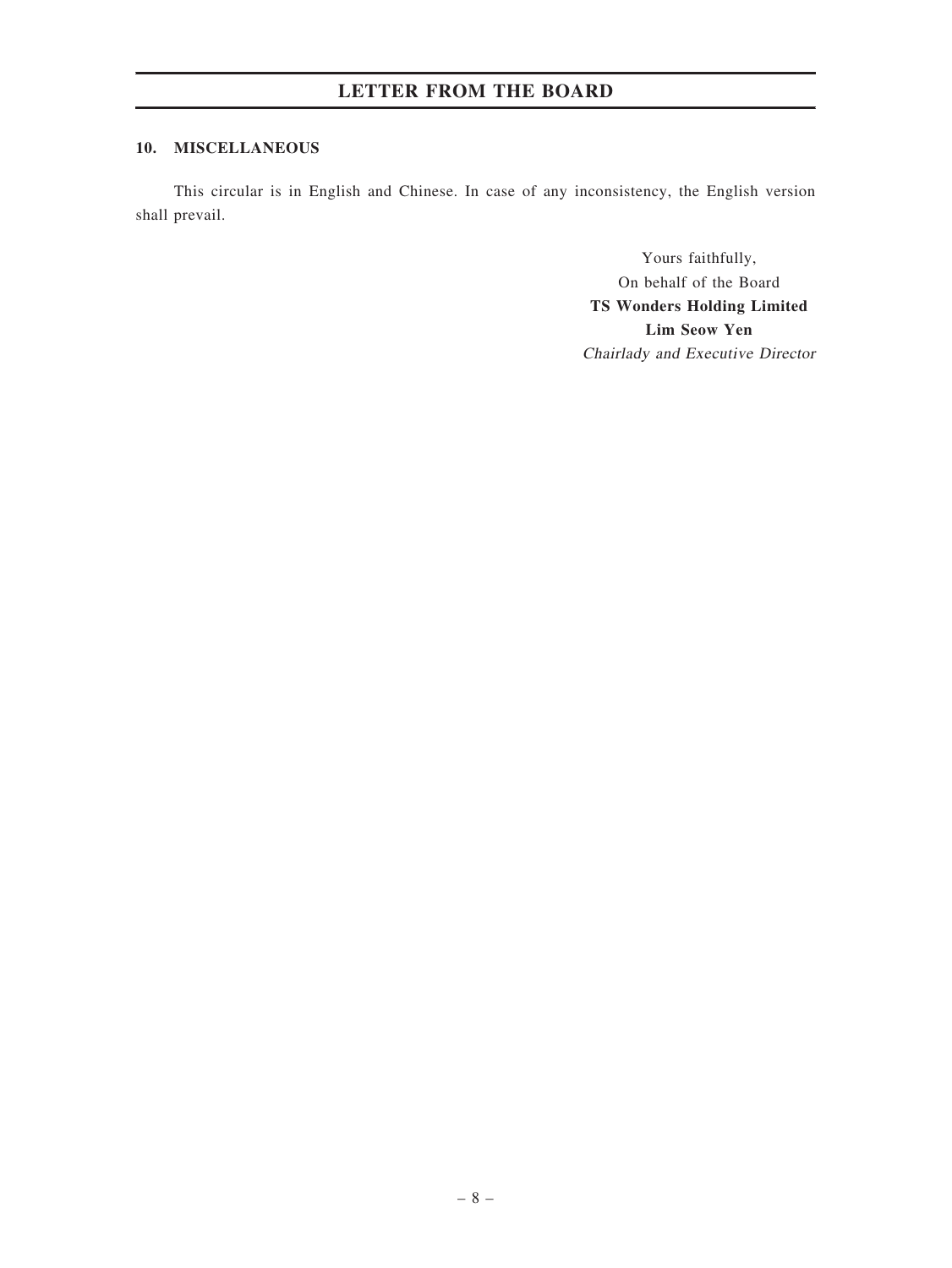The following is an explanatory statement required by the Listing Rules to be sent to the Shareholders to enable them to make an informed decision on whether to vote for or against the ordinary resolution to be proposed at the AGM in relation to the granting of the Repurchase Mandate.

### 1. REASONS FOR REPURCHASE OF SHARES

The Directors believe that the granting of the Repurchase Mandate is in the interests of the Company and the Shareholders.

Repurchases of Shares may, depending on market conditions and funding arrangements at the time, result in an enhancement of the net asset value per Share or earnings per Share, or both. The Directors are seeking the granting of the Repurchase Mandate to give the Company the flexibility to do so if and when appropriate. The number of Shares to be repurchased on any occasion and the price and other terms upon which the same are repurchased will be decided by the Directors at the relevant time, having regard to the circumstances then pertaining.

### 2. SHARE CAPITAL

As at the Latest Practicable Date, the issued share capital of the Company comprised 1,000,000,000 Shares.

Subject to the passing of the ordinary resolution set out in item 6 of the notice of the AGM in respect of the granting of the Repurchase Mandate and on the basis that the existing issued share capital of the Company remains unchanged as at the date of the AGM, that is, 1,000,000,000 Shares, the Directors would be authorised under the Repurchase Mandate to repurchase, during the period in which the Repurchase Mandate remains in force, a total of 100,000,000 Shares, representing 10% of the total number of issued Shares as at the date of the AGM.

### 3. FUNDING OF REPURCHASES

Repurchases of Shares will be funded from the Company's internal resources, which shall be funds legally available for such purposes in accordance with the Company's memorandum of association, the Articles, the laws of Cayman Islands and/or any other applicable laws, as the case may be.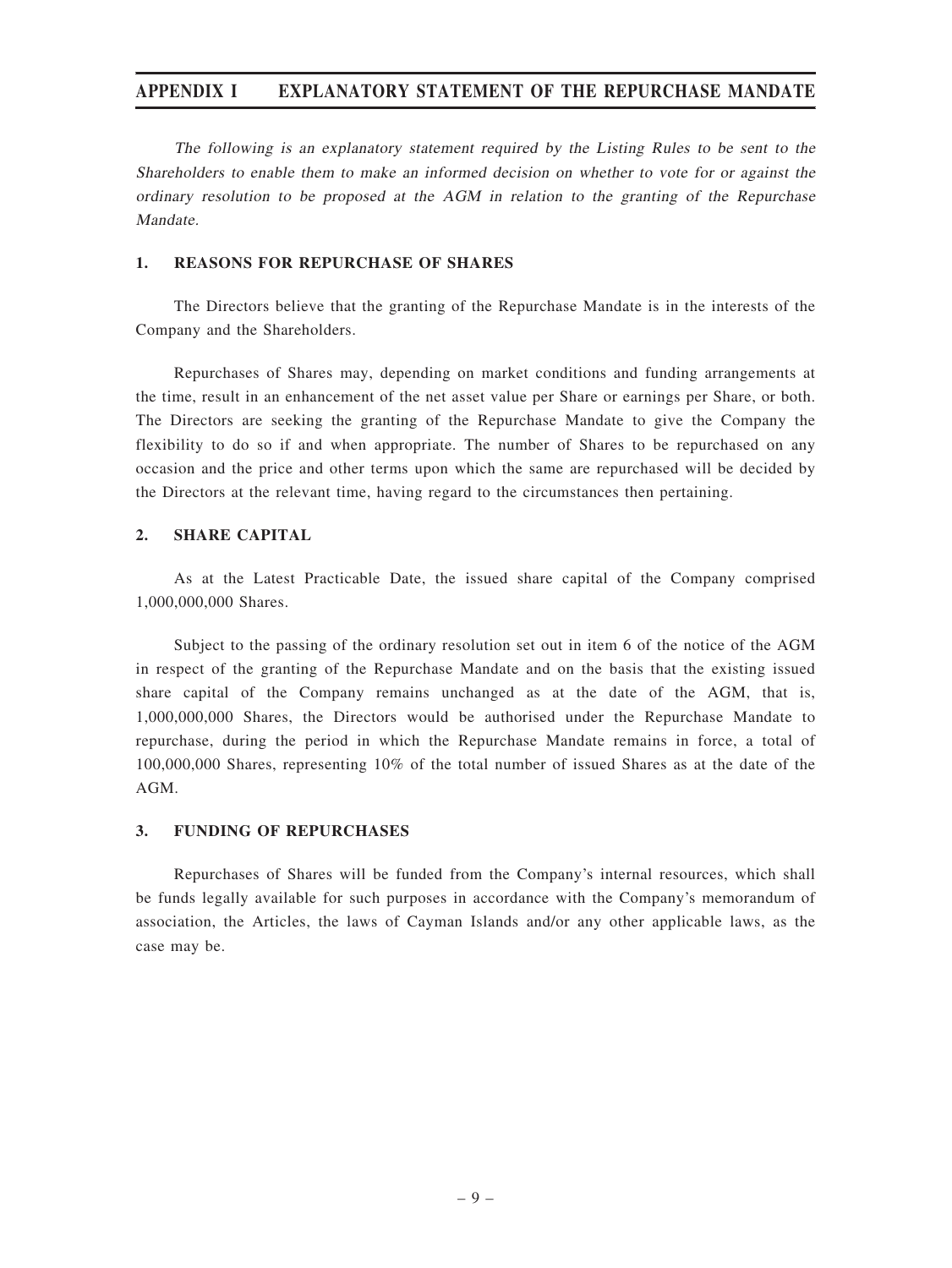### 4. IMPACT OF REPURCHASES

There might be a material adverse impact on the working capital or gearing position of the Company (as compared with the position disclosed in the audited consolidated financial statements contained in the annual report of the Company for the year ended 31 December 2021) in the event that the Repurchase Mandate was to be carried out in full at any time during the proposed repurchase period. However, the Directors do not intend to exercise the Repurchase Mandate to such an extent as would, in the circumstances, have a material adverse effect on the working capital requirements of the Company or the gearing levels which in the opinion of the Directors are from time to time befitting the Company.

### 5. TAKEOVERS CODE

If, on the exercise of the power to repurchase Shares pursuant to the Repurchase Mandate, a Shareholder's proportionate interest in the voting rights of the Company increases, such increase will be treated as an acquisition for the purposes of the Takeovers Code. As a result, a Shareholder, or a group of Shareholders acting in concert, could obtain or consolidate control of the Company and become obliged to make a mandatory offer in accordance with Rules 26 and 32 of the Takeovers Code for all the Shares not already owned by such Shareholder or group of Shareholders.

As at the Latest Practicable Date, the following Shareholder is interested in more than 10% of the Shares then in issue and in the event that the Directors exercise in full the power to repurchase Shares in accordance with the Repurchase Mandate, the percentage interest in the Shares:

|                |                   |                 |               |               | Approximate     |
|----------------|-------------------|-----------------|---------------|---------------|-----------------|
|                |                   |                 |               |               | percentage of   |
|                |                   |                 |               |               | shareholding    |
|                |                   |                 |               |               | upon full       |
|                |                   |                 |               |               | exercise of the |
|                |                   |                 | Number of     | Percentage of | Repurchase      |
| <b>Name</b>    | Type of interests | <b>Position</b> | <b>Shares</b> | shareholding  | <b>Mandate</b>  |
|                |                   |                 |               |               |                 |
| $SWL^{(Note)}$ | Beneficial owner  | Long            | 750,000,000   | 75.0%         | 83.3%           |

Note: The issued share capital of SWL is legally and beneficially owned as to 24.5% by Mdm. Han Yew Lang, 24.5% by Ms. Lim Seow Yen, 24.5% by Mr. Lim Fung Yee, 24.5% by Mr. Lim Fung Chor, 1.0% by Mr. Loo Soon Hock James and 1.0% by Ms. Ong Liow Wah.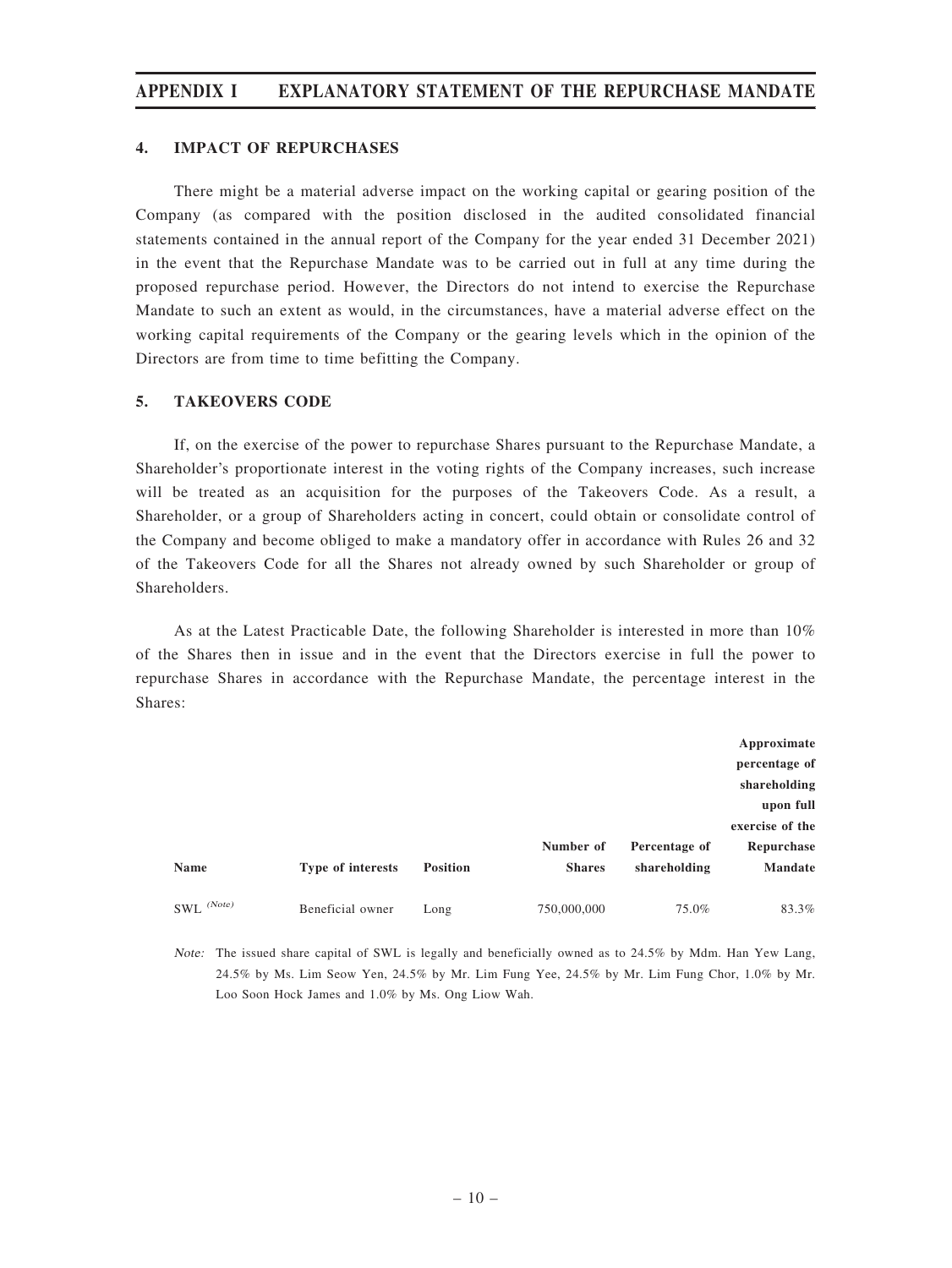On the basis of the current shareholding of the above Shareholder, an exercise of the Repurchase Mandate in full will not result in any party becoming obliged to make a mandatory offer under Rule 26 of the Takeovers Code. Moreover, the Directors do not intend to exercise the power to repurchase Shares to an extent which would render any Shareholder or group of Shareholders obliged to make a mandatory offer under Rule 26 of the Takeovers Code.

In addition, the Directors do not have any intention to exercise the proposed Repurchase Mandate to the effect that it will result in the public float to fall below the percentage as required under the Listing Rules or such other minimum percentage agreed by the Stock Exchange from time to time.

### 6. REPURCHASES OF SHARES MADE BY THE COMPANY

The Company has not repurchased any of its Shares (whether on the Stock Exchange or otherwise) in the previous six months preceding the Latest Practicable Date.

### 7. GENERAL

None of the Directors or, to the best of their knowledge having made all reasonable enquiries, any of their respective close associates (as defined in the Listing Rules), have any present intention to sell any Shares to the Company in the event that the granting of the Repurchase Mandate is approved by the Shareholders.

The Company has not been notified by any core connected persons (as defined in the Listing Rules) of the Company that they have any present intention to sell any Shares to the Company, or that they have undertaken not to sell any Shares held by them to the Company in the event that the granting of the Repurchase Mandate is approved by the Shareholders.

The Directors have undertaken to the Stock Exchange to exercise the power of the Company to make any repurchases of Shares pursuant to the Repurchase Mandate in accordance with the Listing Rules and the applicable laws of the Cayman Islands.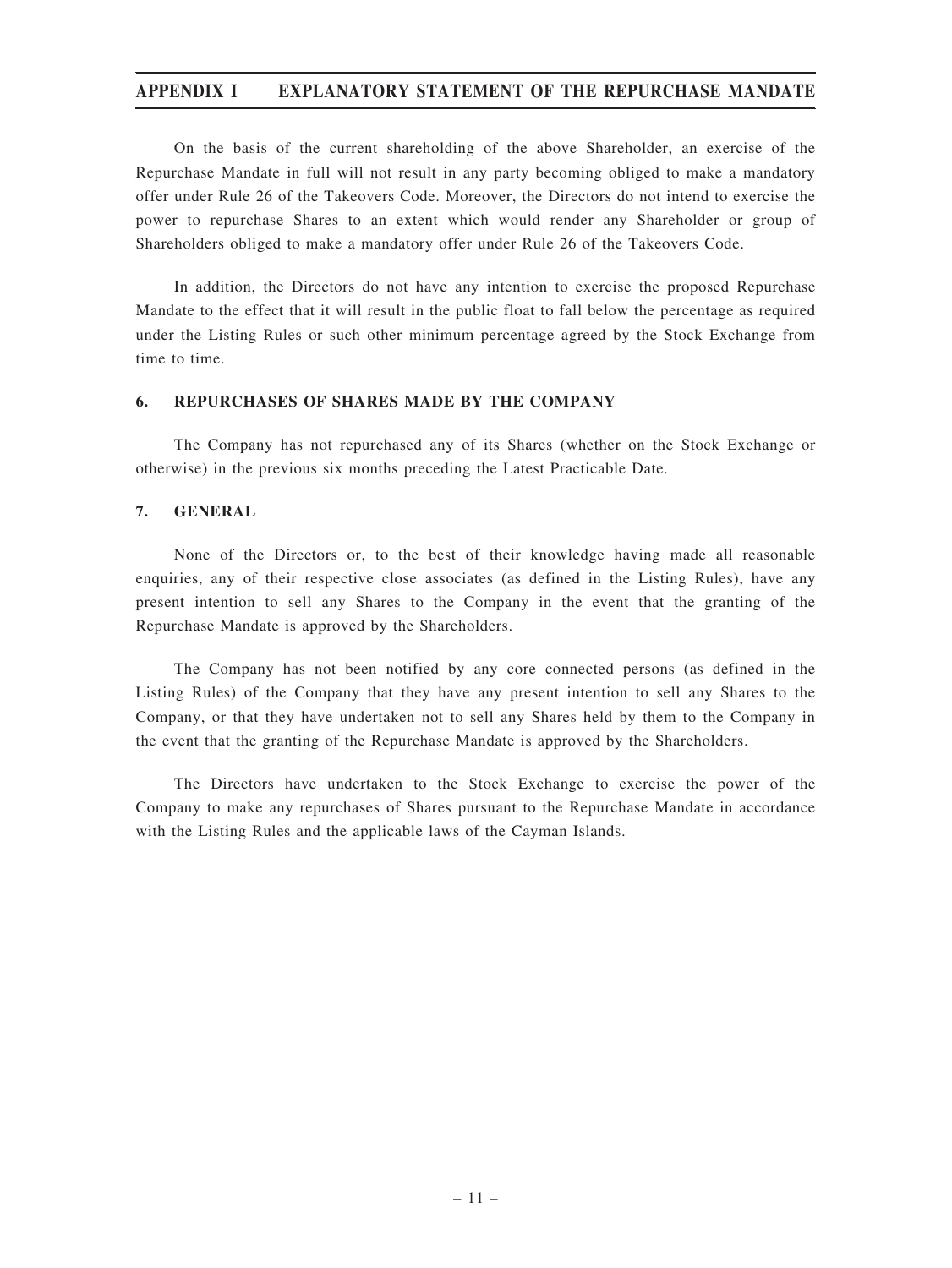### 8. MARKET PRICES OF SHARES

The highest and lowest prices per Share at which the Shares have traded on the Stock Exchange in each of the past 12 months preceding, and up to the Latest Practicable Date were as follows:

| Month                                     | <b>Highest</b> | Lowest |
|-------------------------------------------|----------------|--------|
|                                           | HK\$           | HK\$   |
|                                           |                |        |
| 2021                                      |                |        |
| April                                     | 0.41           | 0.33   |
| May                                       | 0.37           | 0.305  |
| June                                      | 0.395          | 0.355  |
| July                                      | 0.39           | 0.33   |
| August                                    | 0.355          | 0.31   |
| September                                 | 0.335          | 0.3    |
| October                                   | 0.305          | 0.25   |
| November                                  | 0.325          | 0.27   |
| December                                  | 0.36           | 0.25   |
|                                           |                |        |
| 2022                                      |                |        |
| January                                   | 0.31           | 0.25   |
| February                                  | 0.27           | 0.235  |
| March                                     | 0.285          | 0.21   |
| April (up to the Latest Practicable Date) | 0.285          | 0.231  |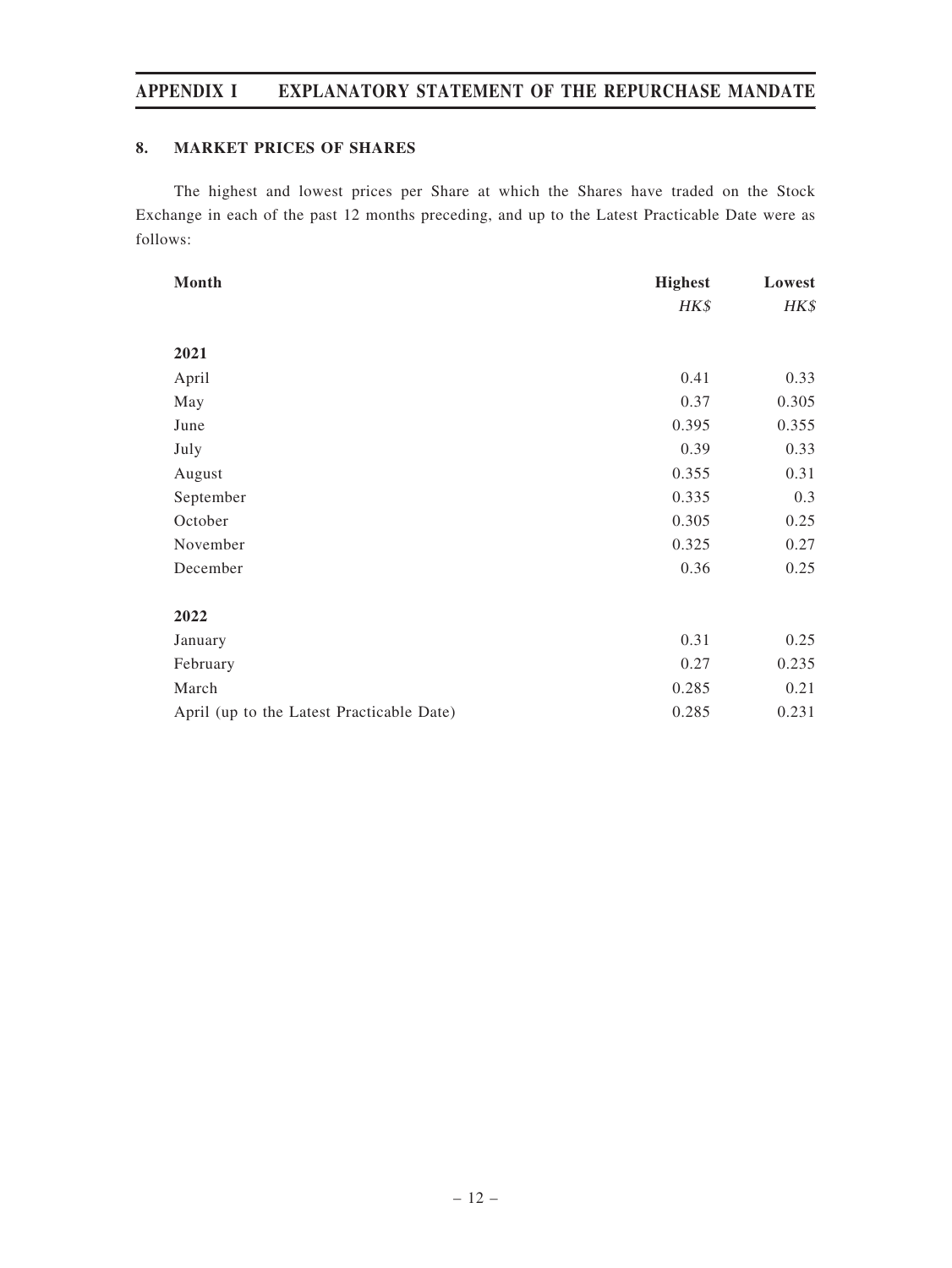# **Comparative Table of the Proposed Amendments to the Articles**

The Proposed Amendments to the Articles are set out below. The Chinese version of the Proposed Amendments is a translation for reference only. In case of discrepancy between the English version and the Chinese version, the English version shall prevail.

|         | <b>Original Articles</b>                                                                                                                                                                                                                                       | <b>Proposed Amendments</b> |                                                                                                                                                                                                                                                                                                                                                                                                                                                                                                       |                                                                                                                                                                                                                                          |
|---------|----------------------------------------------------------------------------------------------------------------------------------------------------------------------------------------------------------------------------------------------------------------|----------------------------|-------------------------------------------------------------------------------------------------------------------------------------------------------------------------------------------------------------------------------------------------------------------------------------------------------------------------------------------------------------------------------------------------------------------------------------------------------------------------------------------------------|------------------------------------------------------------------------------------------------------------------------------------------------------------------------------------------------------------------------------------------|
| Article |                                                                                                                                                                                                                                                                | Article                    |                                                                                                                                                                                                                                                                                                                                                                                                                                                                                                       | <b>Basis</b> for the                                                                                                                                                                                                                     |
| No.     | <b>Article</b>                                                                                                                                                                                                                                                 | No.                        | Article                                                                                                                                                                                                                                                                                                                                                                                                                                                                                               | <b>Amendments</b>                                                                                                                                                                                                                        |
| 1(a)    | $(\dots)$<br>Table "A" of the Companies Law (as revised)<br>shall not apply to the Company.<br>$(\dots)$                                                                                                                                                       |                            | $(\dots)$<br>Table "A" of the Companies Law (as revised)<br>Act shall not apply to the Company.<br>$(\dots)$                                                                                                                                                                                                                                                                                                                                                                                          | Since 2021, the<br>Companies Law (Cap.<br>22) of the Cayman<br>Islands has been revised<br>and renamed as the<br>Companies Act. Hence,<br>all references to the<br>Companies Law in the<br>Articles will also be<br>amended accordingly. |
| 1(b)    | $(\ldots)$<br>Clearing House: means a clearing house<br>recognised by the laws of the jurisdiction in<br>which the Shares of the Company are listed or<br>quoted with the permission of the Company<br>on a stock exchange in such jurisdiction.<br>$(\ldots)$ | 1(b)                       | $(\ldots)$<br>Clearing House: means a clearing house<br>recognised by the laws of the jurisdiction in<br>which the Shares of the Company are listed or<br>quoted with the permission of the Company<br>on a stock exchange in such jurisdiction<br>including Hong Kong Securities Clearing<br>Company Limited.<br>$(\dots)$                                                                                                                                                                           | Refinement of definition                                                                                                                                                                                                                 |
| 1(b)    | $(\ldots)$<br>Close Associate(s): shall have the meaning as<br>defined in the Listing Rules;<br>$(\dots)$                                                                                                                                                      | 1(b)                       | $(\dots)$<br>Close Associate $(s)$ : shall have the meaning as<br>defined in the Listing Rulesin relation to any<br>Director, shall have the meaning as ascribed<br>to it in the Listing Rules except that for<br>purposes of Article 104 where the transaction<br>or arrangement to be approved by the Board<br>is a connected transaction under Chapter 14A<br>of the Listing Rules, it shall have the same<br>meaning as that ascribed to "associate" in the<br><b>Listing Rules;</b><br>$(\dots)$ | Refinement of definition                                                                                                                                                                                                                 |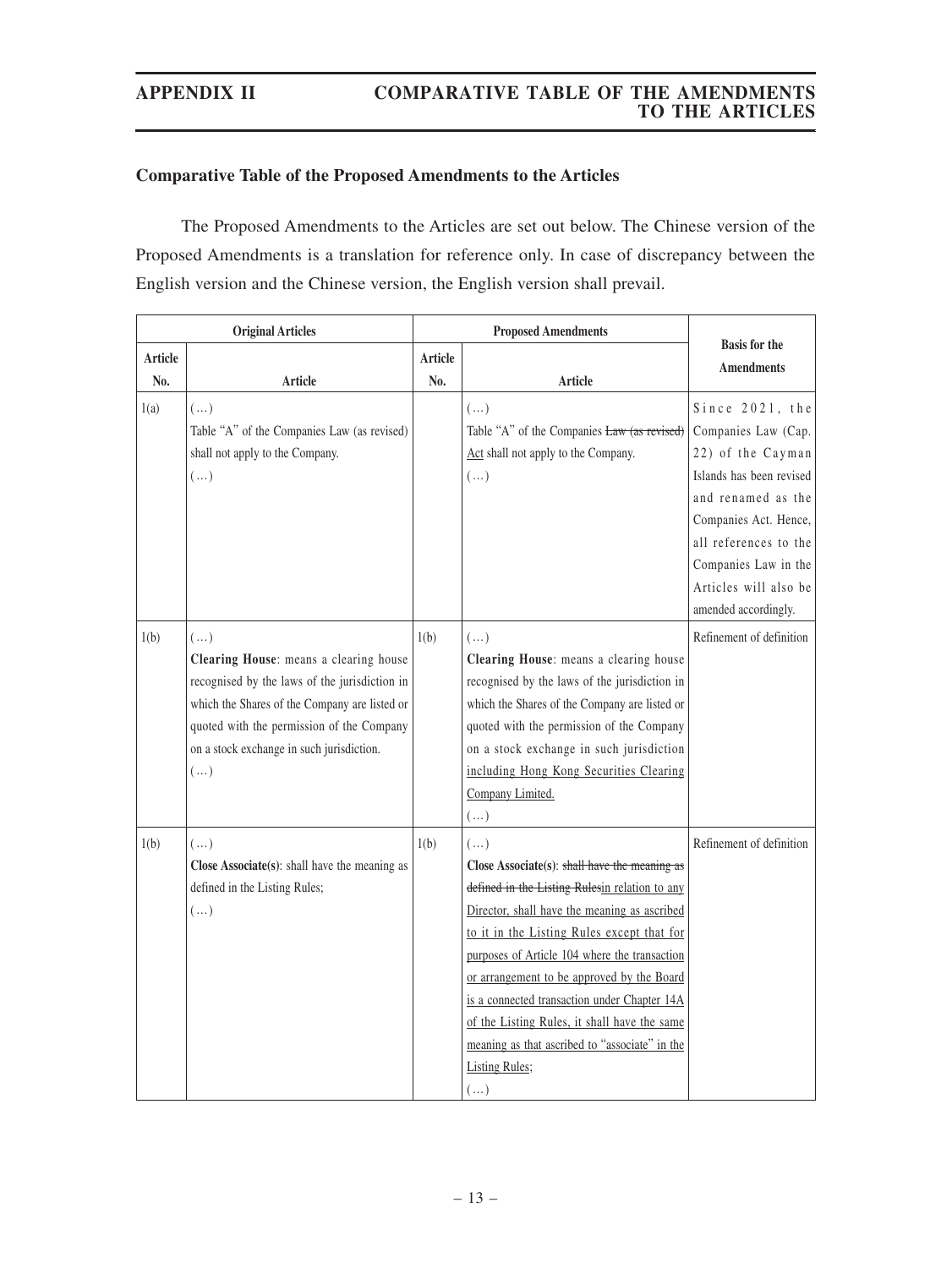| 1(b) | $(\dots)$                                      | 1(b) | $(\dots)$                                                             | Since 2021, the          |
|------|------------------------------------------------|------|-----------------------------------------------------------------------|--------------------------|
|      | Companies Law: means the Companies             |      | Companies <b>LawAct</b> : means the Companies                         | Companies Law (Cap.      |
|      | Law (as revised) of the Cayman Islands as      |      | Law (as revised) Act, Cap. 22 (Act 3 of 22) of the Cayman             |                          |
|      | amended from time to time and every other      |      | $1961$ , as consolidated and revised) of the Islands has been revised |                          |
|      | act, order regulation or other instrument      |      | Cayman Islands, as amended from time to                               | and renamed as the       |
|      | having statutory effect (as amended from time  |      | time and every other act, order regulation or                         | Companies Act. Hence,    |
|      | to time) for the time being in force in the    |      | other instrument having statutory effect (as                          | all references to the    |
|      | Cayman Islands applying to or affecting the    |      | amended from time to time) for the time being                         | Companies Law in the     |
|      | Company, the Memorandum of Association         |      | in force in the Cayman Islands applying to                            | Articles will also be    |
|      | and/or the Articles of Association;            |      | or affecting the Company, the Memorandum                              | amended accordingly.     |
|      | $(\ldots)$                                     |      | of Association of the Company and/or the                              |                          |
|      |                                                |      | Articles of Association:                                              |                          |
|      |                                                |      | $(\dots)$                                                             |                          |
| 1(b) | $(\ldots)$                                     | 1(b) | $(\ldots)$                                                            | Refinement of definition |
|      | Register: means the principal register and     |      | Register: means the principal register and                            |                          |
|      | any branch register of Shareholders of the     |      | any branch register of Shareholders of the                            |                          |
|      | Company to be maintained at such place         |      | Company to be maintained at such place                                |                          |
|      | within or outside the Cayman Islands as the    |      | within or outside the Cayman Islands as the                           |                          |
|      | Board shall determine from time to time;       |      | Board shallmay determine from time to time;                           |                          |
| 1(b) | Registered Office: means the registered office | 1(b) | Registered Office: means the registered office                        | Refinement of definition |
|      | of the Company for the time being as required  |      | of the Company for the time being as required                         |                          |
|      | by the Companies Law;                          |      | by the Companies LawAct;                                              |                          |
|      | $(\,\ldots\,)$                                 |      | $(\dots)$                                                             |                          |
| 1(b) | $(\dots)$                                      | 1(b) | $(\ldots)$                                                            | Refinement of definition |
|      | Secretary: means the person for the time       |      | Secretary: means the person or corporation                            |                          |
|      | being performing the duties of that office     |      | for the time being performing the duties                              |                          |
|      | of the Company and includes any assistant,     |      | of that office of the Company and includes                            |                          |
|      | deputy, acting or temporary secretary;         |      | any assistant, deputy, acting or temporary                            |                          |
|      |                                                |      | secretary;                                                            |                          |
| 1(b) | $(\dots)$                                      | 1(b) | $(\dots)$                                                             | Refinement of definition |
|      | Shareholder: means the person who is duly      |      | Shareholder or member: means the person                               |                          |
|      | registered in the Register as holder for the   |      | who is duly registered in the Register as                             |                          |
|      | time being of any Share and includes persons   |      | holder for the time being of any Share and                            |                          |
|      | who are jointly so registered;                 |      | includes persons who are jointly so registered;                       |                          |
|      | $(\ldots)$                                     |      | $(\ldots)$                                                            |                          |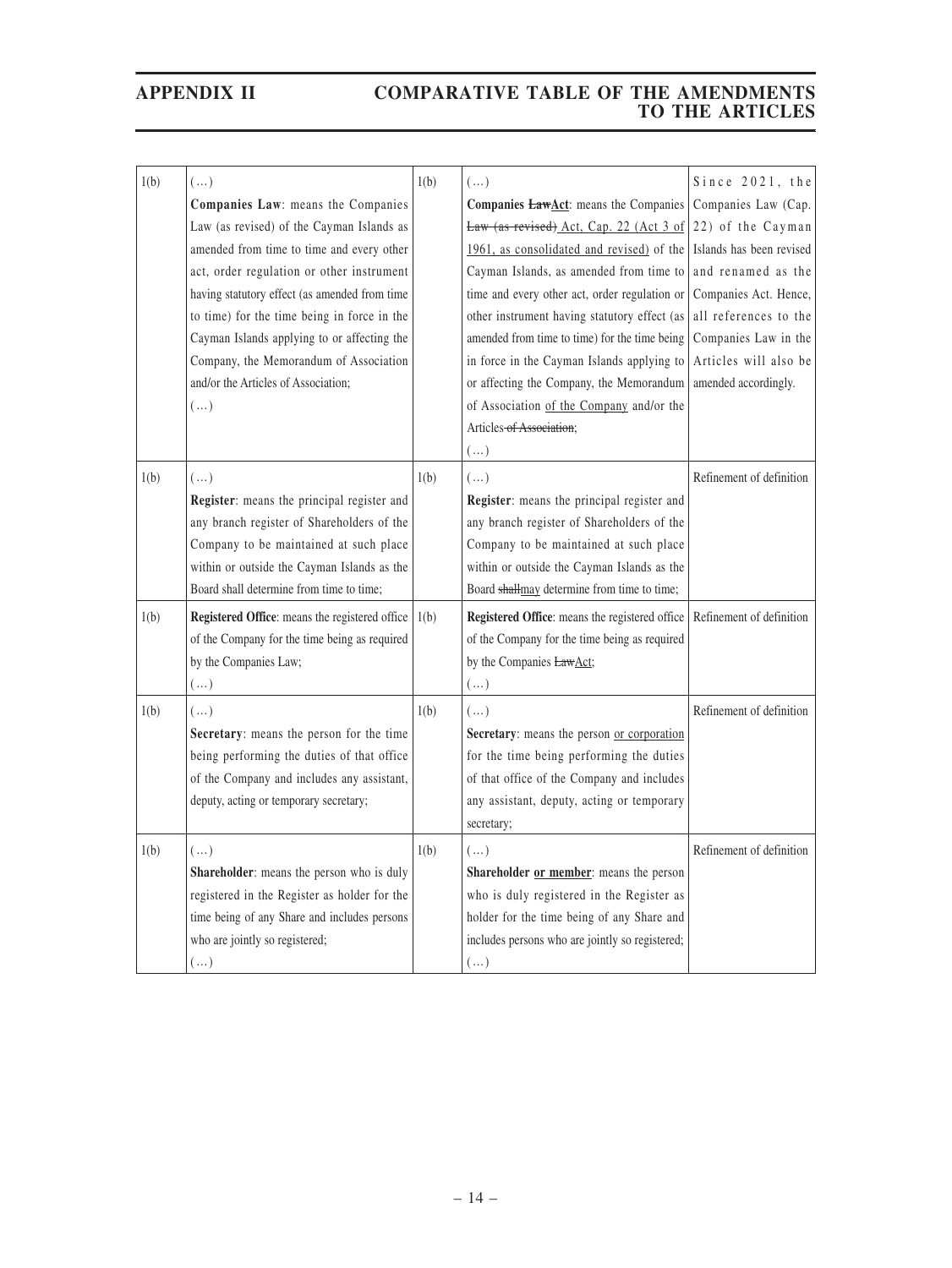| 1(b)      | (Nil)                                          | 1(b)      | writing or printing: includes writing,            | Refinement of definition |
|-----------|------------------------------------------------|-----------|---------------------------------------------------|--------------------------|
|           |                                                |           | printing, lithography, photography, typewriting   |                          |
|           |                                                |           | and every other mode of representing words        |                          |
|           |                                                |           | or figures in a legible and non-transitory        |                          |
|           |                                                |           | form, and including where the representation      |                          |
|           |                                                |           | takes the form of electronic display, provided    |                          |
|           |                                                |           | that the same is available for download onto      |                          |
|           |                                                |           | a user's computer or for printing through         |                          |
|           |                                                |           | conventional small office equipment or is         |                          |
|           |                                                |           | placed on the Company's website and, in each      |                          |
|           |                                                |           | case, the shareholder concerned (where the        |                          |
|           |                                                |           | relevant provision of these Articles require      |                          |
|           |                                                |           | the delivery or service of any document or        |                          |
|           |                                                |           | notice on him in his capacity as shareholder)     |                          |
|           |                                                |           | has elected for the receipt of the relevant       |                          |
|           |                                                |           | download or notice through electronic means       |                          |
|           |                                                |           | and both the mode of service of the relevant      |                          |
|           |                                                |           | document or notice and the shareholder's          |                          |
|           |                                                |           | election comply with all applicable laws and      |                          |
|           |                                                |           | regulations and the requirements of the stock     |                          |
|           |                                                |           | exchange of the Relevant Territory.               |                          |
| 1(c)(iii) | subject to the foregoing provisions of this    | 1(c)(iii) | subject to the foregoing provisions of this       |                          |
|           | Article, any words or expressions defined      |           | Article, any words or expressions defined in      |                          |
|           | in the Companies Law (except any statutory     |           | the Companies <b>LawAct</b> (except any statutory |                          |
|           | modification thereof not in force when these   |           | modification thereof not in force when these      |                          |
|           | Articles become binding on the Company)        |           | Articles become binding on the Company)           |                          |
|           | shall bear the same meaning in these Articles, |           | shall bear the same meaning in these Articles,    |                          |
|           | save that "company" shall where the context    |           | save that "company" shall where the context       |                          |
|           | permits include any company incorporated in    |           | permits include any company incorporated in       |                          |
|           | the Cayman Islands or elsewhere; and           |           | the Cayman Islands or elsewhere; and              |                          |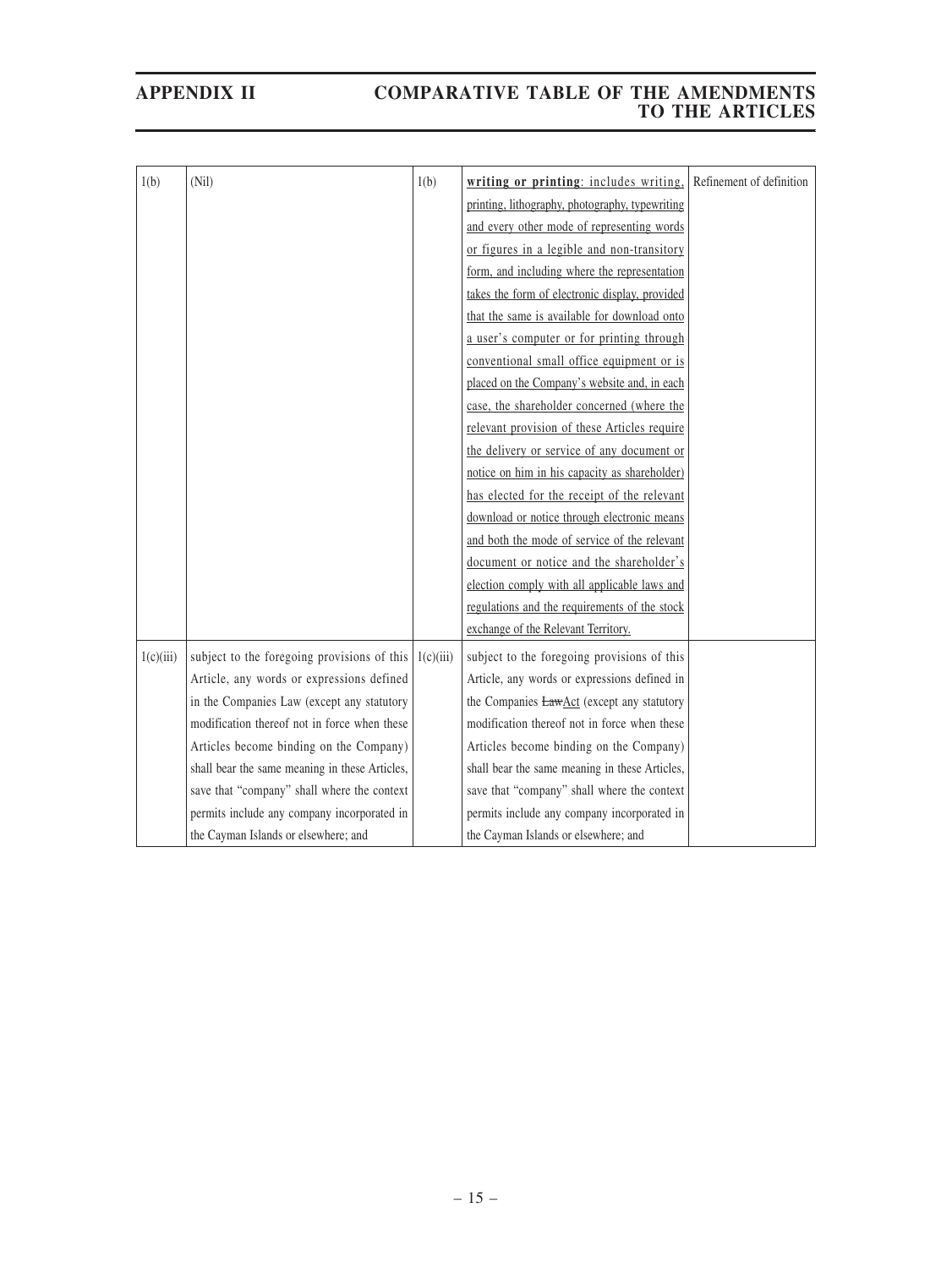| 1(d) | At all times during the Relevant Period a<br>resolution shall be a Special Resolution when<br>it has been passed by a majority of not less<br>than 34 of the votes cast by such Shareholders<br>as, being entitled so to do, vote in person<br>or by proxy or, in the cases of Shareholders<br>which are corporations, by their respective<br>duly authorised representatives at a general<br>meeting of which notice specifying the<br>intention to propose the resolution as a special<br>resolution has been duly given. | 1(d) | At all times during the Relevant Period a<br>resolution shall be a Special Resolution when<br>it has been passed by a majority of not less<br>than 34 of the votes cast by such Shareholders<br>as, being entitled so to do, vote in person<br>or by proxy or, in the cases of Shareholders<br>which are corporations, by their respective<br>duly authorised representatives at a general<br>meeting of which notice specifying the<br>intention to propose the resolution as a special<br>resolution has been duly given in accordance<br>with Article 65. |  |
|------|-----------------------------------------------------------------------------------------------------------------------------------------------------------------------------------------------------------------------------------------------------------------------------------------------------------------------------------------------------------------------------------------------------------------------------------------------------------------------------------------------------------------------------|------|--------------------------------------------------------------------------------------------------------------------------------------------------------------------------------------------------------------------------------------------------------------------------------------------------------------------------------------------------------------------------------------------------------------------------------------------------------------------------------------------------------------------------------------------------------------|--|
| 1(e) | A resolution shall be an Ordinary Resolution<br>when it has been passed by a simple majority<br>of such Shareholders as, being entitled so<br>to do, vote in person or, where proxies are<br>allowed, by proxy or, in the case of any<br>Shareholder being a corporation, by its duly<br>authorised representative at a general meeting<br>held in accordance with these Articles and of<br>which not less than 14 days' notice has been<br>duly given.                                                                     | 1(e) | A resolution shall be an Ordinary Resolution<br>when it has been passed by a simple majority<br>of such Shareholders as, being entitled so<br>to do, vote in person or, where proxies are<br>allowed, by proxy or, in the case of any<br>Shareholder being a corporation, by its duly<br>authorised representative at a general meeting<br>held in accordance with these Articles and<br>of which notice has been duly given in<br>accordance with Article 65not less than 14<br>days' notice has been duly given.                                           |  |
|      |                                                                                                                                                                                                                                                                                                                                                                                                                                                                                                                             | 1(h) | Section 8 and Section 19 of the Electronic<br>Transactions Act (2003) of the Cayman<br>Islands, as amended from time to time, shall<br>not apply to these Articles to the extent<br>it imposes obligations or requirements in<br>addition to those set out in these Articles.                                                                                                                                                                                                                                                                                |  |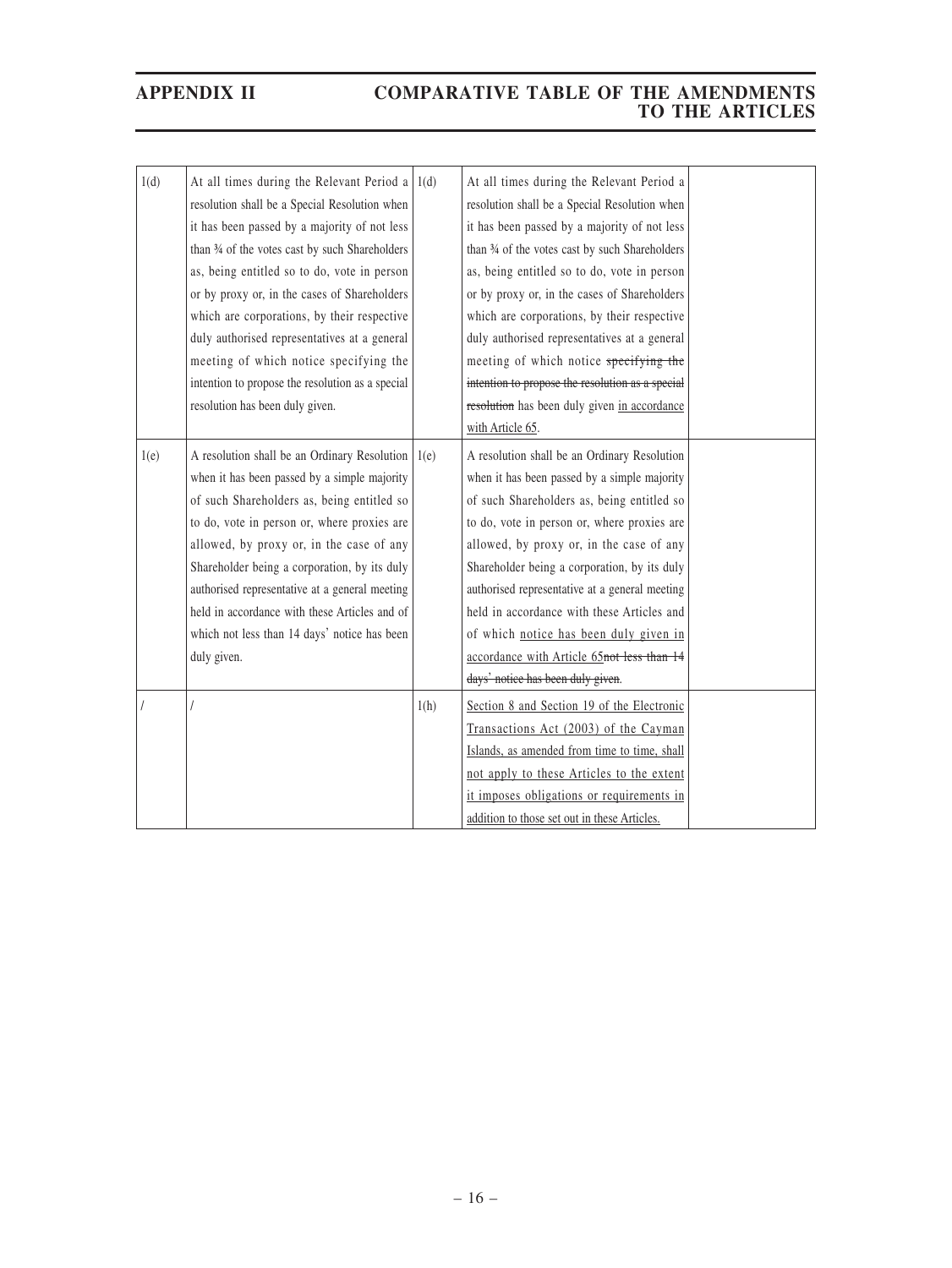| 5(a)<br>If at any time the share capital of the Company<br>If at any time the share capital of the Paragraph 15 of<br>5(a)<br>is divided into different classes of Shares, all<br>Company is divided into different classes of Appendix 3<br>or any of the special rights attached to any<br>Shares, all or any of the special rights attached<br>class (unless otherwise provided for by the<br>to any class (unless otherwise provided for<br>terms of issue of the Shares of that class) may,<br>by the terms of issue of the Shares of that<br>subject to the provisions of the Companies<br>class) may, subject to the provisions of the<br>Law, be varied or abrogated either with the<br>Companies <b>LawAct</b> , be varied or abrogated<br>consent in writing of the holders of not less<br>either with the consent in writing of the<br>than 34 in nominal value of the issued Shares<br>holders of not less than 34 in nominal value<br>of that class or with the sanction of a Special<br>of the issued Shares of that class or with the<br>sanction of a Special Resolution passed at<br>Resolution passed at a separate general<br>meeting of the holders of the Shares of that<br>a separate general meeting of the holders<br>of the Shares of that class. To every such<br>class. To every such separate general meeting<br>the provisions of these Articles relating to<br>separate general meeting the provisions of<br>general meetings shall mutatis mutandis<br>these Articles relating to general meetings<br>apply, but so that the necessary quorum (other<br>shall <i>mutatis mutandis</i> apply, but so that the<br>than at an adjourned meeting) shall be not less<br>necessary quorum (other than at an adjourned<br>than two persons holding (or, in the case of a<br>meeting) shall be not less than two persons<br>Shareholder being a corporation, by its duly<br>holding (or, in the case of a Shareholder<br>authorised representative) or representing by<br>being a corporation, by its duly authorised<br>proxy one-third in nominal value of the issued<br>representative) or representing by proxy one-<br>Shares of that class, that the quorum for any<br>third in nominal value of the issued Shares of<br>meeting adjourned for want of quorum shall be<br>that class, that the quorum for any meeting<br>two Shareholders present in person (or in the<br>adjourned for want of quorum shall be two<br>case of the Shareholder being a corporation,<br>Shareholders present in person (or in the<br>by its duly authorised representative) or by<br>case of the Shareholder being a corporation,<br>proxy (whatever the number of Shares held<br>by its duly authorised representative) or by<br>by them) and that any holder of Shares of the<br>proxy (whatever the number of Shares held<br>class present in person (or in the case of the<br>by them) and that any holder of Shares of the<br>class present in person (or in the case of the<br>Shareholder being a corporation, by its duly<br>authorised representative) or by proxy may<br>Shareholder being a corporation, by its duly<br>demand a poll.<br>authorised representative) or by proxy may<br>demand a poll. |  |  |  |
|-------------------------------------------------------------------------------------------------------------------------------------------------------------------------------------------------------------------------------------------------------------------------------------------------------------------------------------------------------------------------------------------------------------------------------------------------------------------------------------------------------------------------------------------------------------------------------------------------------------------------------------------------------------------------------------------------------------------------------------------------------------------------------------------------------------------------------------------------------------------------------------------------------------------------------------------------------------------------------------------------------------------------------------------------------------------------------------------------------------------------------------------------------------------------------------------------------------------------------------------------------------------------------------------------------------------------------------------------------------------------------------------------------------------------------------------------------------------------------------------------------------------------------------------------------------------------------------------------------------------------------------------------------------------------------------------------------------------------------------------------------------------------------------------------------------------------------------------------------------------------------------------------------------------------------------------------------------------------------------------------------------------------------------------------------------------------------------------------------------------------------------------------------------------------------------------------------------------------------------------------------------------------------------------------------------------------------------------------------------------------------------------------------------------------------------------------------------------------------------------------------------------------------------------------------------------------------------------------------------------------------------------------------------------------------------------------------------------------------------------------------------------------------------------------------------------------------------------------------------------------------------------------------------------------------------------------------------------------------------------------------------------------------------------------------------------------------------------------------------------------------------------------------------------------------------------------------------------------------|--|--|--|
|                                                                                                                                                                                                                                                                                                                                                                                                                                                                                                                                                                                                                                                                                                                                                                                                                                                                                                                                                                                                                                                                                                                                                                                                                                                                                                                                                                                                                                                                                                                                                                                                                                                                                                                                                                                                                                                                                                                                                                                                                                                                                                                                                                                                                                                                                                                                                                                                                                                                                                                                                                                                                                                                                                                                                                                                                                                                                                                                                                                                                                                                                                                                                                                                                               |  |  |  |
|                                                                                                                                                                                                                                                                                                                                                                                                                                                                                                                                                                                                                                                                                                                                                                                                                                                                                                                                                                                                                                                                                                                                                                                                                                                                                                                                                                                                                                                                                                                                                                                                                                                                                                                                                                                                                                                                                                                                                                                                                                                                                                                                                                                                                                                                                                                                                                                                                                                                                                                                                                                                                                                                                                                                                                                                                                                                                                                                                                                                                                                                                                                                                                                                                               |  |  |  |
|                                                                                                                                                                                                                                                                                                                                                                                                                                                                                                                                                                                                                                                                                                                                                                                                                                                                                                                                                                                                                                                                                                                                                                                                                                                                                                                                                                                                                                                                                                                                                                                                                                                                                                                                                                                                                                                                                                                                                                                                                                                                                                                                                                                                                                                                                                                                                                                                                                                                                                                                                                                                                                                                                                                                                                                                                                                                                                                                                                                                                                                                                                                                                                                                                               |  |  |  |
|                                                                                                                                                                                                                                                                                                                                                                                                                                                                                                                                                                                                                                                                                                                                                                                                                                                                                                                                                                                                                                                                                                                                                                                                                                                                                                                                                                                                                                                                                                                                                                                                                                                                                                                                                                                                                                                                                                                                                                                                                                                                                                                                                                                                                                                                                                                                                                                                                                                                                                                                                                                                                                                                                                                                                                                                                                                                                                                                                                                                                                                                                                                                                                                                                               |  |  |  |
|                                                                                                                                                                                                                                                                                                                                                                                                                                                                                                                                                                                                                                                                                                                                                                                                                                                                                                                                                                                                                                                                                                                                                                                                                                                                                                                                                                                                                                                                                                                                                                                                                                                                                                                                                                                                                                                                                                                                                                                                                                                                                                                                                                                                                                                                                                                                                                                                                                                                                                                                                                                                                                                                                                                                                                                                                                                                                                                                                                                                                                                                                                                                                                                                                               |  |  |  |
|                                                                                                                                                                                                                                                                                                                                                                                                                                                                                                                                                                                                                                                                                                                                                                                                                                                                                                                                                                                                                                                                                                                                                                                                                                                                                                                                                                                                                                                                                                                                                                                                                                                                                                                                                                                                                                                                                                                                                                                                                                                                                                                                                                                                                                                                                                                                                                                                                                                                                                                                                                                                                                                                                                                                                                                                                                                                                                                                                                                                                                                                                                                                                                                                                               |  |  |  |
|                                                                                                                                                                                                                                                                                                                                                                                                                                                                                                                                                                                                                                                                                                                                                                                                                                                                                                                                                                                                                                                                                                                                                                                                                                                                                                                                                                                                                                                                                                                                                                                                                                                                                                                                                                                                                                                                                                                                                                                                                                                                                                                                                                                                                                                                                                                                                                                                                                                                                                                                                                                                                                                                                                                                                                                                                                                                                                                                                                                                                                                                                                                                                                                                                               |  |  |  |
|                                                                                                                                                                                                                                                                                                                                                                                                                                                                                                                                                                                                                                                                                                                                                                                                                                                                                                                                                                                                                                                                                                                                                                                                                                                                                                                                                                                                                                                                                                                                                                                                                                                                                                                                                                                                                                                                                                                                                                                                                                                                                                                                                                                                                                                                                                                                                                                                                                                                                                                                                                                                                                                                                                                                                                                                                                                                                                                                                                                                                                                                                                                                                                                                                               |  |  |  |
|                                                                                                                                                                                                                                                                                                                                                                                                                                                                                                                                                                                                                                                                                                                                                                                                                                                                                                                                                                                                                                                                                                                                                                                                                                                                                                                                                                                                                                                                                                                                                                                                                                                                                                                                                                                                                                                                                                                                                                                                                                                                                                                                                                                                                                                                                                                                                                                                                                                                                                                                                                                                                                                                                                                                                                                                                                                                                                                                                                                                                                                                                                                                                                                                                               |  |  |  |
|                                                                                                                                                                                                                                                                                                                                                                                                                                                                                                                                                                                                                                                                                                                                                                                                                                                                                                                                                                                                                                                                                                                                                                                                                                                                                                                                                                                                                                                                                                                                                                                                                                                                                                                                                                                                                                                                                                                                                                                                                                                                                                                                                                                                                                                                                                                                                                                                                                                                                                                                                                                                                                                                                                                                                                                                                                                                                                                                                                                                                                                                                                                                                                                                                               |  |  |  |
|                                                                                                                                                                                                                                                                                                                                                                                                                                                                                                                                                                                                                                                                                                                                                                                                                                                                                                                                                                                                                                                                                                                                                                                                                                                                                                                                                                                                                                                                                                                                                                                                                                                                                                                                                                                                                                                                                                                                                                                                                                                                                                                                                                                                                                                                                                                                                                                                                                                                                                                                                                                                                                                                                                                                                                                                                                                                                                                                                                                                                                                                                                                                                                                                                               |  |  |  |
|                                                                                                                                                                                                                                                                                                                                                                                                                                                                                                                                                                                                                                                                                                                                                                                                                                                                                                                                                                                                                                                                                                                                                                                                                                                                                                                                                                                                                                                                                                                                                                                                                                                                                                                                                                                                                                                                                                                                                                                                                                                                                                                                                                                                                                                                                                                                                                                                                                                                                                                                                                                                                                                                                                                                                                                                                                                                                                                                                                                                                                                                                                                                                                                                                               |  |  |  |
|                                                                                                                                                                                                                                                                                                                                                                                                                                                                                                                                                                                                                                                                                                                                                                                                                                                                                                                                                                                                                                                                                                                                                                                                                                                                                                                                                                                                                                                                                                                                                                                                                                                                                                                                                                                                                                                                                                                                                                                                                                                                                                                                                                                                                                                                                                                                                                                                                                                                                                                                                                                                                                                                                                                                                                                                                                                                                                                                                                                                                                                                                                                                                                                                                               |  |  |  |
|                                                                                                                                                                                                                                                                                                                                                                                                                                                                                                                                                                                                                                                                                                                                                                                                                                                                                                                                                                                                                                                                                                                                                                                                                                                                                                                                                                                                                                                                                                                                                                                                                                                                                                                                                                                                                                                                                                                                                                                                                                                                                                                                                                                                                                                                                                                                                                                                                                                                                                                                                                                                                                                                                                                                                                                                                                                                                                                                                                                                                                                                                                                                                                                                                               |  |  |  |
|                                                                                                                                                                                                                                                                                                                                                                                                                                                                                                                                                                                                                                                                                                                                                                                                                                                                                                                                                                                                                                                                                                                                                                                                                                                                                                                                                                                                                                                                                                                                                                                                                                                                                                                                                                                                                                                                                                                                                                                                                                                                                                                                                                                                                                                                                                                                                                                                                                                                                                                                                                                                                                                                                                                                                                                                                                                                                                                                                                                                                                                                                                                                                                                                                               |  |  |  |
|                                                                                                                                                                                                                                                                                                                                                                                                                                                                                                                                                                                                                                                                                                                                                                                                                                                                                                                                                                                                                                                                                                                                                                                                                                                                                                                                                                                                                                                                                                                                                                                                                                                                                                                                                                                                                                                                                                                                                                                                                                                                                                                                                                                                                                                                                                                                                                                                                                                                                                                                                                                                                                                                                                                                                                                                                                                                                                                                                                                                                                                                                                                                                                                                                               |  |  |  |
|                                                                                                                                                                                                                                                                                                                                                                                                                                                                                                                                                                                                                                                                                                                                                                                                                                                                                                                                                                                                                                                                                                                                                                                                                                                                                                                                                                                                                                                                                                                                                                                                                                                                                                                                                                                                                                                                                                                                                                                                                                                                                                                                                                                                                                                                                                                                                                                                                                                                                                                                                                                                                                                                                                                                                                                                                                                                                                                                                                                                                                                                                                                                                                                                                               |  |  |  |
|                                                                                                                                                                                                                                                                                                                                                                                                                                                                                                                                                                                                                                                                                                                                                                                                                                                                                                                                                                                                                                                                                                                                                                                                                                                                                                                                                                                                                                                                                                                                                                                                                                                                                                                                                                                                                                                                                                                                                                                                                                                                                                                                                                                                                                                                                                                                                                                                                                                                                                                                                                                                                                                                                                                                                                                                                                                                                                                                                                                                                                                                                                                                                                                                                               |  |  |  |
|                                                                                                                                                                                                                                                                                                                                                                                                                                                                                                                                                                                                                                                                                                                                                                                                                                                                                                                                                                                                                                                                                                                                                                                                                                                                                                                                                                                                                                                                                                                                                                                                                                                                                                                                                                                                                                                                                                                                                                                                                                                                                                                                                                                                                                                                                                                                                                                                                                                                                                                                                                                                                                                                                                                                                                                                                                                                                                                                                                                                                                                                                                                                                                                                                               |  |  |  |
|                                                                                                                                                                                                                                                                                                                                                                                                                                                                                                                                                                                                                                                                                                                                                                                                                                                                                                                                                                                                                                                                                                                                                                                                                                                                                                                                                                                                                                                                                                                                                                                                                                                                                                                                                                                                                                                                                                                                                                                                                                                                                                                                                                                                                                                                                                                                                                                                                                                                                                                                                                                                                                                                                                                                                                                                                                                                                                                                                                                                                                                                                                                                                                                                                               |  |  |  |
|                                                                                                                                                                                                                                                                                                                                                                                                                                                                                                                                                                                                                                                                                                                                                                                                                                                                                                                                                                                                                                                                                                                                                                                                                                                                                                                                                                                                                                                                                                                                                                                                                                                                                                                                                                                                                                                                                                                                                                                                                                                                                                                                                                                                                                                                                                                                                                                                                                                                                                                                                                                                                                                                                                                                                                                                                                                                                                                                                                                                                                                                                                                                                                                                                               |  |  |  |
|                                                                                                                                                                                                                                                                                                                                                                                                                                                                                                                                                                                                                                                                                                                                                                                                                                                                                                                                                                                                                                                                                                                                                                                                                                                                                                                                                                                                                                                                                                                                                                                                                                                                                                                                                                                                                                                                                                                                                                                                                                                                                                                                                                                                                                                                                                                                                                                                                                                                                                                                                                                                                                                                                                                                                                                                                                                                                                                                                                                                                                                                                                                                                                                                                               |  |  |  |
|                                                                                                                                                                                                                                                                                                                                                                                                                                                                                                                                                                                                                                                                                                                                                                                                                                                                                                                                                                                                                                                                                                                                                                                                                                                                                                                                                                                                                                                                                                                                                                                                                                                                                                                                                                                                                                                                                                                                                                                                                                                                                                                                                                                                                                                                                                                                                                                                                                                                                                                                                                                                                                                                                                                                                                                                                                                                                                                                                                                                                                                                                                                                                                                                                               |  |  |  |
|                                                                                                                                                                                                                                                                                                                                                                                                                                                                                                                                                                                                                                                                                                                                                                                                                                                                                                                                                                                                                                                                                                                                                                                                                                                                                                                                                                                                                                                                                                                                                                                                                                                                                                                                                                                                                                                                                                                                                                                                                                                                                                                                                                                                                                                                                                                                                                                                                                                                                                                                                                                                                                                                                                                                                                                                                                                                                                                                                                                                                                                                                                                                                                                                                               |  |  |  |
|                                                                                                                                                                                                                                                                                                                                                                                                                                                                                                                                                                                                                                                                                                                                                                                                                                                                                                                                                                                                                                                                                                                                                                                                                                                                                                                                                                                                                                                                                                                                                                                                                                                                                                                                                                                                                                                                                                                                                                                                                                                                                                                                                                                                                                                                                                                                                                                                                                                                                                                                                                                                                                                                                                                                                                                                                                                                                                                                                                                                                                                                                                                                                                                                                               |  |  |  |
|                                                                                                                                                                                                                                                                                                                                                                                                                                                                                                                                                                                                                                                                                                                                                                                                                                                                                                                                                                                                                                                                                                                                                                                                                                                                                                                                                                                                                                                                                                                                                                                                                                                                                                                                                                                                                                                                                                                                                                                                                                                                                                                                                                                                                                                                                                                                                                                                                                                                                                                                                                                                                                                                                                                                                                                                                                                                                                                                                                                                                                                                                                                                                                                                                               |  |  |  |
|                                                                                                                                                                                                                                                                                                                                                                                                                                                                                                                                                                                                                                                                                                                                                                                                                                                                                                                                                                                                                                                                                                                                                                                                                                                                                                                                                                                                                                                                                                                                                                                                                                                                                                                                                                                                                                                                                                                                                                                                                                                                                                                                                                                                                                                                                                                                                                                                                                                                                                                                                                                                                                                                                                                                                                                                                                                                                                                                                                                                                                                                                                                                                                                                                               |  |  |  |
|                                                                                                                                                                                                                                                                                                                                                                                                                                                                                                                                                                                                                                                                                                                                                                                                                                                                                                                                                                                                                                                                                                                                                                                                                                                                                                                                                                                                                                                                                                                                                                                                                                                                                                                                                                                                                                                                                                                                                                                                                                                                                                                                                                                                                                                                                                                                                                                                                                                                                                                                                                                                                                                                                                                                                                                                                                                                                                                                                                                                                                                                                                                                                                                                                               |  |  |  |
|                                                                                                                                                                                                                                                                                                                                                                                                                                                                                                                                                                                                                                                                                                                                                                                                                                                                                                                                                                                                                                                                                                                                                                                                                                                                                                                                                                                                                                                                                                                                                                                                                                                                                                                                                                                                                                                                                                                                                                                                                                                                                                                                                                                                                                                                                                                                                                                                                                                                                                                                                                                                                                                                                                                                                                                                                                                                                                                                                                                                                                                                                                                                                                                                                               |  |  |  |
|                                                                                                                                                                                                                                                                                                                                                                                                                                                                                                                                                                                                                                                                                                                                                                                                                                                                                                                                                                                                                                                                                                                                                                                                                                                                                                                                                                                                                                                                                                                                                                                                                                                                                                                                                                                                                                                                                                                                                                                                                                                                                                                                                                                                                                                                                                                                                                                                                                                                                                                                                                                                                                                                                                                                                                                                                                                                                                                                                                                                                                                                                                                                                                                                                               |  |  |  |
|                                                                                                                                                                                                                                                                                                                                                                                                                                                                                                                                                                                                                                                                                                                                                                                                                                                                                                                                                                                                                                                                                                                                                                                                                                                                                                                                                                                                                                                                                                                                                                                                                                                                                                                                                                                                                                                                                                                                                                                                                                                                                                                                                                                                                                                                                                                                                                                                                                                                                                                                                                                                                                                                                                                                                                                                                                                                                                                                                                                                                                                                                                                                                                                                                               |  |  |  |
|                                                                                                                                                                                                                                                                                                                                                                                                                                                                                                                                                                                                                                                                                                                                                                                                                                                                                                                                                                                                                                                                                                                                                                                                                                                                                                                                                                                                                                                                                                                                                                                                                                                                                                                                                                                                                                                                                                                                                                                                                                                                                                                                                                                                                                                                                                                                                                                                                                                                                                                                                                                                                                                                                                                                                                                                                                                                                                                                                                                                                                                                                                                                                                                                                               |  |  |  |
|                                                                                                                                                                                                                                                                                                                                                                                                                                                                                                                                                                                                                                                                                                                                                                                                                                                                                                                                                                                                                                                                                                                                                                                                                                                                                                                                                                                                                                                                                                                                                                                                                                                                                                                                                                                                                                                                                                                                                                                                                                                                                                                                                                                                                                                                                                                                                                                                                                                                                                                                                                                                                                                                                                                                                                                                                                                                                                                                                                                                                                                                                                                                                                                                                               |  |  |  |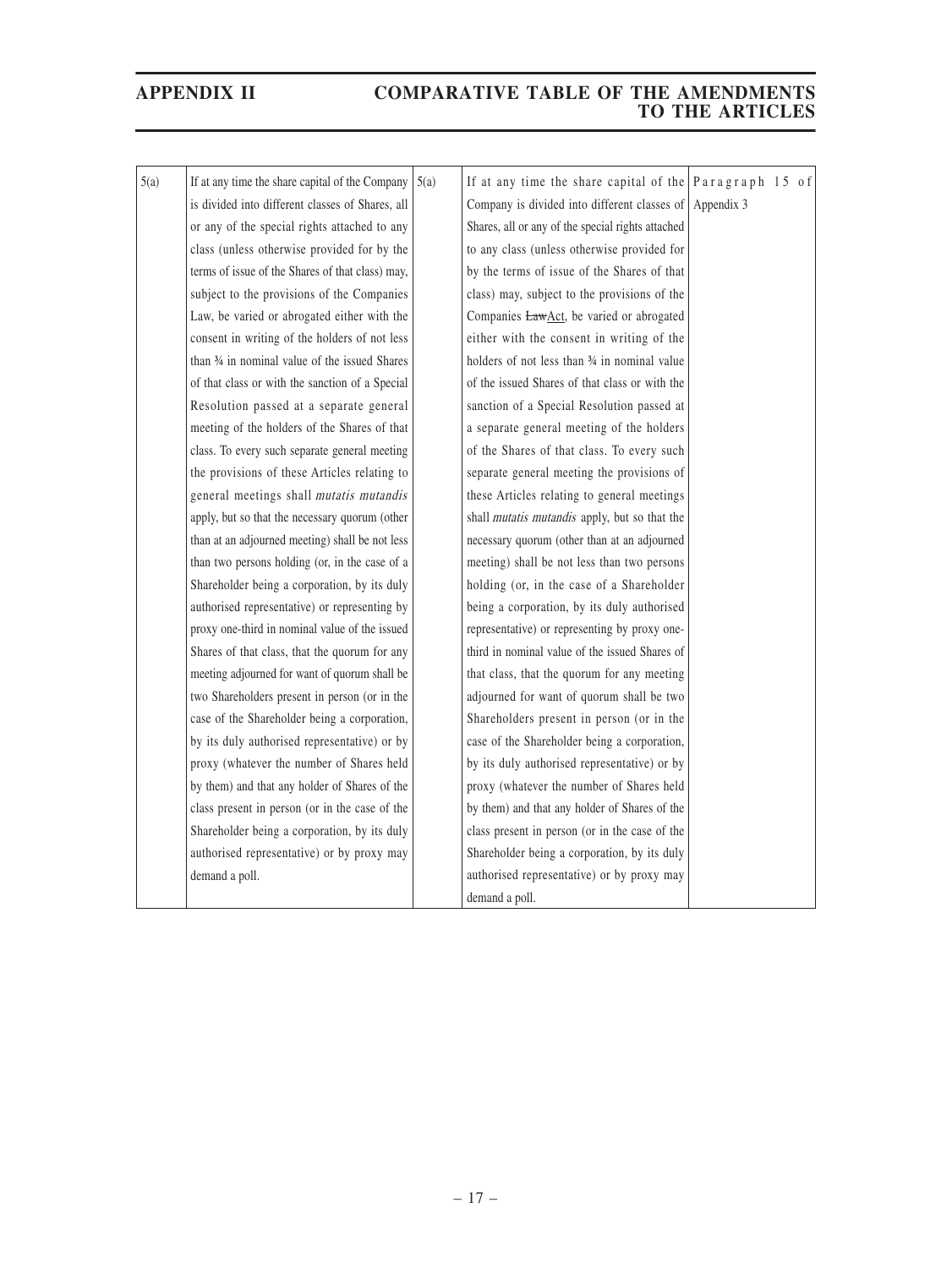| 8     | Any new Shares shall be issued upon such 8<br>terms and conditions and with such rights, |       | Any new Shares shall be issued upon such<br>terms and conditions and with such rights, |  |
|-------|------------------------------------------------------------------------------------------|-------|----------------------------------------------------------------------------------------|--|
|       | privileges or restrictions attached thereto                                              |       | privileges or restrictions attached thereto                                            |  |
|       | as the general meeting resolving upon                                                    |       | as the general meeting resolving upon                                                  |  |
|       | the creation thereof shall direct, and if no                                             |       | the creation thereof shall direct, and if no                                           |  |
|       | direction be given, subject to the provisions                                            |       | direction be given, subject to the provisions                                          |  |
|       | of the Companies Law and of these Articles,                                              |       | of the Companies ActCompanies Law and of                                               |  |
|       | as the Board shall determine; and in particular                                          |       | these Articles, as the Board shall determine;                                          |  |
|       | such Shares may be issued with a preferential                                            |       | and in particular such Shares may be issued                                            |  |
|       | or qualified right to participate in Dividends                                           |       | with a preferential or qualified right to                                              |  |
|       | and in the distribution of assets of the                                                 |       | participate in Dividends and in the distribution                                       |  |
|       | Company and with a special right or without                                              |       | of assets of the Company and with a special                                            |  |
|       | any right of voting.                                                                     |       | right or without any right of voting. The                                              |  |
|       |                                                                                          |       | Company may, subject to the provisions of the                                          |  |
|       |                                                                                          |       | Companies Act, issue shares which are, or at                                           |  |
|       |                                                                                          |       | the option of the Company or the holders are                                           |  |
|       |                                                                                          |       | liable, to be redeemed.                                                                |  |
| 11(a) | All unissued Shares and other securities                                                 | 11(a) | All unissued Shares and other securities                                               |  |
|       | of the Company shall be at the disposal of                                               |       | of the Company shall be at the disposal of                                             |  |
|       | the Board and it may offer, allot (with or                                               |       | the Board and it may offer, allot (with or                                             |  |
|       | without conferring a right of renunciation),                                             |       | without conferring a right of renunciation),                                           |  |
|       | grant options over or otherwise dispose of                                               |       | grant options over or otherwise dispose of                                             |  |
|       | them to such persons, at such times, for such                                            |       | them to such persons, at such times, for such                                          |  |
|       | consideration and generally on such terms                                                |       | consideration and generally on such terms                                              |  |
|       | (subject to Article 9) as it in its absolute                                             |       | (subject to Article 9) as it in its absolute                                           |  |
|       | discretion thinks fit, but so that no Shares                                             |       | discretion thinks fit, but so that no Shares                                           |  |
|       | shall be issued at a discount. The Board shall,                                          |       | shall be issued at a discount. The Board shall,                                        |  |
|       | as regards any offer or allotment of Shares,                                             |       | as regards any offer or allotment of Shares,                                           |  |
|       | comply with the provisions of the Companies                                              |       | comply with the provisions of the Companies                                            |  |
|       | Law, if and so far as such provisions may be                                             |       | <b>LawAct</b> , if and so far as such provisions may                                   |  |
|       | applicable thereto.                                                                      |       | be applicable thereto.                                                                 |  |
| 12(a) | The Company may at any time pay                                                          | 12(a) | The Company may at any time pay                                                        |  |
|       | commission to any person for subscribing or                                              |       | commission to any person for subscribing or                                            |  |
|       | agreeing to subscribe (whether absolutely or                                             |       | agreeing to subscribe (whether absolutely or                                           |  |
|       | conditionally) for any Shares or procuring or                                            |       | conditionally) for any Shares or procuring or                                          |  |
|       | agreeing to procure subscriptions (whether                                               |       | agreeing to procure subscriptions (whether                                             |  |
|       | absolute or conditional) for any Shares,                                                 |       | absolute or conditional) for any Shares, but                                           |  |
|       | but so that the conditions and requirements                                              |       | so that the conditions and requirements of                                             |  |
|       | of the Companies Law shall be observed                                                   |       | the Companies LawAct shall be observed                                                 |  |
|       | and complied with, and in each case the                                                  |       | and complied with, and in each case the                                                |  |
|       | commission shall not exceed 10% of the price                                             |       | commission shall not exceed 10% of the price                                           |  |
|       | at which the Shares are issued.                                                          |       | at which the Shares are issued.                                                        |  |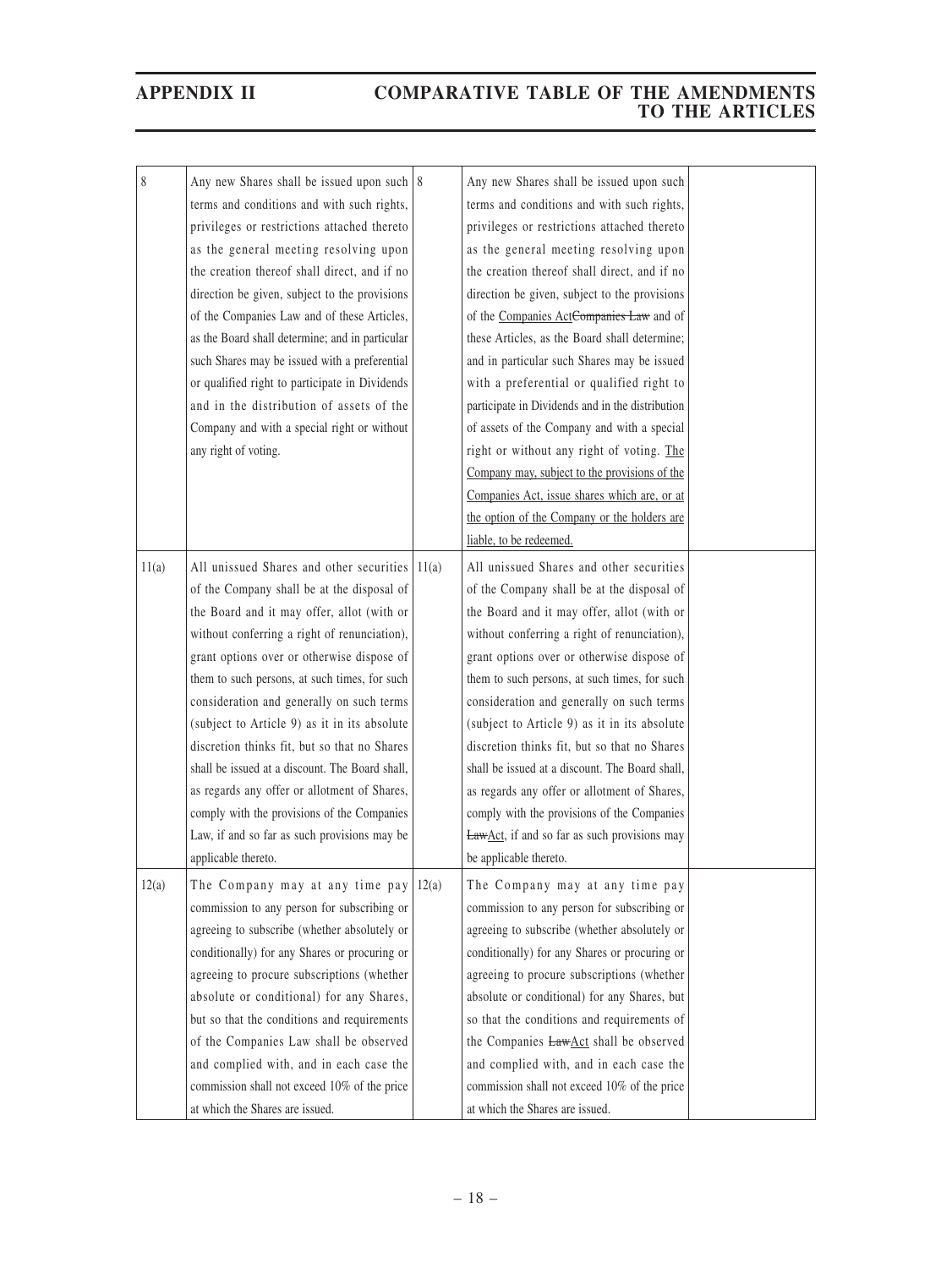| 12(b) | If any Shares are issued for the purpose of<br>raising money to defray the expenses of the<br>construction of any works or buildings or the<br>provision of any plant which cannot be made<br>profitable within a period of one year, the | 12(b) | If any Shares are issued for the purpose of<br>raising money to defray the expenses of the<br>construction of any works or buildings or the<br>provision of any plant which cannot be made<br>profitable within a period of one year, the |  |
|-------|-------------------------------------------------------------------------------------------------------------------------------------------------------------------------------------------------------------------------------------------|-------|-------------------------------------------------------------------------------------------------------------------------------------------------------------------------------------------------------------------------------------------|--|
|       | Company may pay interest on so much of that                                                                                                                                                                                               |       | Company may pay interest on so much of that                                                                                                                                                                                               |  |
|       | share capital as is for the time being paid up                                                                                                                                                                                            |       | share capital as is for the time being paid up                                                                                                                                                                                            |  |
|       | for the period and, subject to any conditions                                                                                                                                                                                             |       | for the period and, subject to any conditions                                                                                                                                                                                             |  |
|       | and restrictions mentioned in the Companies                                                                                                                                                                                               |       | and restrictions mentioned in the Companies                                                                                                                                                                                               |  |
|       | Law, may charge the sum so paid by way                                                                                                                                                                                                    |       | <b>LawAct</b> , may charge the sum so paid by way                                                                                                                                                                                         |  |
|       | of interest to capital as part of the cost of                                                                                                                                                                                             |       | of interest to capital as part of the cost of                                                                                                                                                                                             |  |
|       | construction of the works or buildings, or the                                                                                                                                                                                            |       | construction of the works or buildings, or the                                                                                                                                                                                            |  |
|       | provisions of the plant.                                                                                                                                                                                                                  |       | provisions of the plant.                                                                                                                                                                                                                  |  |
| 13(c) | The Company may from time to time by                                                                                                                                                                                                      | 13(c) | The Company may from time to time by                                                                                                                                                                                                      |  |
|       | Ordinary Resolution:                                                                                                                                                                                                                      |       | Ordinary Resolution:                                                                                                                                                                                                                      |  |
|       | $(\ldots)$                                                                                                                                                                                                                                |       | $(\ldots)$                                                                                                                                                                                                                                |  |
|       | divide its unissued Shares into several                                                                                                                                                                                                   |       | divide its unissued Shares into several                                                                                                                                                                                                   |  |
|       | classes and attach thereto respectively any                                                                                                                                                                                               |       | classes and attach thereto respectively any                                                                                                                                                                                               |  |
|       | preferential, deferred, qualified or special                                                                                                                                                                                              |       | preferential, deferred, qualified or special                                                                                                                                                                                              |  |
|       | rights, privileges or conditions;                                                                                                                                                                                                         |       | rights, privileges or conditions;                                                                                                                                                                                                         |  |
| 13(d) | sub-divide its Shares or any of them into $  13(d)$                                                                                                                                                                                       |       | sub-divide its Shares or any of them into                                                                                                                                                                                                 |  |
|       | Shares of smaller amount than is fixed by                                                                                                                                                                                                 |       | Shares of smaller amount than is fixed                                                                                                                                                                                                    |  |
|       | the Memorandum of Association, subject                                                                                                                                                                                                    |       | by theits Memorandum of Association,                                                                                                                                                                                                      |  |
|       | nevertheless to the provisions of the                                                                                                                                                                                                     |       | subject nevertheless to the provisions of the                                                                                                                                                                                             |  |
|       | Companies Law, and so that the resolution                                                                                                                                                                                                 |       | Companies LawAct, and so that the resolution                                                                                                                                                                                              |  |
|       | whereby any Share is sub-divided may                                                                                                                                                                                                      |       | whereby any Share is sub-divided may                                                                                                                                                                                                      |  |
|       | determine that, as between the holders of the                                                                                                                                                                                             |       | determine that, as between the holders of the                                                                                                                                                                                             |  |
|       | Shares resulting from such sub-division, one                                                                                                                                                                                              |       | Shares resulting from such sub-division, one                                                                                                                                                                                              |  |
|       | or more of the Shares may have any such                                                                                                                                                                                                   |       | or more of the Shares may have any such                                                                                                                                                                                                   |  |
|       | preferred or other special rights over, or may                                                                                                                                                                                            |       | preferred or other special rights over, or may                                                                                                                                                                                            |  |
|       | have such deferred rights or be subject to<br>any such restrictions as compared with the                                                                                                                                                  |       | have such deferred rights or be subject to<br>any such restrictions as compared with the                                                                                                                                                  |  |
|       | others as the Company has power to attach to                                                                                                                                                                                              |       | others as the Company has power to attach to                                                                                                                                                                                              |  |
|       | unissued or new Shares;                                                                                                                                                                                                                   |       | unissued or new Shares;                                                                                                                                                                                                                   |  |
|       |                                                                                                                                                                                                                                           |       |                                                                                                                                                                                                                                           |  |
| 15(a) | Subject to the Companies Law, or any other                                                                                                                                                                                                | 15(a) | Subject to the Companies LawAct, or any                                                                                                                                                                                                   |  |
|       | law or so far as not prohibited by any law and                                                                                                                                                                                            |       | other law or so far as not prohibited by any                                                                                                                                                                                              |  |
|       | subject to any rights conferred on the holders                                                                                                                                                                                            |       | law and subject to any rights conferred on the                                                                                                                                                                                            |  |
|       | of any class of Shares, ()                                                                                                                                                                                                                |       | holders of any class of Shares, ()                                                                                                                                                                                                        |  |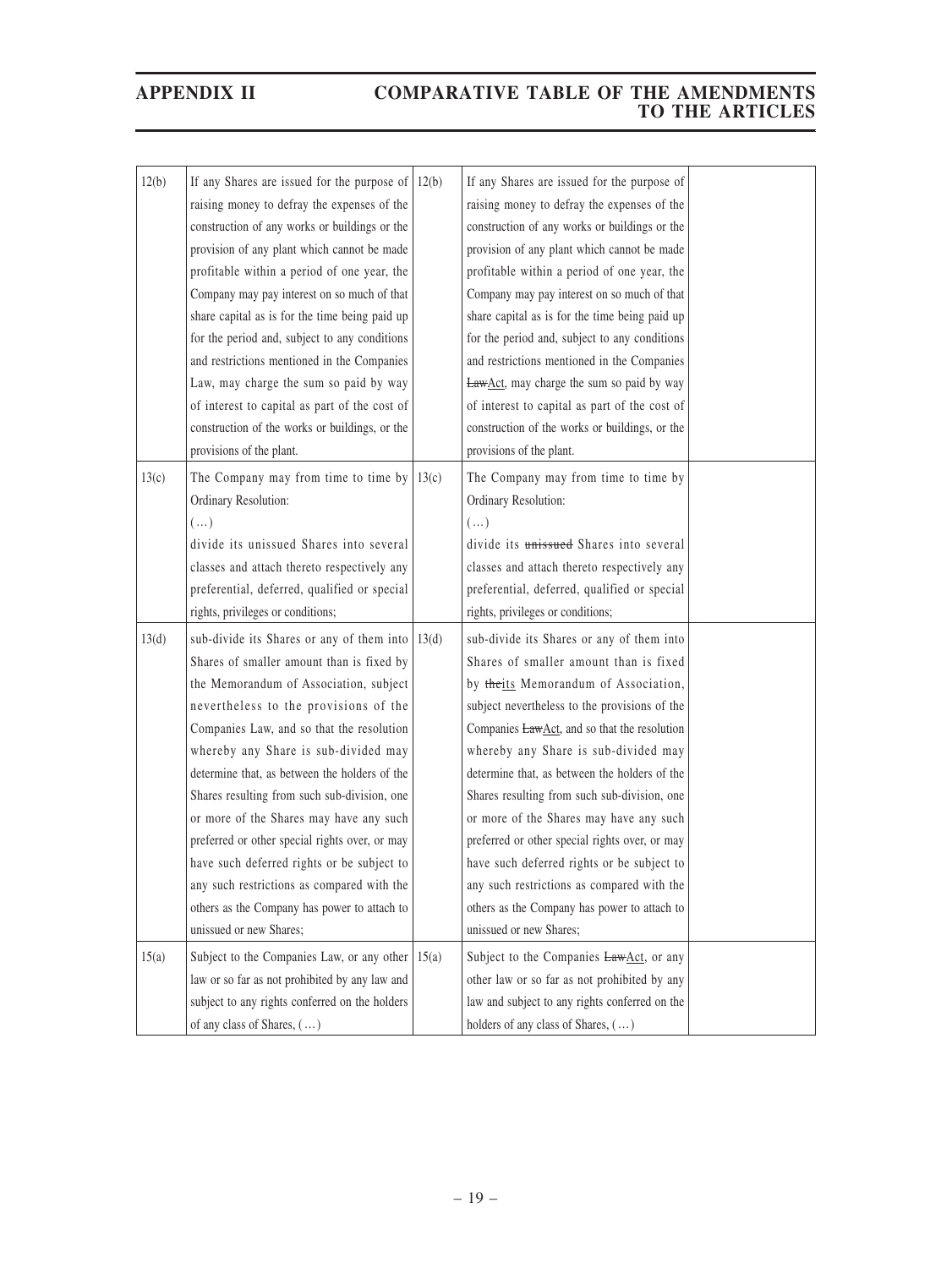| 15(b) | Subject to the provisions of the Companies           | 15(b) | Subject to the provisions of the Companies          |  |
|-------|------------------------------------------------------|-------|-----------------------------------------------------|--|
|       | Law and the Memorandum of Association                |       | <b>LawAct</b> and the Memorandum of Association     |  |
|       | of the Company, and to any special rights            |       | of the Company, and to any special rights           |  |
|       | conferred on the holders of any Shares or            |       | conferred on the holders of any Shares or           |  |
|       | attaching to any class of Shares, Shares may         |       | attaching to any class of Shares, Shares may        |  |
|       | be issued on the terms that they may, at the         |       | be issued on the terms that they may, at the        |  |
|       | option of the Company or the holders thereof,        |       | option of the Company or the holders thereof,       |  |
|       | be liable to be redeemed on such terms and in        |       | be liable to be redeemed on such terms and in       |  |
|       | such manner, including out of capital, as the        |       | such manner, including out of capital, as the       |  |
|       | Board may deem fit.                                  |       | Board may deem fit.                                 |  |
| 15(c) | Where the Company purchases for redemption           | 15(c) | [RESERVED]. Where the Company purchases             |  |
|       | a redeemable Share, purchases not made               |       | for redemption a redeemable Share, purchases        |  |
|       | through the market or by tender shall be             |       | not made through the market or by tender            |  |
|       | limited to a maximum price, and if purchases         |       | shall be limited to a maximum price, and            |  |
|       | are by tender, tenders shall be available to all     |       | if purchases are by tender, tenders shall be        |  |
|       | Shareholders alike.                                  |       | available to all Shareholders alike.                |  |
| 15(d) | Subject to the provisions of the Companies           | 15(d) | Subject to the provisions of the Companies          |  |
|       | Law and the Memorandum of Association                |       | <b>LawAct</b> and the Memorandum of Association     |  |
|       | of the Company, and to any special rights            |       | of the Company, and to any special rights           |  |
|       | conferred on the holders of any Shares or            |       | conferred on the holders of any Shares or           |  |
|       | attaching to any class of Shares, Shares may         |       | attaching to any class of Shares, Shares may        |  |
|       | be issued on the terms that they may, at the         |       | be issued on the terms that they may, at the        |  |
|       | option of the Company or the holders thereof,        |       | option of the Company or the holders thereof,       |  |
|       | be liable to be redeemed on such terms and in        |       | be liable to be redeemed on such terms and in       |  |
|       | such manner, including out of capital, as the        |       | such manner, including out of capital, as the       |  |
|       | Board may deem fit.                                  |       | Board may deem fit.                                 |  |
| 17(a) | The Board shall cause to be kept the Register        | 17(a) | The Board shall cause to be kept the Register       |  |
|       | and there shall be entered therein the               |       | and there shall be entered therein the              |  |
|       | particulars required under the Companies             |       | particulars required under the Companies            |  |
|       | Law.                                                 |       | LawAct.                                             |  |
| 17(b) | Subject to the provisions of the Companies $  17(b)$ |       | Subject to the provisions of the Companies          |  |
|       | Law, if the Board considers it necessary or          |       | <b>LawAct</b> , if the Board considers it necessary |  |
|       | appropriate, the Company may establish and           |       | or appropriate, the Company may establish           |  |
|       | maintain a principal or branch register of           |       | and maintain a principal or branch register of      |  |
|       | Shareholders at such location as the Board           |       | Shareholders at such location as the Board          |  |
|       | thinks fit and, during the Relevant Period, the      |       | thinks fit and, during the Relevant Period, the     |  |
|       | Company shall keep its principal or a branch         |       | Company shall keep its principal or a branch        |  |
|       | register of Shareholders in Hong Kong.               |       | register of Shareholders in Hong Kong.              |  |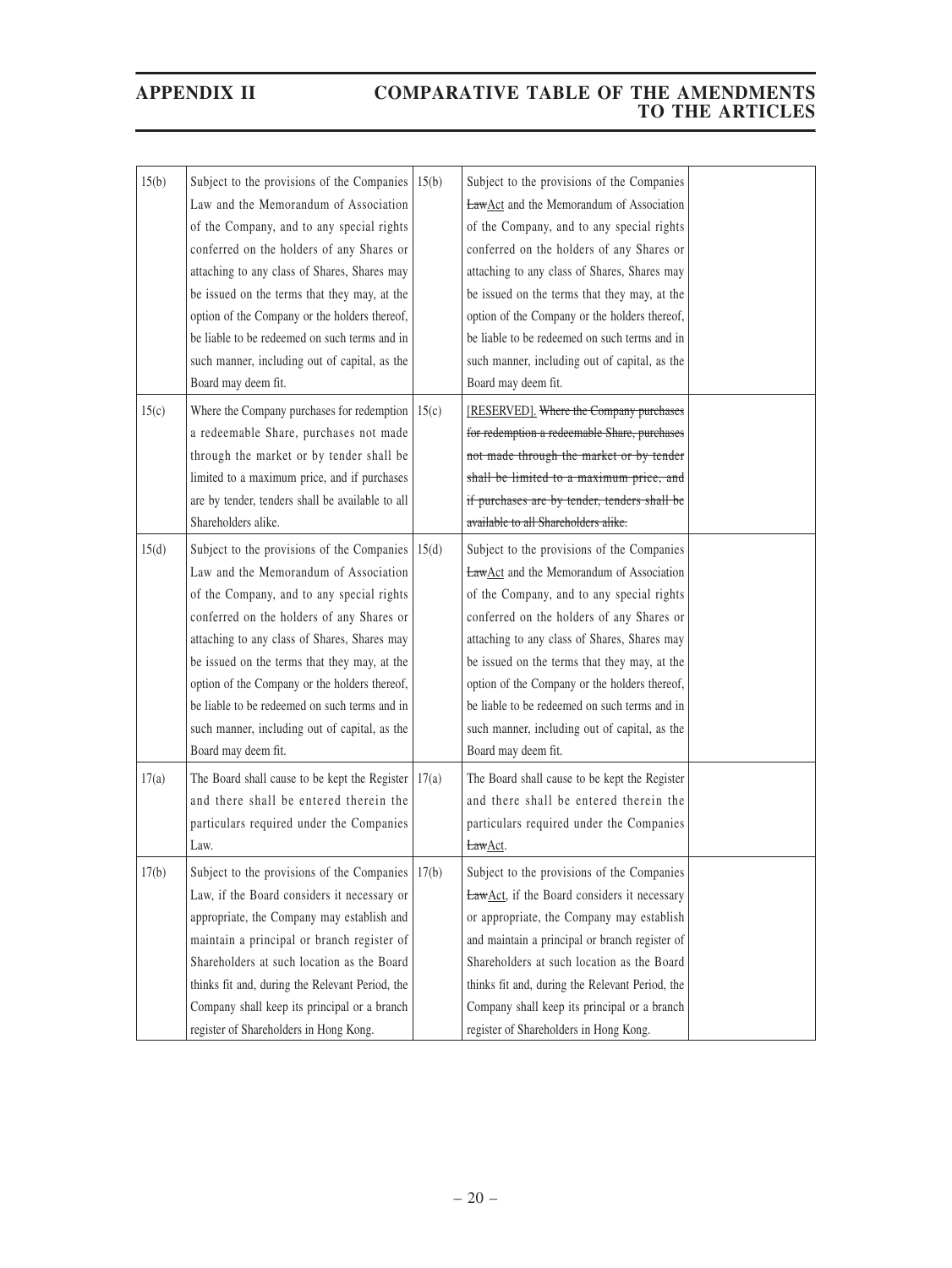| 18(a) | Every person whose name is entered as a<br>Shareholder in the Register shall be entitled<br>to receive within the relevant time limit as<br>prescribed in the Companies Law or as the<br>HK Stock Exchange may from time to time<br>determine, whichever is shorter, ()                                                                                                                                                                                                                                                            | 18(a) | Every person whose name is entered as a<br>Shareholder in the Register shall be entitled<br>to receive within the relevant time limit as<br>prescribed in the Companies LawAct or as the<br>HK Stock Exchange may from time to time<br>determine, whichever is shorter, ()                                                                                                                                                                                                                                                                                                                                                                                                                                     |  |
|-------|------------------------------------------------------------------------------------------------------------------------------------------------------------------------------------------------------------------------------------------------------------------------------------------------------------------------------------------------------------------------------------------------------------------------------------------------------------------------------------------------------------------------------------|-------|----------------------------------------------------------------------------------------------------------------------------------------------------------------------------------------------------------------------------------------------------------------------------------------------------------------------------------------------------------------------------------------------------------------------------------------------------------------------------------------------------------------------------------------------------------------------------------------------------------------------------------------------------------------------------------------------------------------|--|
| 39    | Subject to the Companies Law, all transfers of 39<br>Shares shall be effected by transfer in writing<br>in the usual or common form or in such other<br>form as the Board may accept provided always<br>that it shall be in such a form prescribed by<br>the HK Stock Exchange and may be under<br>hand only or, if the transferor or transferee is<br>a Clearing House (or its nominee(s)), under<br>hand or by machine imprinted signature or by<br>such other means of execution as the Board<br>may approve from time to time. |       | Subject to the Companies LawAct, all<br>transfers of Shares shall be effected by<br>transfer in writing in the usual or common<br>form or in such other form as the Board may<br>accept provided always that it shall be in such<br>a form prescribed by the HK Stock Exchange<br>and may be under hand only or, if the<br>transferor or transferee is a Clearing House<br>(or its nominee(s)), under hand or by machine<br>imprinted signature or by such other means<br>of execution as the Board may approve from<br>time to time.                                                                                                                                                                          |  |
| 41(c) | Notwithstanding anything contained in $ 41(c) $<br>these Articles, the Company shall as soon as<br>practicable and on a regular basis record in<br>the principal Register all removals of Shares<br>effected on any branch Register and shall at all<br>times maintain the principal Register and all<br>branch Registers in all respects in accordance<br>with the Companies Law.                                                                                                                                                 |       | Notwithstanding anything contained in<br>these Articles, the Company shall as soon as<br>practicable and on a regular basis record in<br>the principal Register all removals of Shares<br>effected on any branch Register and shall at all<br>times maintain the principal Register and all<br>branch Registers in all respects in accordance<br>with the Companies <b>LawAct</b> .                                                                                                                                                                                                                                                                                                                            |  |
|       |                                                                                                                                                                                                                                                                                                                                                                                                                                                                                                                                    | 41(d) | Notwithstanding the provisions of Articles<br>$41(a)$ to (c) above, at all times during the<br>Relevant Period, title to such listed shares may<br>be evidenced and transferred in accordance<br>with the laws applicable to and the Listing<br>Rules that are or shall be applicable to such<br>listed shares. The Register in respect of its<br>listed shares (whether the principal Register or<br>a branch Register) may be kept by recording<br>the particulars required by Section 40 of the<br>Companies Act in a form otherwise than<br>legible if such recording otherwise complies<br>with the laws applicable to and the Listing<br>Rules that are or shall be applicable to such<br>listed shares. |  |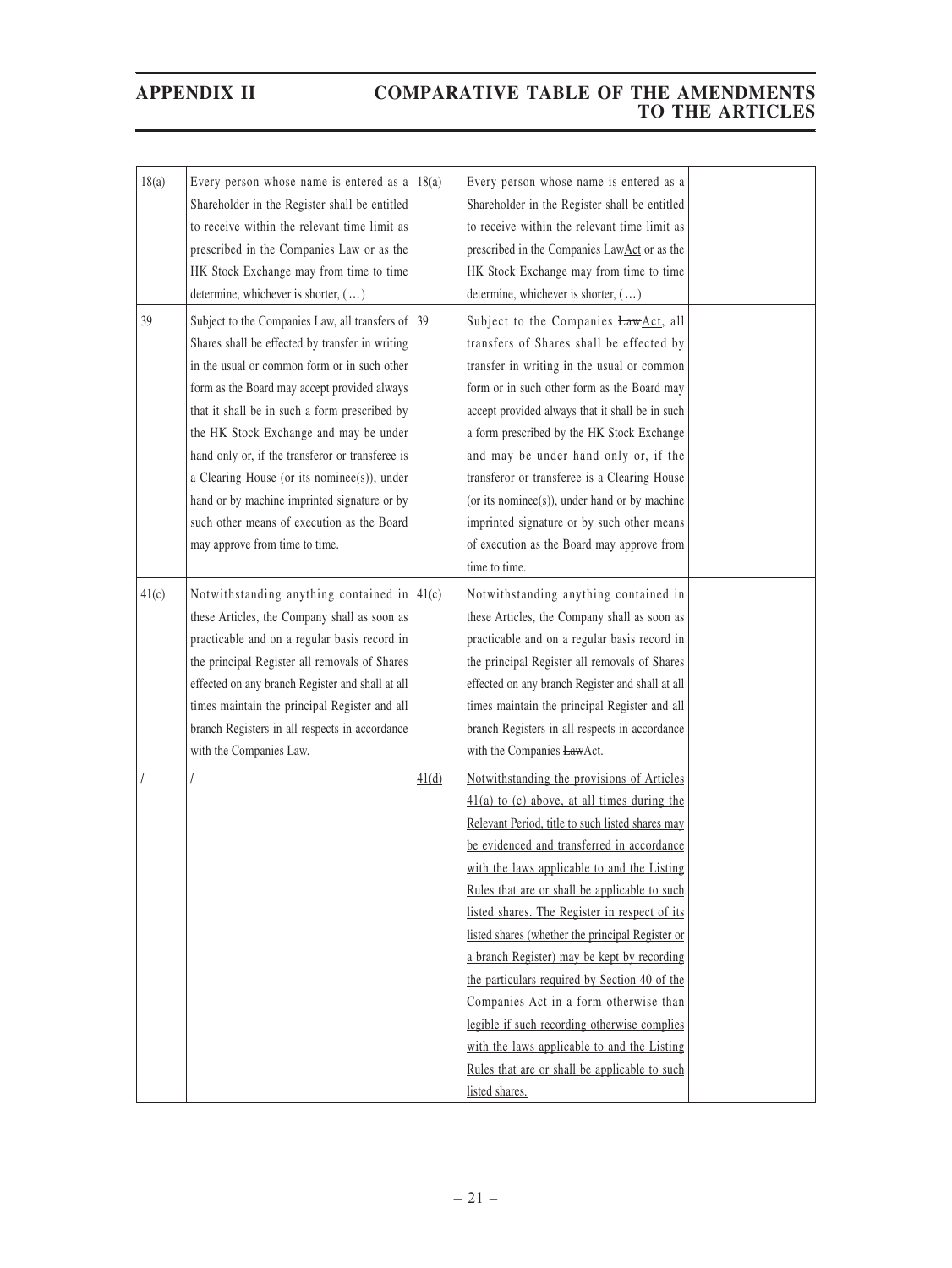| 62 | At all times during the Relevant Period other   | 62 | At all times during the Relevant Period other   Paragraph $14(1)$ of |  |
|----|-------------------------------------------------|----|----------------------------------------------------------------------|--|
|    | than the year of the Company's adoption of      |    | than the year of the Company's adoption of Appendix 3 to Listing     |  |
|    | these Articles, the Company shall in each year  |    | these Articles, the Company shall in each Rules                      |  |
|    | hold a general meeting as its annual general    |    | financial year hold a general meeting as its                         |  |
|    | meeting in addition to any other meeting in     |    | annual general meeting in addition to any                            |  |
|    | that year and shall specify the meeting as such |    | other meeting in that financial year and shall                       |  |
|    | in the notice calling it; and not more than     |    | specify the meeting as such in the notice                            |  |
|    | 15 Months (or such longer period as may be      |    | calling it; and such annual general meeting                          |  |
|    | authorised by the HK Stock Exchange) shall      |    | must be held within 6 months after the end                           |  |
|    | elapse between the date of one annual general   |    | of the Company's financial year (not more                            |  |
|    | meeting of the Company and that of the next.    |    | than 15 Months (or such longer period as                             |  |
|    | The annual general meeting shall be held in     |    | may be authorised permitted by the HK                                |  |
|    | the Relevant Territory or elsewhere as may be   |    | Stock Exchange) shall elapse between the                             |  |
|    | determined by the Board and at such time and    |    | date of one annual general meeting of the                            |  |
|    | place as the Board shall appoint. A meeting of  |    | Company and that of the next. The annual                             |  |
|    | the Shareholders or any class thereof may be    |    | general meeting shall be held in the Relevant                        |  |
|    | held by means of such telephone, electronic     |    | Territory or elsewhere as may be determined                          |  |
|    | or other communication facilities as permit     |    | by the Board and at such time and place as                           |  |
|    | all persons participating in the meeting to     |    | the Board shall appoint. A meeting of the                            |  |
|    | communicate with each other simultaneously      |    | Shareholders or any class thereof may be                             |  |
|    | and instantaneously, and participation in such  |    | held by means of such telephone, electronic                          |  |
|    | a meeting shall constitute presence at such     |    | or other communication facilities as permit                          |  |
|    | meetings.                                       |    | all persons participating in the meeting to                          |  |
|    |                                                 |    | communicate with each other simultaneously                           |  |
|    |                                                 |    | and instantaneously, and participation in such                       |  |
|    |                                                 |    | a meeting shall constitute presence at such                          |  |
|    |                                                 |    | meetings.                                                            |  |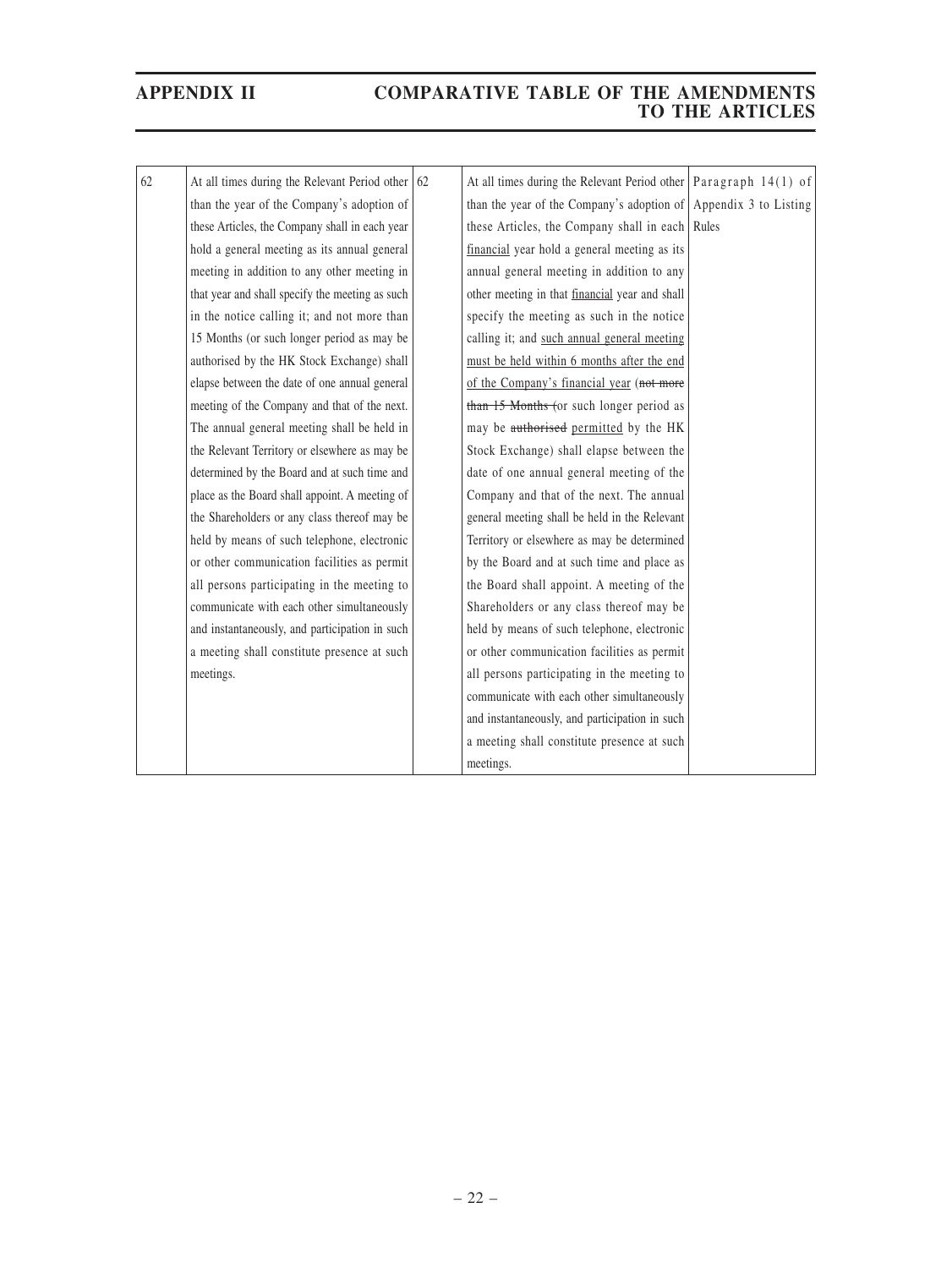| 64    | The Board may, whenever it thinks fit,           | 64    | The Board may, whenever it thinks fit,           | Paragraph 14(5) of    |
|-------|--------------------------------------------------|-------|--------------------------------------------------|-----------------------|
|       | convene an extraordinary general meeting.        |       | convene an extraordinary general meeting.        | Appendix 3 to Listing |
|       | Extraordinary general meetings shall also be     |       | Subject to the Listing Rules, eExtraordinary     | Rules                 |
|       | convened on the requisition of one or more       |       | general meetings shall also be convened on       |                       |
|       | Shareholders holding, at the date of deposit     |       | the requisition of one or more Shareholders      |                       |
|       | of the requisition, not less than one tenth of   |       | holding, at the date of deposit of the           |                       |
|       | the paid up capital of the Company having        |       | requisition, not less than one tenth of the paid |                       |
|       | the right of voting at general meetings. Such    |       | up capital of the Company having the right of    |                       |
|       | requisition shall be made in writing to the      |       | voting at general meetings. Such requisition     |                       |
|       | Board or the Secretary for the purpose of        |       | shall be made in writing to the Board or the     |                       |
|       | requiring an extraordinary general meeting       |       | Secretary for the purpose of requiring an        |                       |
|       | to be called by the Board for the transaction    |       | extraordinary general meeting to be called by    |                       |
|       | of any business specified in such requisition.   |       | the Board for the transaction of any business    |                       |
|       | Such meeting shall be held within two            |       | or resolution specified in such requisition.     |                       |
|       | Months after the deposit of such requisition.    |       | Such meeting shall be held within two            |                       |
|       | If within 21 days of such deposit, the Board     |       | Months after the deposit of such requisition.    |                       |
|       | fails to proceed to convene such meeting, the    |       | If within 21 days of such deposit, the Board     |                       |
|       | requisitionist(s) himself (themselves) may       |       | fails to proceed to convene such meeting, the    |                       |
|       | do so in the same manner, and all reasonable     |       | requisitionist(s) himself (themselves) may       |                       |
|       | expenses incurred by the requisitionist(s)       |       | do so in the same manner, and all reasonable     |                       |
|       | as a result of the failure of the Board shall    |       | expenses incurred by the requisitionist $(s)$    |                       |
|       | be reimbursed to the requisitionist(s) by the    |       | as a result of the failure of the Board shall    |                       |
|       | Company.                                         |       | be reimbursed to the requisitionist(s) by the    |                       |
|       |                                                  |       | Company.                                         |                       |
| 65(b) | in the case of any other meeting, by a majority  | 65(b) | in the case of any other meeting, by a majority  |                       |
|       | in number of the Shareholders having a right     |       | in number of the Shareholders having a right     |                       |
|       | to attend and vote at the meeting, being a       |       | to attend and vote at the meeting, being a       |                       |
|       | majority together holding not less than 95%      |       | majority together holdingrepresenting not        |                       |
|       | of the total voting rights at the meeting of all |       | less than 95% of the total voting rights at the  |                       |
|       | members of the Company.                          |       | meeting of all members of the Company.           |                       |
|       |                                                  |       |                                                  |                       |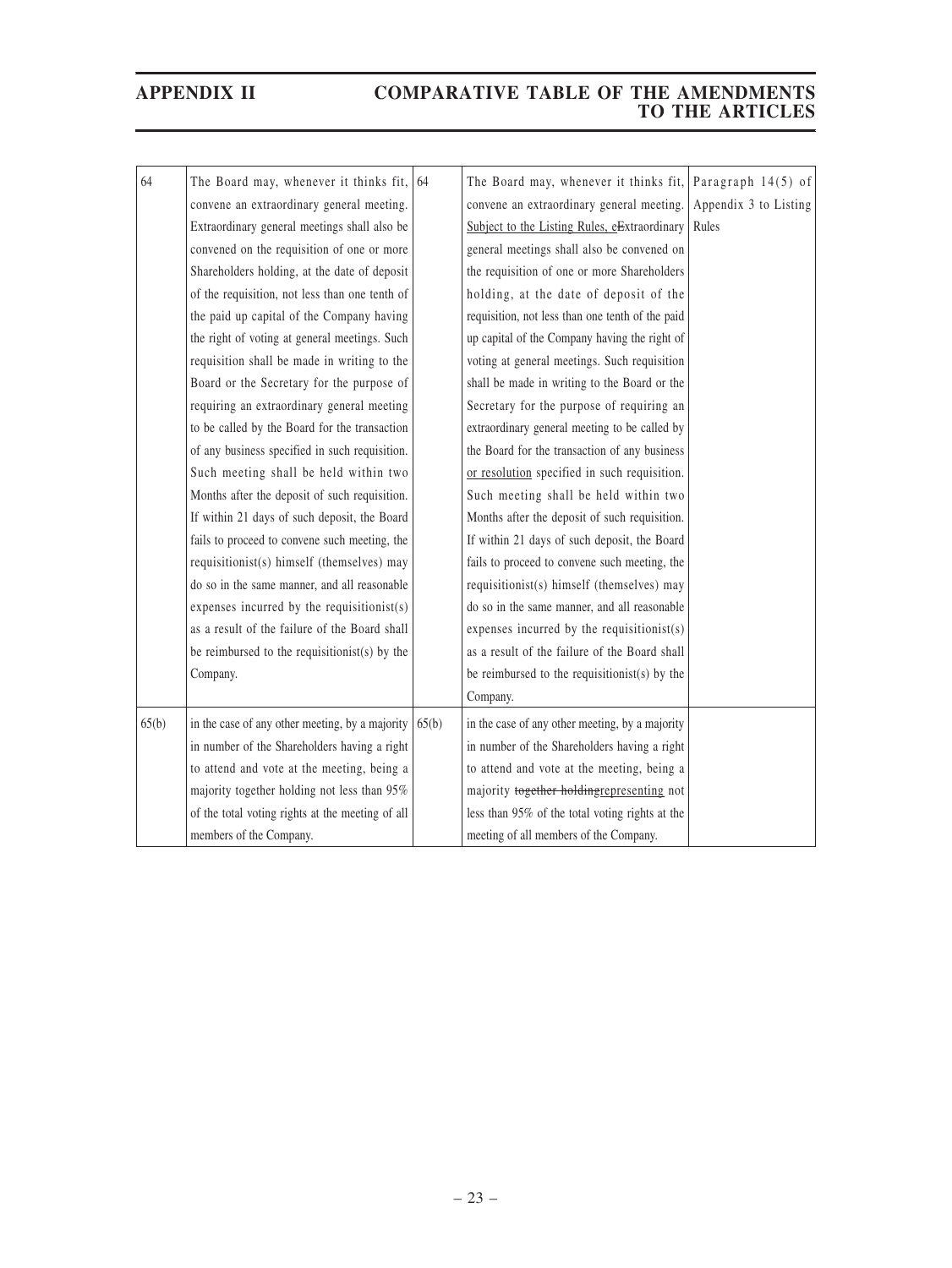| 67(a) | $(\ldots)$ |                                                      | 67(a) | $(\ldots)$                                                          |  |
|-------|------------|------------------------------------------------------|-------|---------------------------------------------------------------------|--|
|       | (vi)       | the granting of any mandate or                       |       | the granting of any mandate or<br>(v <sub>i</sub> )                 |  |
|       |            | authority to the Board to offer, allot,              |       | authority to the Board to offer, allot,                             |  |
|       |            | grant options over, or otherwise                     |       | grant options over, or otherwise                                    |  |
|       |            | dispose of the unissued Shares                       |       | dispose of the unissued Shares                                      |  |
|       |            | representing not more than 20% (or                   |       | representing not more than 20% (or                                  |  |
|       |            | such other percentage as may from                    |       | such other percentage as may from                                   |  |
|       |            | time to time be specified in the Listing             |       | time to time be specified in the Listing                            |  |
|       |            | Rules) in nominal value of its then                  |       | Rules) in nominal value of its then                                 |  |
|       |            | existing issued share capital and the                |       | existing issued share capital and the                               |  |
|       |            | number of any securities repurchased                 |       | number of any securities repurchased                                |  |
|       |            | pursuant to paragraph (vii) of this                  |       | pursuant to paragraph (vii) of this                                 |  |
|       |            | Article; and                                         |       | Article; and                                                        |  |
|       |            |                                                      |       |                                                                     |  |
|       | (vii)      | the granting of any mandate or                       |       | $(vii)$ the granting of any mandate or                              |  |
|       |            | authority to the Board to repurchase                 |       | authority to the Board to repurchase                                |  |
|       |            | securities of the Company.                           |       | securities of the Company.                                          |  |
| 68    |            | For all purposes the quorum for a general $\vert$ 68 |       | For all purposes the quorum for a general $\sqrt{P}$ aragraph 19 of |  |
|       |            | meeting shall be two Shareholders present            |       | meeting shall be two Shareholders present Appendix 3 to Listing     |  |
|       |            | in person (or, in the case of a Shareholder          |       | in person (or, in the case of a Shareholder   Rules                 |  |
|       |            | being a corporation, by its duly authorised          |       | being a corporation, by its duly authorised                         |  |
|       |            | representative) or by proxy and entitled to          |       | representative) or by proxy or, for quorum                          |  |
|       |            | vote. No business shall be transacted at any         |       | purposes only, two persons appointed by the                         |  |
|       |            | general meeting unless the requisite quorum          |       | clearing house as authorised representative                         |  |
|       |            | shall be present at the time when the meeting        |       | or proxy, and entitled to vote. No business                         |  |
|       |            | proceeds to business and continues to be             |       | shall be transacted at any general meeting                          |  |
|       |            | present until the conclusion of the meeting.         |       | unless the requisite quorum shall be present                        |  |
|       |            |                                                      |       | at the time when the meeting proceeds to                            |  |
|       |            |                                                      |       | business and continues to be present until the                      |  |
|       |            |                                                      |       | conclusion of the meeting.                                          |  |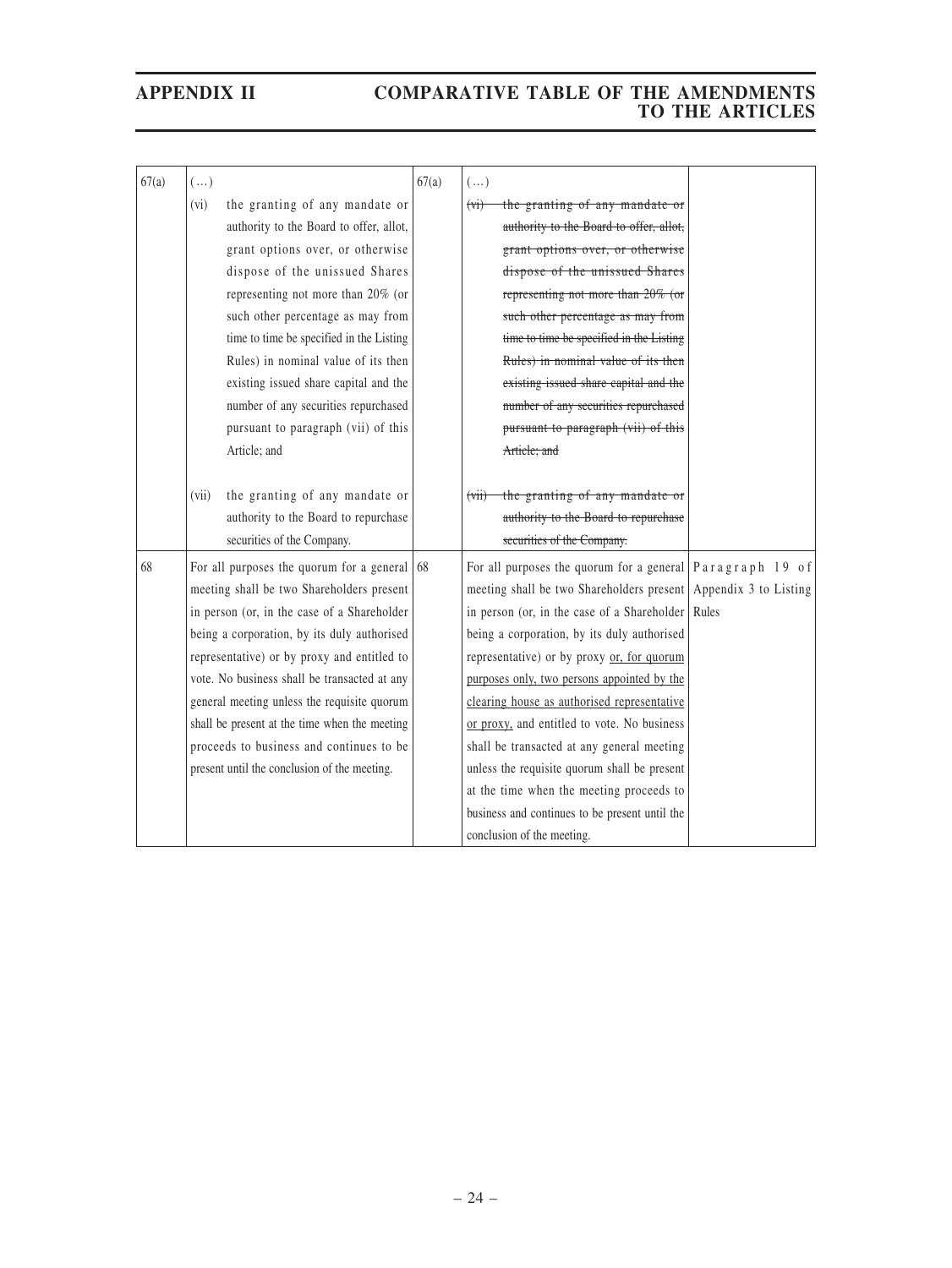| 71 | The chairman of the meeting may, with the $ 71$<br>consent of any general meeting at which a<br>quorum is present, and shall, if so directed<br>by the meeting, adjourn any meeting from<br>time to time and from place to place as the<br>meeting shall determine. Whenever a meeting<br>is adjourned for 14 days or more, at least<br>seven clear days' notice, specifying the place,<br>the day and the hour of the adjourned meeting<br>shall be given in the same manner as in the<br>case of an original meeting but it shall not<br>be necessary to specify in such notice the<br>nature of the business to be transacted at the<br>adjourned meeting. Save as aforesaid, no<br>notice of an adjournment or of the business<br>to be transacted at any adjourned meeting<br>needs to be given nor shall any Shareholder<br>be entitled to any such notice. No business<br>shall be transacted at an adjourned meeting<br>other than the business which might have<br>been transacted at the meeting from which the | The chairman of the meeting may, with the<br>consent of any general meeting at which a<br>quorum is present, and shall, if so directed<br>by the meeting, adjourn any meeting from<br>time to time and from place to place as the<br>meeting shall determine. Whenever a meeting<br>is adjourned for 14 days or more, at least<br>seven clear days' notice, specifying the place,<br>the day and the hour of the adjourned meeting<br>shall be given in the same manner as in the<br>ease of an original meeting the details set out<br>in Article 65 but it shall not be necessary<br>to specify in such notice the nature of the<br>business to be transacted at the adjourned<br>meeting. Save as aforesaid, no notice of<br>an adjournment or of the business to be<br>transacted at any adjourned meeting needs to<br>be given nor shall any Shareholder be entitled<br>to any such notice. No business shall be<br>transacted at an adjourned meeting other than<br>the business which might have been transacted |  |
|----|---------------------------------------------------------------------------------------------------------------------------------------------------------------------------------------------------------------------------------------------------------------------------------------------------------------------------------------------------------------------------------------------------------------------------------------------------------------------------------------------------------------------------------------------------------------------------------------------------------------------------------------------------------------------------------------------------------------------------------------------------------------------------------------------------------------------------------------------------------------------------------------------------------------------------------------------------------------------------------------------------------------------------|-------------------------------------------------------------------------------------------------------------------------------------------------------------------------------------------------------------------------------------------------------------------------------------------------------------------------------------------------------------------------------------------------------------------------------------------------------------------------------------------------------------------------------------------------------------------------------------------------------------------------------------------------------------------------------------------------------------------------------------------------------------------------------------------------------------------------------------------------------------------------------------------------------------------------------------------------------------------------------------------------------------------------|--|
|    |                                                                                                                                                                                                                                                                                                                                                                                                                                                                                                                                                                                                                                                                                                                                                                                                                                                                                                                                                                                                                           |                                                                                                                                                                                                                                                                                                                                                                                                                                                                                                                                                                                                                                                                                                                                                                                                                                                                                                                                                                                                                         |  |
|    | adjournment took place.                                                                                                                                                                                                                                                                                                                                                                                                                                                                                                                                                                                                                                                                                                                                                                                                                                                                                                                                                                                                   | at the meeting from which the adjournment                                                                                                                                                                                                                                                                                                                                                                                                                                                                                                                                                                                                                                                                                                                                                                                                                                                                                                                                                                               |  |
|    |                                                                                                                                                                                                                                                                                                                                                                                                                                                                                                                                                                                                                                                                                                                                                                                                                                                                                                                                                                                                                           | took place.                                                                                                                                                                                                                                                                                                                                                                                                                                                                                                                                                                                                                                                                                                                                                                                                                                                                                                                                                                                                             |  |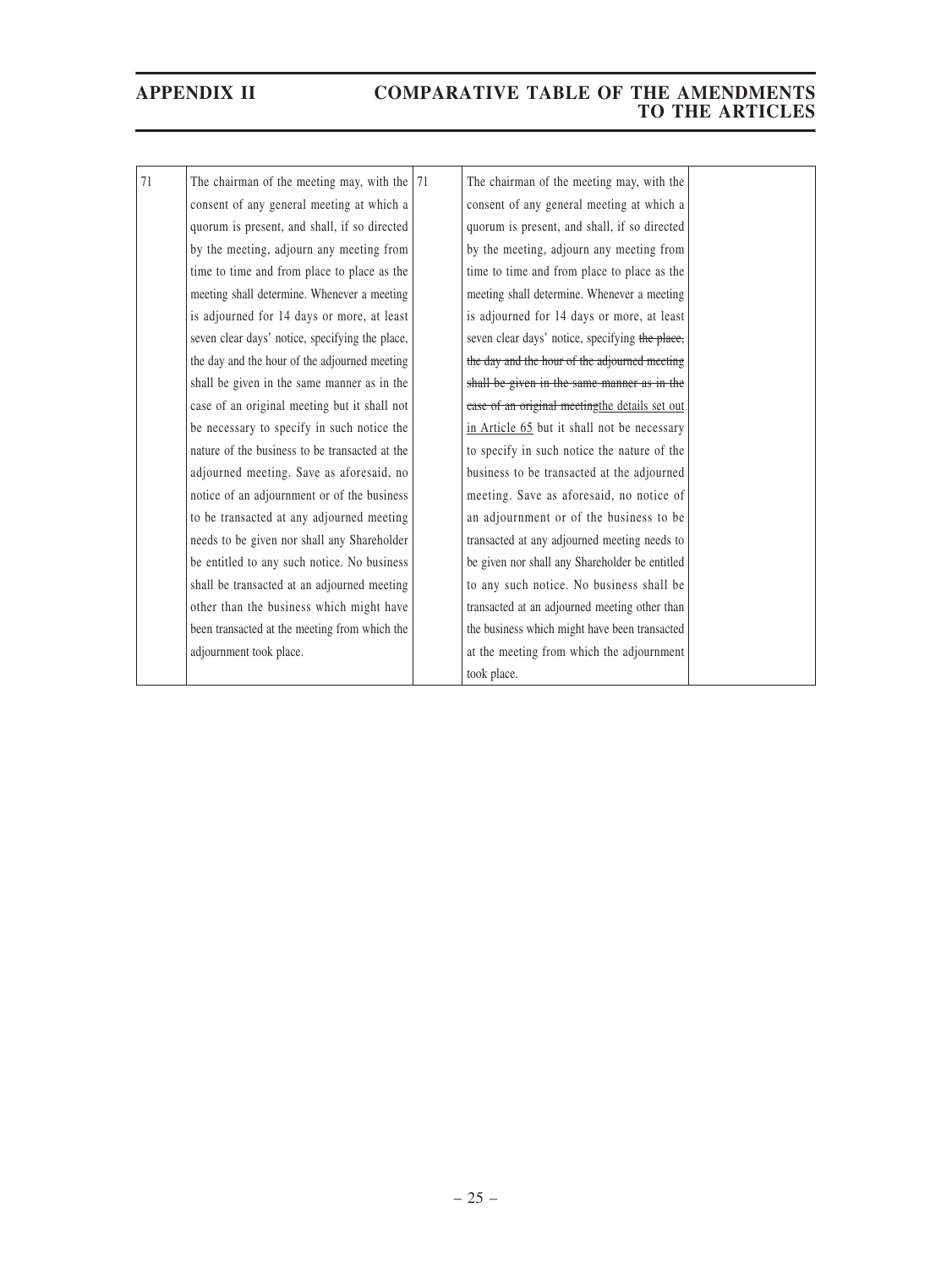| 72 | At any general meeting a resolution put to      | 72 | At any general meeting a resolution put to                       | Rule $13.39(4)$ of Listing |
|----|-------------------------------------------------|----|------------------------------------------------------------------|----------------------------|
|    | the vote of the meeting shall be decided by     |    | the vote of the meeting shall be decided by                      | Rules; Paragraph 19 of     |
|    | poll save that the chairman of the meeting      |    | poll save that the chairman of the meeting Appendix 3 to Listing |                            |
|    | may, pursuant to the Listing Rules, allow a     |    | may, in good faith, pursuant to the Listing                      | Rules                      |
|    | resolution to be voted by a show of hands.      |    | Rules, allow a resolution which relates purely                   |                            |
|    | Where a show of hands is allowed, before or     |    | to a procedural or administrative matter to                      |                            |
|    | on the declaration of the result of the show of |    | be voted by a show of hands, in which case                       |                            |
|    | hands, a poll may be demanded by:               |    | every Shareholder present in person (or being                    |                            |
|    |                                                 |    | a corporation, is present by a duly authorized                   |                            |
|    | (a) $(\ldots)$                                  |    | representative), or by proxy(ies) shall have                     |                            |
|    | $(b)$ $()$                                      |    | one vote provided that where more than one                       |                            |
|    | $(c)$ $(\ldots)$                                |    | proxy is appointed by a Shareholder which is                     |                            |
|    |                                                 |    | a clearing house (or its nominee(s)), each such                  |                            |
|    |                                                 |    | proxy shall have one vote on a show of hands.                    |                            |
|    |                                                 |    | For purposes of this Article, procedural and                     |                            |
|    |                                                 |    | administrative matters are those that (i) are                    |                            |
|    |                                                 |    | not on the agenda of the general meeting or in                   |                            |
|    |                                                 |    | any supplementary circular that may be issued                    |                            |
|    |                                                 |    | by the Company to its shareholders; and (ii)                     |                            |
|    |                                                 |    | relate to the chairman's duties to maintain the                  |                            |
|    |                                                 |    | orderly conduct of the meeting and/or allow                      |                            |
|    |                                                 |    | the business of the meeting to be properly                       |                            |
|    |                                                 |    | and effectively dealt with, whilst allowing                      |                            |
|    |                                                 |    | all shareholders a reasonable opportunity to                     |                            |
|    |                                                 |    | express their views.                                             |                            |
|    |                                                 |    |                                                                  |                            |
|    |                                                 |    | Where a show of hands is allowed, before or                      |                            |
|    |                                                 |    | on the declaration of the result of the show of                  |                            |
|    |                                                 |    | hands, a poll may be demanded by:                                |                            |
|    |                                                 |    |                                                                  |                            |
|    |                                                 |    | $(a)$ $()$                                                       |                            |
|    |                                                 |    | $(b)$ $()$                                                       |                            |
|    |                                                 |    | $(c)$ $(\ldots)$                                                 |                            |
|    |                                                 |    |                                                                  |                            |
|    |                                                 |    | A demand by a person as proxy for a                              |                            |
|    |                                                 |    | Shareholder or in the case of a Shareholder                      |                            |
|    |                                                 |    | being a corporation by its duly authorised                       |                            |
|    |                                                 |    | representative shall be deemed to be the same                    |                            |
|    |                                                 |    | as a demand by the Shareholder.                                  |                            |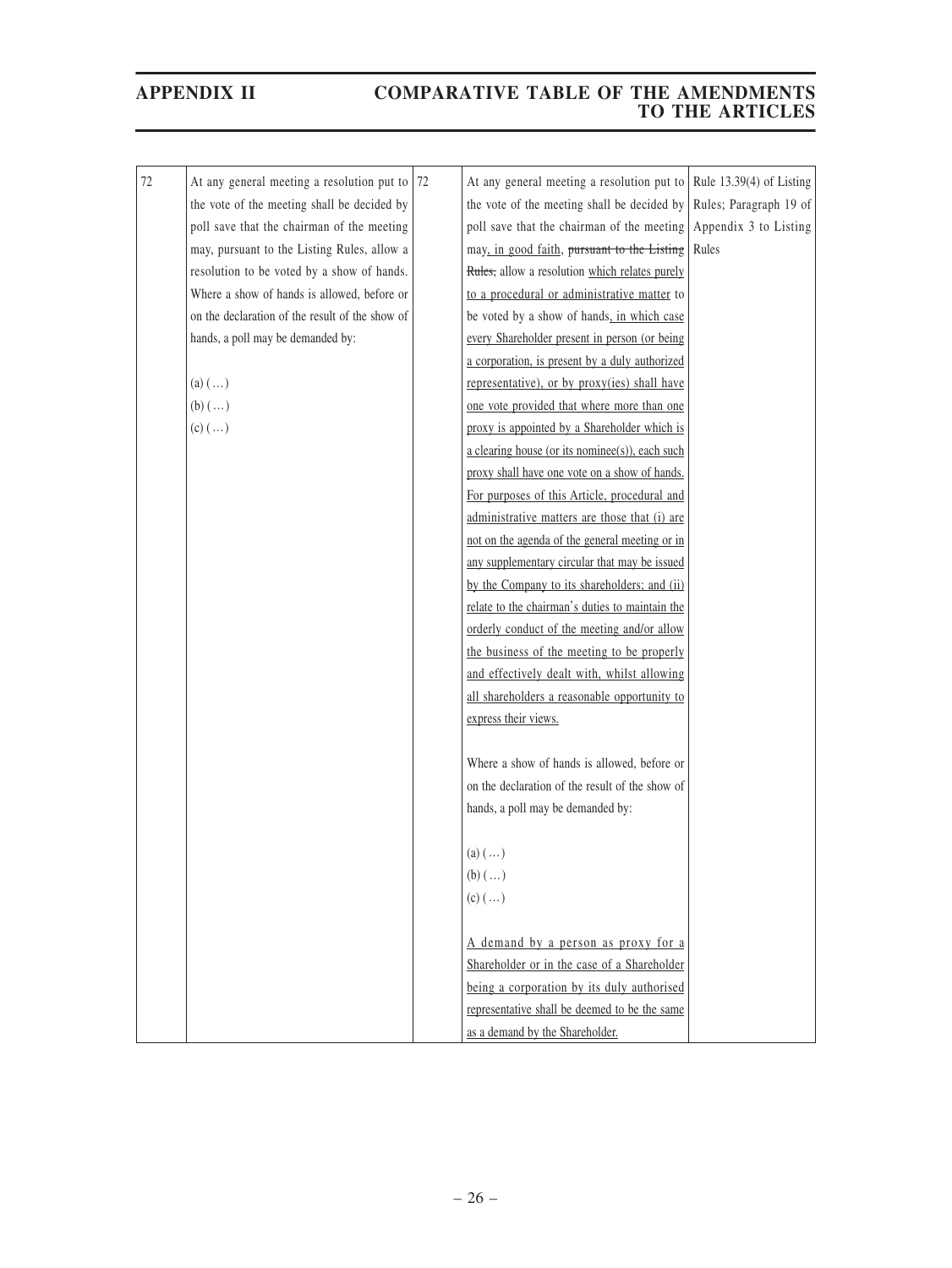| 84 | No objection shall be raised to the $84$        | (a) | Subject to paragraph (b) of this Paragraph $14(3)$ to                    |  |
|----|-------------------------------------------------|-----|--------------------------------------------------------------------------|--|
|    | qualification of any person exercising          |     | Article, $N_{\text{no}}$ objection shall be raised Appendix 3 of Listing |  |
|    | or purporting to exercise a vote or the         |     | to the qualification of any person Rules                                 |  |
|    | admissibility of any vote except at the meeting |     | exercising or purporting to exercise a                                   |  |
|    | or adjourned meeting at which the vote          |     | vote or the admissibility of any vote                                    |  |
|    | objected to is given or tendered, and every     |     | except at the meeting or adjourned                                       |  |
|    | vote not disallowed at such meeting shall be    |     | meeting at which the vote objected                                       |  |
|    | valid for all purposes. Any such objection      |     | to is given or tendered, and every                                       |  |
|    | made in due time shall be referred to the       |     | vote not disallowed at such meeting                                      |  |
|    | chairman of the meeting, whose decision shall   |     | shall be valid for all purposes. Any                                     |  |
|    | be final and conclusive.                        |     | such objection made in due time shall                                    |  |
|    |                                                 |     | be referred to the chairman of the                                       |  |
|    |                                                 |     | meeting, whose decision shall be final                                   |  |
|    |                                                 |     | and conclusive.                                                          |  |
|    |                                                 |     |                                                                          |  |
|    |                                                 | (b) | All Shareholders have the right to                                       |  |
|    |                                                 |     | (a) speak at a general meeting; and                                      |  |
|    |                                                 |     | (b) vote at a general meeting except                                     |  |
|    |                                                 |     | where a Shareholder is required, by                                      |  |
|    |                                                 |     | the Listing Rules, to abstain from                                       |  |
|    |                                                 |     | voting to approve the matter under                                       |  |
|    |                                                 |     | consideration.                                                           |  |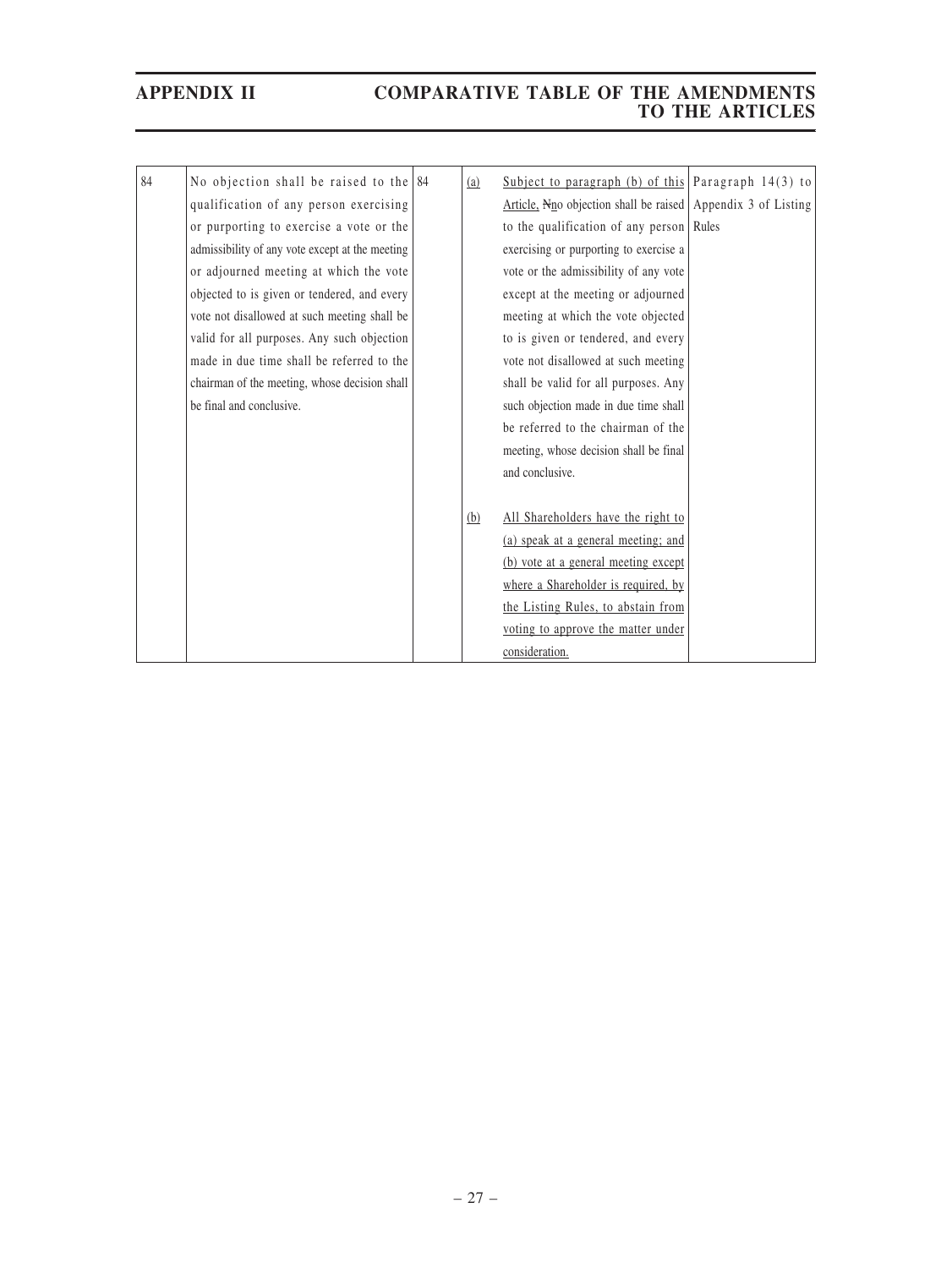| 88 | The instrument appointing a proxy and, if $ 88\rangle$ |    | The instrument appointing a proxy and $\div$       |  |
|----|--------------------------------------------------------|----|----------------------------------------------------|--|
|    | requested by the Board, the power of attorney          |    | requested by the Board, the power of attorney      |  |
|    | or other authority (if any) under which it is          |    | or other authority (if any) under which it is      |  |
|    | signed or a notarially certified copy of that          |    | signed or a notarially certified copy of that      |  |
|    | power or authority shall be deposited at such          |    | power or authority shall be deposited at such      |  |
|    | place or one of such places (if any) as is             |    | place or one of such places (if any) as is         |  |
|    | specified in the notice of meeting or in the           |    | specified in the notice of meeting or in the       |  |
|    | instrument of proxy issued by the Company              |    | instrument of proxy issued by the Company          |  |
|    | (or, if no place is specified, at the Registration     |    | (or, if no place is specified, at the Registration |  |
|    | Office) not less than 48 hours before the time         |    | Office) not less than 48 hours before the time     |  |
|    | for holding the meeting or adjourned meeting           |    | for holding the meeting or adjourned meeting       |  |
|    | (as the case may be) at which the person               |    | (as the case may be) at which the person           |  |
|    | named in such instrument proposes to vote,             |    | named in such instrument proposes to vote,         |  |
|    | and in default the instrument of proxy shall not       |    | and in default the instrument of proxy shall not   |  |
|    | be treated as valid. No instrument appointing          |    | be treated as valid. No instrument appointing      |  |
|    | a proxy shall be valid after the expiration of         |    | a proxy shall be valid after the expiration of     |  |
|    | 12 Months from the date of its execution,              |    | 12 Months from the date of its execution,          |  |
|    | except at an adjourned meeting where the               |    | except at an adjourned meeting where the           |  |
|    | meeting was originally held within 12 Months           |    | meeting was originally held within 12 Months       |  |
|    | from such date. Delivery of an instrument              |    | from such date. Delivery of an instrument          |  |
|    | appointing a proxy shall not preclude a                |    | appointing a proxy shall not preclude a            |  |
|    | Shareholder from attending and voting in               |    | Shareholder from attending and voting in           |  |
|    | person (or in the case of a Shareholder being a        |    | person (or in the case of a Shareholder being a    |  |
|    | corporation, its duly authorised representative)       |    | corporation, its duly authorised representative)   |  |
|    | at the meeting concerned and, in such event,           |    | at the meeting concerned and, in such event,       |  |
|    | the instrument appointing a proxy shall be             |    | the instrument appointing a proxy shall be         |  |
|    | deemed to be revoked.                                  |    | deemed to be revoked.                              |  |
| 96 | The number of Directors shall not be less              | 96 | The number of Directors shall not be less          |  |
|    | than two (2). The Company shall keep at its            |    | than two (2). The Company shall keep at its        |  |
|    | Registered Office a register of its directors and      |    | Registered Office a register of its directors and  |  |
|    | officers in accordance with the Companies              |    | officers in accordance with the Companies          |  |
|    | Law.                                                   |    | LawAct.                                            |  |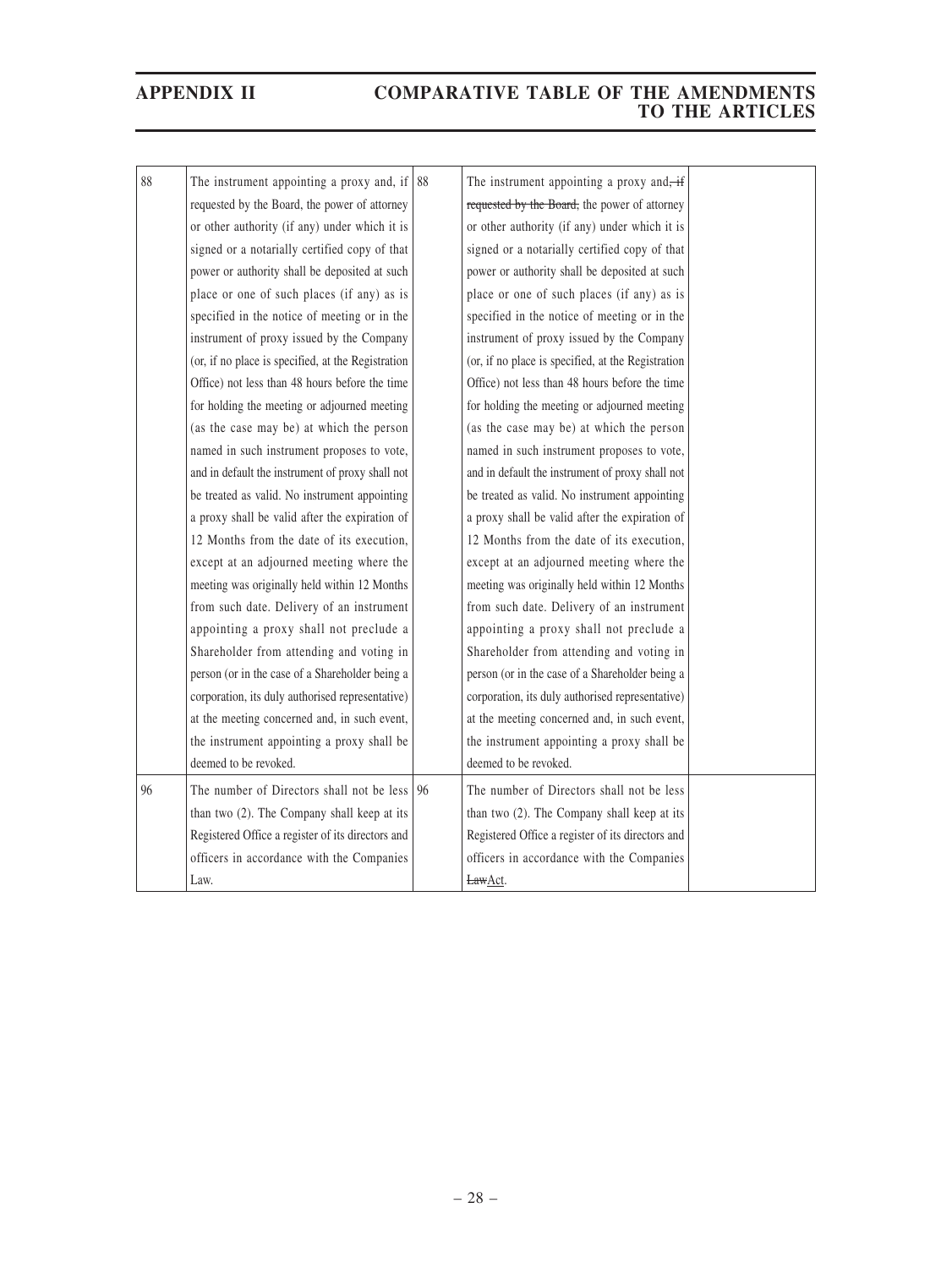| 104 | $(\ldots)$  |                                                    | 104 | $(\dots)$                                                       |  |
|-----|-------------|----------------------------------------------------|-----|-----------------------------------------------------------------|--|
|     |             | (b) Except as would, if the Company were           |     | (b) Except as would, if the Company were                        |  |
|     |             | a company incorporated in Hong Kong, be            |     | a company incorporated in Hong Kong, be                         |  |
|     |             | permitted by the Companies Ordinance as in         |     | permitted by the Companies Ordinance as in                      |  |
|     |             | force at the date of adoption of these Articles,   |     | force at the date of adoption of these Articles,                |  |
|     |             | and except as permitted under the Companies        |     | and except as permitted under the Companies                     |  |
|     |             | Law, the Company shall not directly or             |     | Law, the The Company shall not make any                         |  |
|     | indirectly: |                                                    |     | loan, directly or indirectly:                                   |  |
|     |             |                                                    |     |                                                                 |  |
|     | (i)         | make a loan to a Director or a director            |     | make a loan to a Director or a director<br>$\oplus$             |  |
|     |             | of any Holding Company of the                      |     | of any Holding Company of the                                   |  |
|     |             | Company or any of their respective                 |     | Company or any of their respective                              |  |
|     |             | Close Associates;                                  |     | Close Associates:                                               |  |
|     |             |                                                    |     |                                                                 |  |
|     | (ii)        | enter into any guarantee or provide                |     | enter into a any guarantee or provide<br>(ii)                   |  |
|     |             | any security in connection with a loan             |     | any security in connection with a loan                          |  |
|     |             | made by any person to a Director or a              |     | made by any person to a Director or a                           |  |
|     |             | director of any Holding Company of                 |     | director of any Holding Company of                              |  |
|     |             | the Company or any of their respective             |     | the Company or any of their respective                          |  |
|     |             | Close Associates; or                               |     | Close Associates; or                                            |  |
|     |             |                                                    |     |                                                                 |  |
|     | (iii)       | if any one or more of the Directors                |     | $\overline{\text{fiii}}$<br>if any one or more of the Directors |  |
|     |             | hold (jointly or severally or directly             |     | hold (jointly or severally or directly                          |  |
|     |             | or indirectly) a controlling interest              |     | or indirectly) a controlling interest                           |  |
|     |             | in another company, make a loan to                 |     | in another company, make a loan to                              |  |
|     |             | that other company or enter into any               |     | that other company or enter into any                            |  |
|     |             | guarantee or provide any security in               |     | guarantee or provide any security in                            |  |
|     |             | connection with a loan made by any                 |     | connection with a loan made by any                              |  |
|     |             | person to that other company.                      |     | person to that other company., to a                             |  |
|     |             |                                                    |     | Director or his close associate(s) if and                       |  |
|     |             | $(c)$ Article 104 $(a)$ and $(b)$ shall only apply |     | to the extent it would be prohibited by                         |  |
|     |             | during the Relevant Period.                        |     | the Companies Ordinance (Chapter                                |  |
|     |             |                                                    |     | 622 of the laws of Hong Kong) as                                |  |
|     |             |                                                    |     | if the Company were a company                                   |  |
|     |             |                                                    |     | incorporated in Hong Kong.                                      |  |
|     |             |                                                    |     |                                                                 |  |
|     |             |                                                    |     | (c) Article $104(a)$ and $104(b)$ shall only apply              |  |
|     |             |                                                    |     | during the Relevant Period.                                     |  |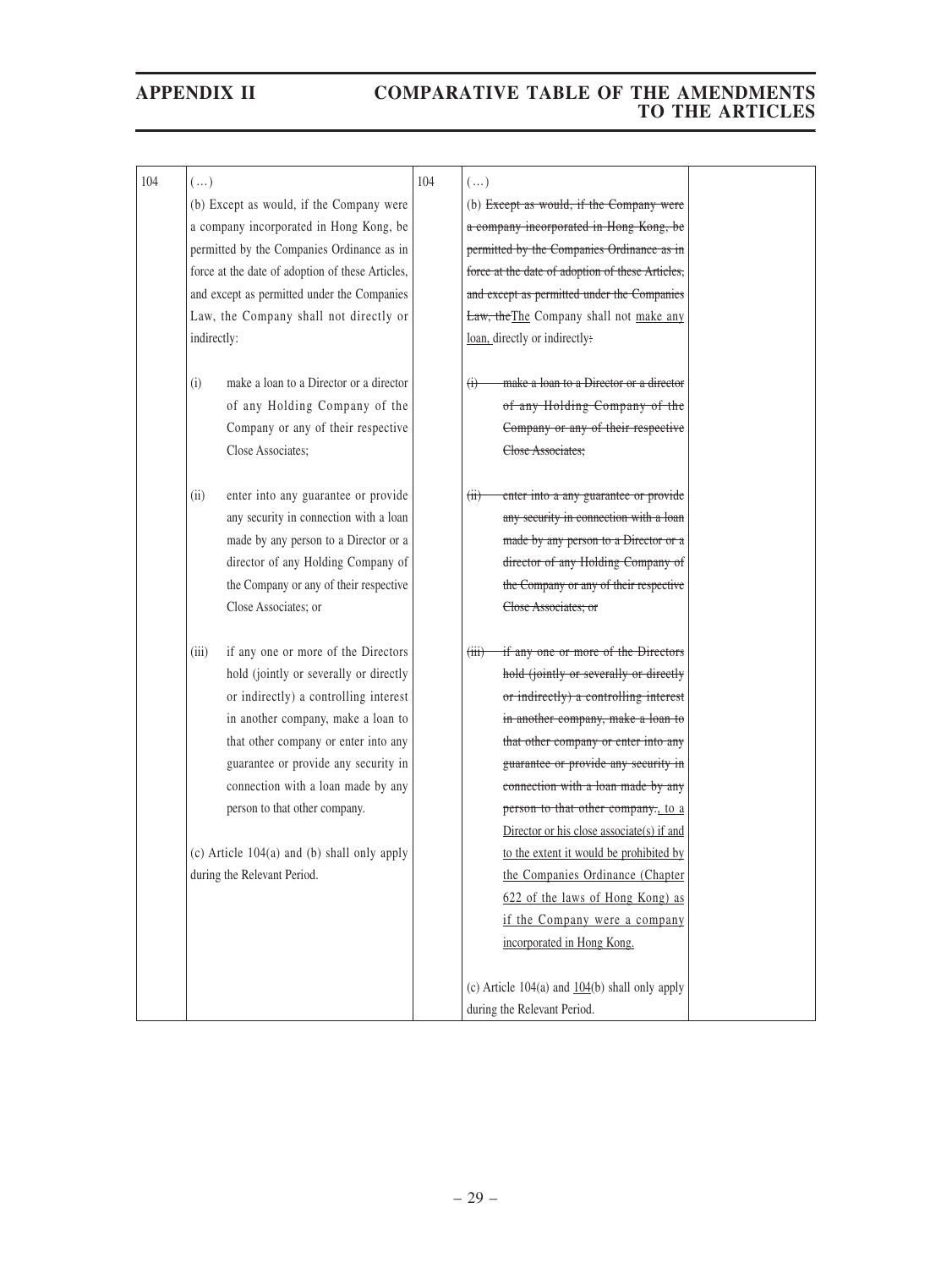| 108(a) | Notwithstanding any other provisions in these    |        | Notwithstanding any other provisions in these                             | Code B.2.2 of Appendix |
|--------|--------------------------------------------------|--------|---------------------------------------------------------------------------|------------------------|
|        |                                                  | 108(a) |                                                                           |                        |
|        | Articles, at each annual general meeting one-    |        | Articles, at each annual general meeting one-                             | 14                     |
|        | third of the Directors for the time being, or,   |        | third of the Directors for the time being, or,                            |                        |
|        | if their number is not three or a multiple of    |        | if their number is not three or a multiple of                             |                        |
|        | three, then the number nearest to but not        |        | three, then the number nearest to but not                                 |                        |
|        | less than one-third, shall retire from office    |        | less than one-third, shall retire from office                             |                        |
|        | by rotation provided that every Director         |        | by rotation provided that every Director                                  |                        |
|        | (including those appointed for a specific term)  |        | (including those appointed for a specific term)                           |                        |
|        | shall be subject to retirement by rotation       |        | shall be subject to retirement by rotation                                |                        |
|        | at least once every three years. A retiring      |        | at least once every three years. A retiring                               |                        |
|        | Director shall be eligible for re-election. The  |        | Director shall be eligible for re-election and                            |                        |
|        | Company at the general meeting at which a        |        | shall continue to act as a Director throughout                            |                        |
|        | Director retires may fill the vacated office.    |        | the meeting at which he retires. The Company                              |                        |
|        |                                                  |        | at the general meeting at which a Director                                |                        |
|        |                                                  |        | retires may fill the vacated office.                                      |                        |
| 112    | The Board shall have power from time to time 112 |        | The Board shall have power from time to time $\sqrt{P}$ Paragraph 4(2) of |                        |
|        | and at any time to appoint any person as a       |        | and at any time to appoint any person as a                                | Appendix 3 to the      |
|        | Director either to fill a casual vacancy or as   |        | Director either to fill a casual vacancy or as                            | <b>Listing Rules</b>   |
|        | an additional Director but so that the number    |        | an additional Director but so that the number                             |                        |
|        | of Directors so appointed shall not exceed the   |        | of Directors so appointed shall not exceed the                            |                        |
|        | maximum number determined from time to           |        | maximum number determined from time to                                    |                        |
|        |                                                  |        |                                                                           |                        |
|        | time by the Shareholders in general meeting.     |        | time by the Shareholders in general meeting.                              |                        |
|        | Any Director appointed by the Board to fill      |        | Any Director appointed by the Board to fill a                             |                        |
|        | a casual vacancy shall hold office only until    |        | casual vacancy shall hold office only until the                           |                        |
|        | the first general meeting of the Company after   |        | first general meeting of the Company after his                            |                        |
|        | his appointment and be subject to re-election    |        | appointment and be subject to re-election at                              |                        |
|        | at such meeting. Any Director appointed by       |        | such meeting. Any Director appointed by the                               |                        |
|        | the Board as an addition to the existing Board   |        | Board or as an addition to the existing Board                             |                        |
|        | shall hold office only until the next following  |        | shall hold office only until the next following                           |                        |
|        | annual general meeting of the Company and        |        | annual general meeting of the Company and                                 |                        |
|        | shall then be eligible for re-election. Any      |        | shall then be eligible for re-election. Any                               |                        |
|        | Director appointed under this Article shall      |        | Director appointed under this Article shall                               |                        |
|        | not be taken into account in determining the     |        | not be taken into account in determining the                              |                        |
|        | Directors or the number of Directors who         |        | Directors or the number of Directors who                                  |                        |
|        | are to retire by rotation at an annual general   |        | are to retire by rotation at an annual general                            |                        |
|        | meeting.                                         |        | meeting.                                                                  |                        |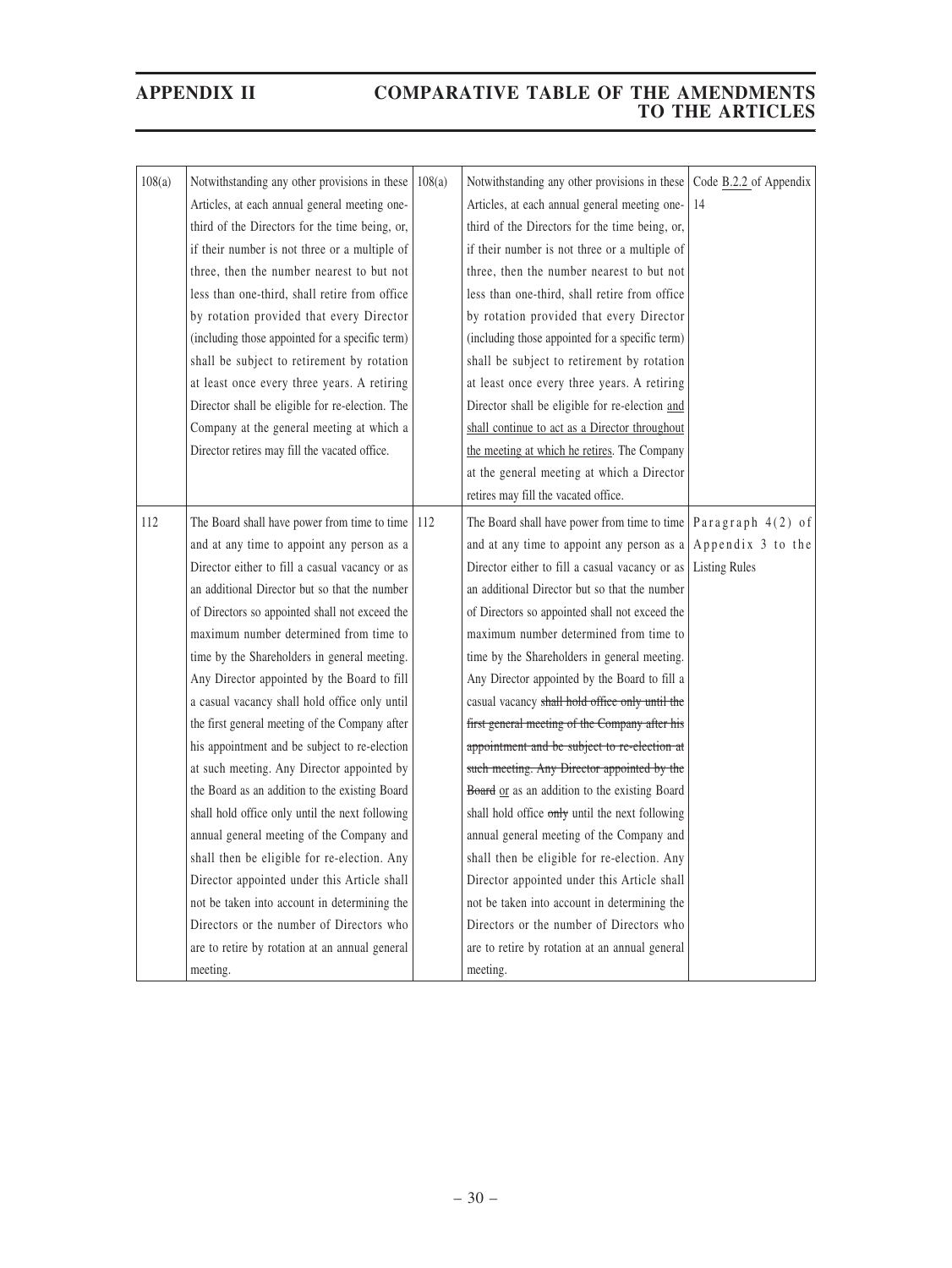| 116 | The Board may raise or secure the payment          | 116 | The Board may raise or secure the payment             |  |
|-----|----------------------------------------------------|-----|-------------------------------------------------------|--|
|     | or repayment of such sum or sums in such           |     | or repayment of such sum or sums in such              |  |
|     | manner and upon such terms and conditions          |     | manner and upon such terms and conditions             |  |
|     | in all respects as it thinks fit and in particular |     | in all respects as it thinks fit and in particular    |  |
|     | but subject to the provisions of the Companies     |     | but subject to the provisions of the Companies        |  |
|     | Law, by the issue of debentures, debenture         |     | <b>LawAct</b> , by the issue of debentures, debenture |  |
|     | stock, bonds or other securities of the            |     | stock, bonds or other securities of the               |  |
|     | Company, whether outright or as collateral         |     | Company, whether outright or as collateral            |  |
|     | security for any debt, liability or obligation of  |     | security for any debt, liability or obligation of     |  |
|     | the Company or of any third party.                 |     | the Company or of any third party.                    |  |
| 119 | The Directors shall cause a proper register        | 119 | The Directors shall cause a proper register to        |  |
|     | to be kept, in accordance with the provisions      |     | be kept, in accordance with the provisions of         |  |
|     | of the Companies Law, of all mortgages and         |     | the Companies LawAct, of all mortgages and            |  |
|     | charges specifically affecting the property of     |     | charges specifically affecting the property of        |  |
|     | the Company and shall duly comply with such        |     | the Company and shall duly comply with such           |  |
|     | provisions of the Companies Law with regard        |     | provisions of the Companies LawAct with               |  |
|     | to the registration of mortgages and charges as    |     | regard to the registration of mortgages and           |  |
|     | may be specified or required.                      |     | charges as may be specified or required.              |  |
| 127 | The business of the Company shall be               | 127 | The business of the Company shall be                  |  |
|     | managed by the Board who, in addition to           |     | managed by the Board who, in addition to              |  |
|     | the powers and authorities by these Articles       |     | the powers and authorities by these Articles          |  |
|     | expressly conferred upon it, may exercise all      |     | expressly conferred upon it, may exercise all         |  |
|     | such powers and do all such acts and things        |     | such powers and do all such acts and things           |  |
|     | as may be exercised or done or approved by         |     | as may be exercised or done or approved               |  |
|     | the Company and are not hereby or by the           |     | by the Company and are not hereby or by               |  |
|     | Companies Law expressly directed or required       |     | the Companies <b>LawAct</b> expressly directed        |  |
|     | to be exercised or done by the Company in          |     | or required to be exercised or done by the            |  |
|     | general meeting, but subject nevertheless to       |     | Company in general meeting, but subject               |  |
|     | the provisions of the Companies Law and of         |     | nevertheless to the provisions of the                 |  |
|     | these Articles and to any regulations from         |     | Companies <b>LawAct</b> and of these Articles         |  |
|     | time to time made by the Company in general        |     | and to any regulations from time to time              |  |
|     | meeting not being inconsistent with such           |     | made by the Company in general meeting                |  |
|     | provisions or these Articles, provided that no     |     | not being inconsistent with such provisions           |  |
|     | regulation so made shall invalidate any prior      |     | or these Articles, provided that no regulation        |  |
|     | act of the Board which would have been valid       |     | so made shall invalidate any prior act of the         |  |
|     | if such regulation had not been made.              |     | Board which would have been valid if such             |  |
|     |                                                    |     | regulation had not been made.                         |  |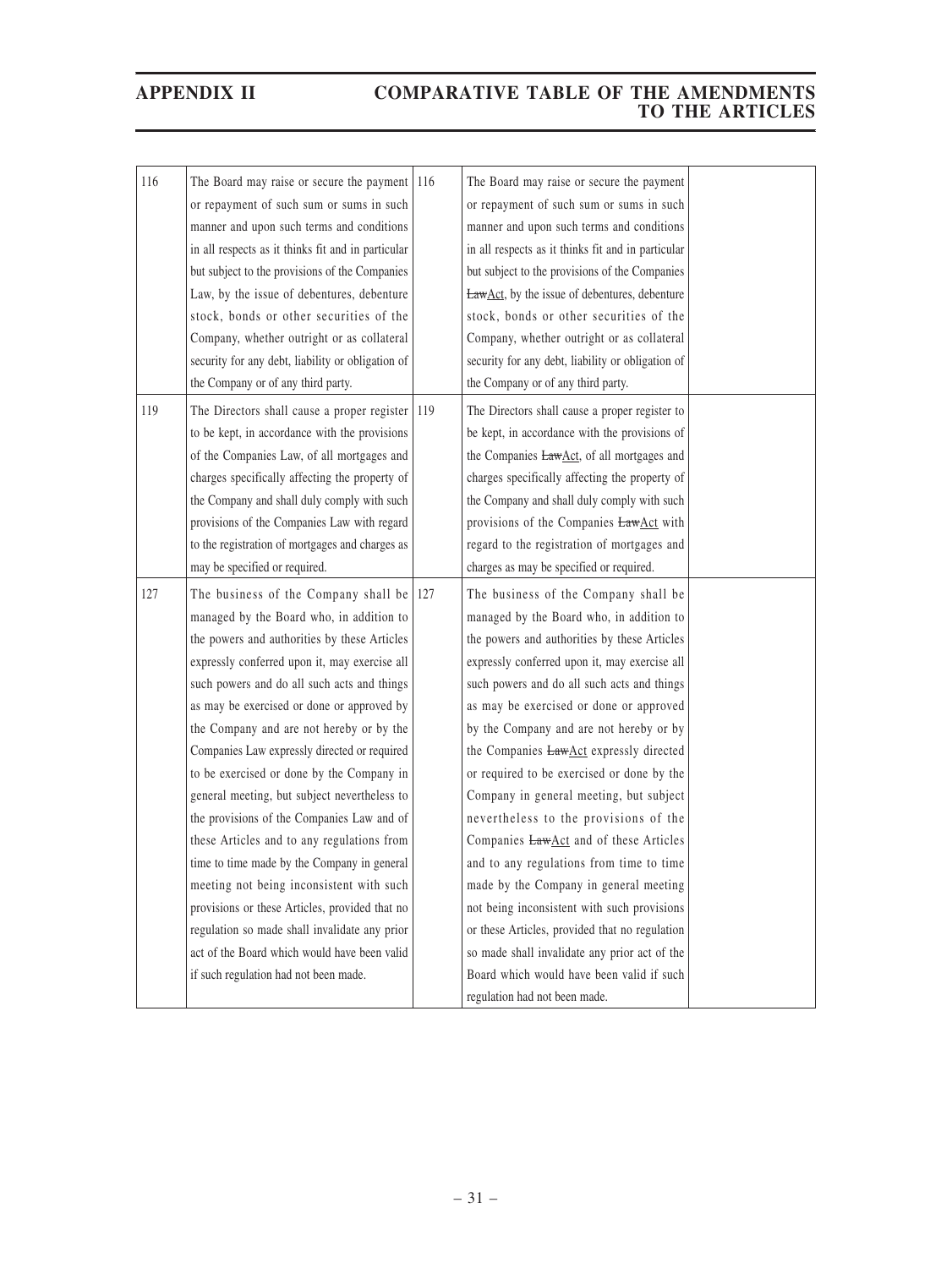| 144    | The Secretary shall be appointed by the         | 144    | The Secretary shall be appointed by the Board    |  |
|--------|-------------------------------------------------|--------|--------------------------------------------------|--|
|        | Board for such term, at such remuneration       |        | for such term, at such remuneration and upon     |  |
|        | and upon such conditions as it may think fit,   |        | such conditions as it may think fit, and any     |  |
|        | and any Secretary so appointed may, without     |        | Secretary so appointed may, without prejudice    |  |
|        | prejudice to his right under any contract with  |        | to his right under any contract with the         |  |
|        | the Company, be removed by the Board.           |        | Company, be removed by the Board. Anything       |  |
|        | Anything by the Companies Law or these          |        | by the Companies <b>LawAct</b> or these Articles |  |
|        | Articles required or authorised to be done      |        | required or authorised to be done by or to       |  |
|        | by or to the Secretary, if the office is vacant |        | the Secretary, if the office is vacant or there  |  |
|        | or there is for any other reason no Secretary   |        | is for any other reason no Secretary capable     |  |
|        | capable of acting, may be done by or to any     |        | of acting, may be done by or to any assistant    |  |
|        | assistant or deputy Secretary, or if there is   |        | or deputy Secretary, or if there is no assistant |  |
|        | no assistant or deputy Secretary capable of     |        | or deputy Secretary capable of acting, by or     |  |
|        | acting, by or to any officer of the Company     |        | to any officer of the Company authorised         |  |
|        | authorised generally or specifically on behalf  |        | generally or specifically on behalf of the       |  |
|        | of the Board.                                   |        | Board.                                           |  |
| 145    | The Secretary shall attend all meetings of the  | 145    | The Secretary shall attend all meetings of the   |  |
|        | Shareholders and shall keep correct minutes     |        | Shareholders and shall keep correct minutes      |  |
|        | of such meetings and enter the same in the      |        | of such meetings and enter the same in the       |  |
|        | proper books provided for the purpose.          |        | proper books provided for the purpose.           |  |
|        | He shall perform such other duties as are       |        | He shall perform such other duties as are        |  |
|        | prescribed by the Companies Law and these       |        | prescribed by the Companies LawAct and           |  |
|        | Articles, together with such other duties as    |        | these Articles, together with such other duties  |  |
|        | may from time to time be prescribed by the      |        | as may from time to time be prescribed by the    |  |
|        | Board.                                          |        | Board.                                           |  |
| 146    | A provision of the Companies Law or of these    | 146    | A provision of the Companies LawAct or           |  |
|        | Articles requiring or authorising a thing to    |        | of these Articles requiring or authorising a     |  |
|        | be done by or to a Director and the Secretary   |        | thing to be done by or to a Director and the     |  |
|        | shall not be satisfied by its being done by or  |        | Secretary shall not be satisfied by its being    |  |
|        | to the same person acting both as Director and  |        | done by or to the same person acting both as     |  |
|        | as, or in place of the Secretary.               |        | Director and as, or in place of the Secretary.   |  |
|        |                                                 |        |                                                  |  |
| 147(a) | Subject to the Companies Law, the Company       | 147(a) | Subject to the Companies LawAct, the             |  |
|        | shall have one or more Seals as the Board       |        | Company shall have one or more Seals as          |  |
|        | may determine, and may have a Seal for use      |        | the Board may determine, and may have a          |  |
|        | outside the Cayman Islands. The Board shall     |        | Seal for use outside the Cayman Islands. The     |  |
|        | provide for the safe custody of each Seal, and  |        | Board shall provide for the safe custody of      |  |
|        | no Seal shall be used without the authority of  |        | each Seal, and no Seal shall be used without     |  |
|        | the Board or a committee authorised by the      |        | the authority of the Board or a committee        |  |
|        | Board in that behalf.                           |        | authorised by the Board in that behalf.          |  |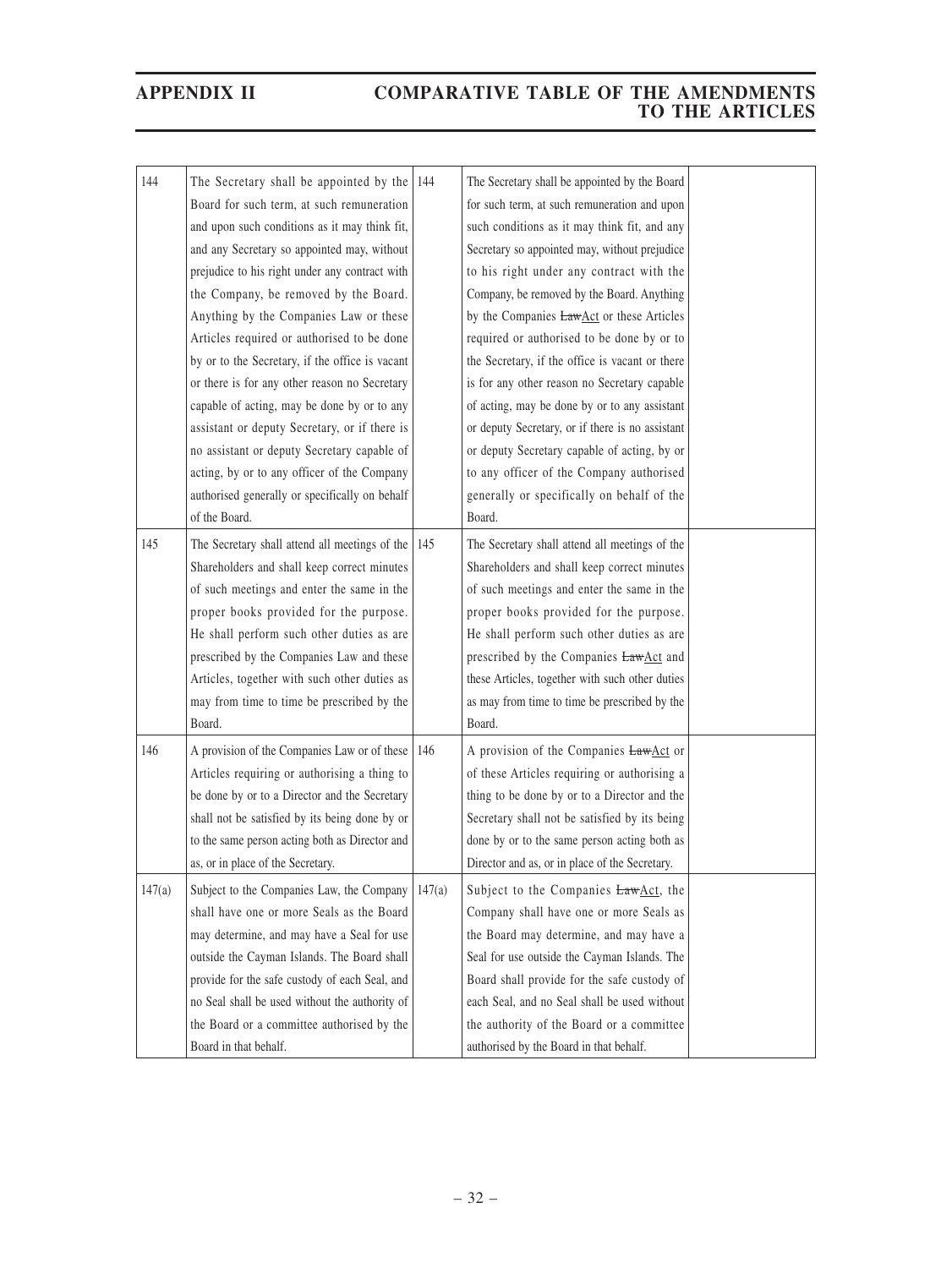| 153(a) | The Company in general meeting may,<br>upon the recommendation of the Board,<br>resolve to capitalise any sum standing to<br>the credit of any of the Company's reserve<br>accounts which are available for distribution<br>(including its share premium account and                                                                                                                                                                                                                         | 153(a) | The Company in general meeting may,<br>upon the recommendation of the Board,<br>resolve to capitalise any sum standing to<br>the credit of any of the Company's reserve<br>accounts which are available for distribution<br>(including its share premium account and                                                                                                                                                                                                                                    |  |
|--------|----------------------------------------------------------------------------------------------------------------------------------------------------------------------------------------------------------------------------------------------------------------------------------------------------------------------------------------------------------------------------------------------------------------------------------------------------------------------------------------------|--------|---------------------------------------------------------------------------------------------------------------------------------------------------------------------------------------------------------------------------------------------------------------------------------------------------------------------------------------------------------------------------------------------------------------------------------------------------------------------------------------------------------|--|
|        | capital redemption reserve fund, subject to<br>the Companies Law) and to appropriate such<br>sums to the holders of Shares on the Register<br>at the close of business on the date of the<br>relevant resolution (or such other date as may<br>be specified therein or determined as provided<br>therein) in the proportions in which such sum<br>would have been divisible amongst them had<br>the same been a distribution of profits by way<br>of Dividend and to apply such sum on their |        | capital redemption reserve fund, subject to the<br>Companies <b>LawAct</b> ) and to appropriate such<br>sums to the holders of Shares on the Register<br>at the close of business on the date of the<br>relevant resolution (or such other date as may<br>be specified therein or determined as provided<br>therein) in the proportions in which such sum<br>would have been divisible amongst them had<br>the same been a distribution of profits by way<br>of Dividend and to apply such sum on their |  |
|        | behalf in paying up in full unissued Shares<br>for allotment and distribution credited as fully<br>paid-up to and amongst them in the proportion<br>aforesaid.                                                                                                                                                                                                                                                                                                                               |        | behalf in paying up in full unissued Shares<br>for allotment and distribution credited as fully<br>paid-up to and amongst them in the proportion<br>aforesaid.                                                                                                                                                                                                                                                                                                                                          |  |
| 153(b) | Subject to the Companies Law, whenever $  153(b)$<br>such a resolution as aforesaid shall have<br>been passed, the Board shall make all<br>appropriations and applications of the reserves<br>or profits and undivided profits resolved<br>to be capitalised thereby, and attend to all<br>allotments and issues of fully paid Shares,<br>debentures, $(\ldots)$                                                                                                                             |        | Subject to the Companies LawAct, whenever<br>such a resolution as aforesaid shall have<br>been passed, the Board shall make all<br>appropriations and applications of the reserves<br>or profits and undivided profits resolved<br>to be capitalised thereby, and attend to all<br>allotments and issues of fully paid Shares,<br>debentures, $(\dots)$                                                                                                                                                 |  |
| 154    | Subject to the Companies Law and these<br>Articles, the Company in general meeting<br>may declare Dividends in any currency<br>but no Dividends shall exceed the amount<br>recommended by the Board.                                                                                                                                                                                                                                                                                         | 154    | Subject to the Companies LawAct and these<br>Articles, the Company in general meeting<br>may declare Dividends in any currency<br>but no Dividends shall exceed the amount<br>recommended by the Board.                                                                                                                                                                                                                                                                                                 |  |
| 156(a) | No Dividend shall be declared or paid or shall<br>be made otherwise than in accordance with<br>the Companies Law.                                                                                                                                                                                                                                                                                                                                                                            | 156(a) | No Dividend shall be declared or paid or shall<br>be made otherwise than in accordance with<br>the Companies LawAct.                                                                                                                                                                                                                                                                                                                                                                                    |  |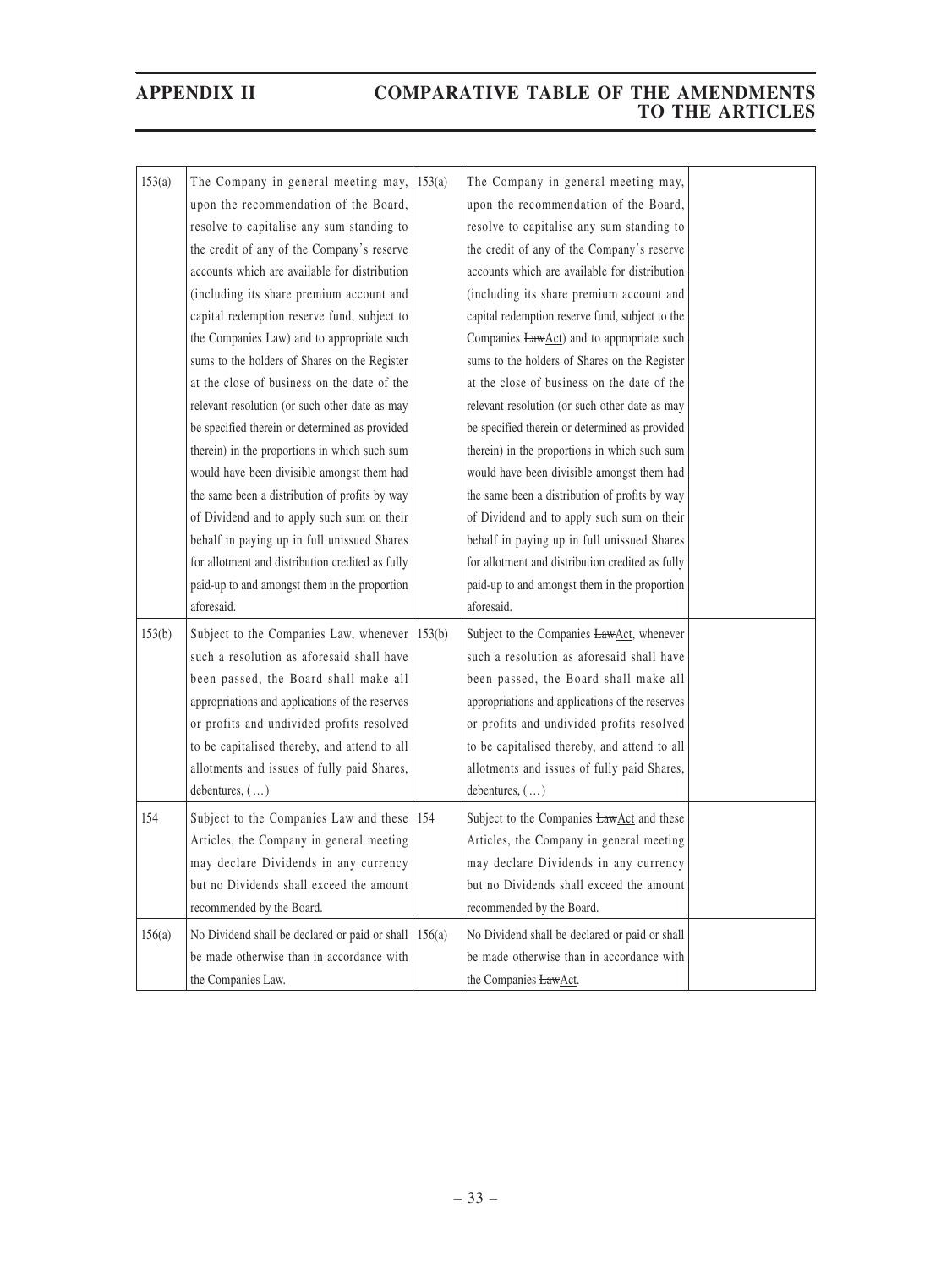| 156(b) | Subject to the provisions of the Companies         | 156(b) | Subject to the provisions of the Companies        |  |
|--------|----------------------------------------------------|--------|---------------------------------------------------|--|
|        | Law but without prejudice to paragraph (a)         |        | <b>LawAct</b> but without prejudice to paragraph  |  |
|        | of this Article, where any asset, business or      |        | (a) of this Article, where any asset, business    |  |
|        | property is bought by the Company as from          |        | or property is bought by the Company as           |  |
|        | a past date (whether such date be before or        |        | from a past date (whether such date be before     |  |
|        | after the incorporation of the Company) the        |        | or after the incorporation of the Company)        |  |
|        | profits and losses thereof as from such date       |        | the profits and losses thereof as from such       |  |
|        | may at the discretion of the Board in whole        |        | date may at the discretion of the Board in        |  |
|        | or in part be carried to revenue account           |        | whole or in part be carried to revenue account    |  |
|        | and treated for all purposes as profits or         |        | and treated for all purposes as profits or        |  |
|        | losses of the Company, and be available for        |        | losses of the Company, and be available for       |  |
|        | Dividend accordingly. Subject as aforesaid,        |        | Dividend accordingly. Subject as aforesaid,       |  |
|        | if any Shares or securities are purchased cum      |        | if any Shares or securities are purchased cum     |  |
|        | Dividend or interest, such Dividend or interest    |        | Dividend or interest, such Dividend or interest   |  |
|        | may at the discretion of the Board be treated      |        | may at the discretion of the Board be treated     |  |
|        | as revenue, and it shall not be obligatory to      |        | as revenue, and it shall not be obligatory to     |  |
|        | capitalise the same or any part thereof or to      |        | capitalise the same or any part thereof or to     |  |
|        | apply the same towards reduction of or writing     |        | apply the same towards reduction of or writing    |  |
|        | down the book cost of the asset, business or       |        | down the book cost of the asset, business or      |  |
|        | property acquired.                                 |        | property acquired.                                |  |
| 159    | Whenever the Board or the Company in $ 159\rangle$ |        | Whenever the Board or the Company in              |  |
|        | general meeting has resolved that a Dividend       |        | general meeting has resolved that a Dividend      |  |
|        | be paid or declared, the Board may further         |        | be paid or declared, the Board may further        |  |
|        | resolve that such Dividend be satisfied wholly     |        | resolve that such Dividend be satisfied wholly    |  |
|        | or in part by the distribution of specific assets  |        | or in part by the distribution of specific assets |  |
|        | of any kind and in particular of paid up shares,   |        | of any kind and in particular of paid up shares,  |  |
|        | debentures or warrants to subscribe securities     |        | debentures or warrants to subscribe securities    |  |
|        | of any other company, or in any one or more        |        | of the Company or any other company, or in        |  |
|        | of such ways, with or without offering any         |        | any one or more of such ways, with or without     |  |
|        | rights to Shareholders to elect to receive such    |        | offering any rights to Shareholders to elect to   |  |
|        | Dividend in cash, and ()                           |        | receive such Dividend in cash, and ()             |  |
| 171    | The Board shall make or cause to be made           | 171    | The Board shall make or cause to be made          |  |
|        | such annual or other returns or filings as may     |        | such annual or other returns or filings as may    |  |
|        | be required to be made in accordance with the      |        | be required to be made in accordance with the     |  |
|        | Companies Law.                                     |        | Companies LawAct.                                 |  |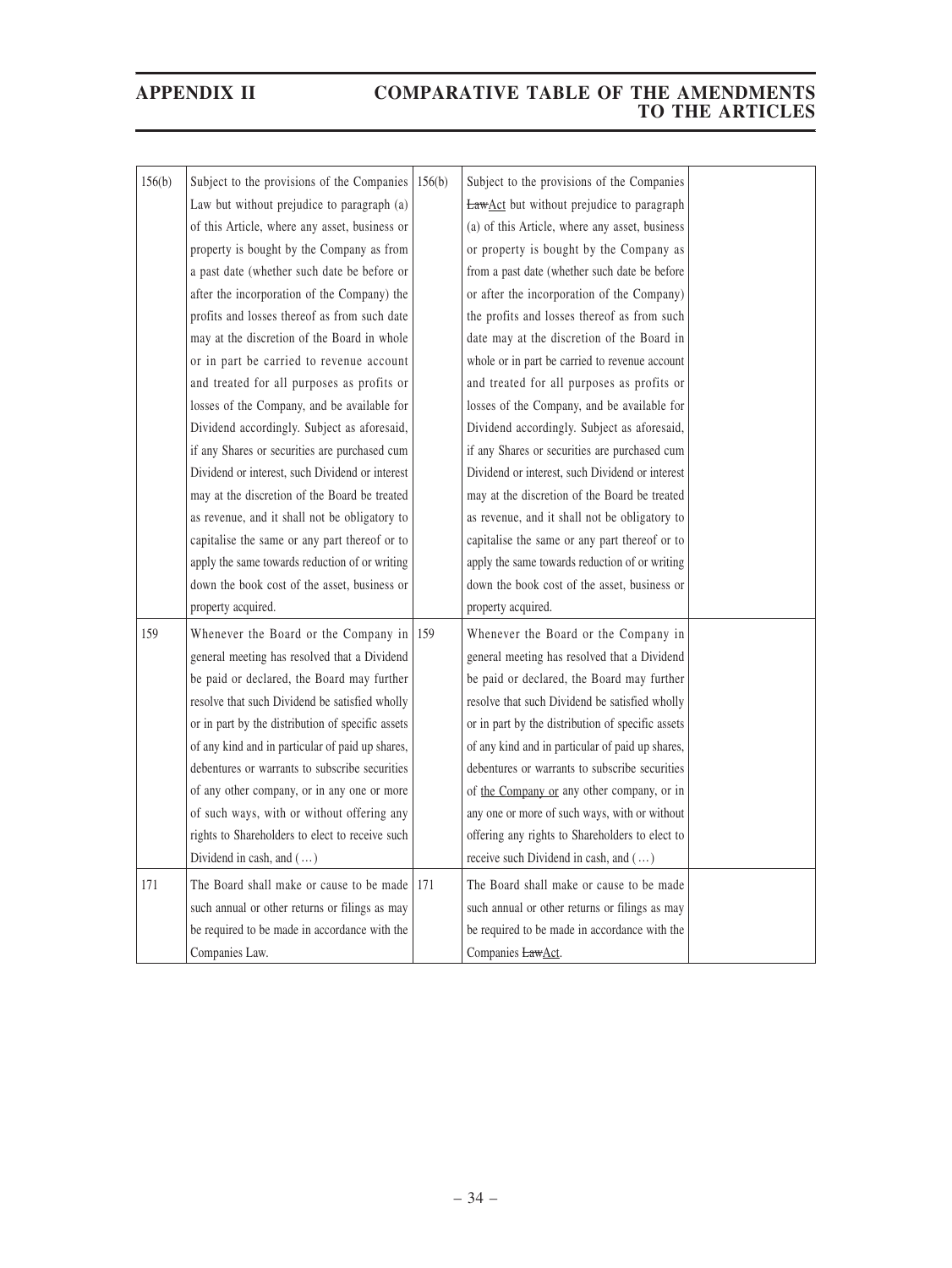| 172 | The Board shall cause proper books of<br>account to be kept of the sums of money<br>received and expended by the Company, and<br>the matters in respect of which such receipts<br>and expenditure take place; and of the assets<br>and liabilities of the Company and of all<br>other matters required by the Companies Law<br>necessary to give a true and fair view of the<br>state of the Company's affairs and to show<br>and explain its transactions.                                                                                                                                                                                                                                                                                                                                                                                                                                                                                                                                                                                                                                 | 172 | The Board shall cause proper books of<br>account to be kept of the sums of money<br>received and expended by the Company, and<br>the matters in respect of which such receipts<br>and expenditure take place; and of the assets<br>and liabilities of the Company and of all other<br>matters required by the Companies LawAct<br>necessary to give a true and fair view of the<br>state of the Company's affairs and to show<br>and explain its transactions.                                                                                                                                                                                                                                                                                                |  |
|-----|---------------------------------------------------------------------------------------------------------------------------------------------------------------------------------------------------------------------------------------------------------------------------------------------------------------------------------------------------------------------------------------------------------------------------------------------------------------------------------------------------------------------------------------------------------------------------------------------------------------------------------------------------------------------------------------------------------------------------------------------------------------------------------------------------------------------------------------------------------------------------------------------------------------------------------------------------------------------------------------------------------------------------------------------------------------------------------------------|-----|---------------------------------------------------------------------------------------------------------------------------------------------------------------------------------------------------------------------------------------------------------------------------------------------------------------------------------------------------------------------------------------------------------------------------------------------------------------------------------------------------------------------------------------------------------------------------------------------------------------------------------------------------------------------------------------------------------------------------------------------------------------|--|
| 174 | No Shareholder (not being a Director) or other<br>person shall have any right of inspecting any<br>account or book or document of the Company<br>except as conferred by the Companies Law or<br>ordered by a court of competent jurisdiction<br>or authorised by the Board or the Company in<br>general meeting.                                                                                                                                                                                                                                                                                                                                                                                                                                                                                                                                                                                                                                                                                                                                                                            | 174 | No Shareholder (not being a Director) or other<br>person shall have any right of inspecting any<br>account or book or document of the Company<br>except as conferred by the Companies LawAct<br>or ordered by a court of competent jurisdiction<br>or authorised by the Board or the Company in<br>general meeting.                                                                                                                                                                                                                                                                                                                                                                                                                                           |  |
| 176 | (a)<br>The Company shall at each annual   176<br>general meeting appoint one or more<br>firms of auditors to hold office until<br>the conclusion of the next annual<br>general meeting on such terms and<br>with such duties as may be agreed with<br>the Board, but if an appointment is<br>not made, the Auditors in office shall<br>continue in office until a successor<br>is appointed. A Director, officer or<br>employee of any such Director, officer<br>or employee shall not be appointed<br>Auditors of the Company. The Board<br>may fill any casual vacancy in the<br>office of Auditors, but while any such<br>vacancy continues the surviving or<br>continuing Auditors (if any) may act.<br>The remuneration of the Auditors<br>shall be fixed by or on the authority<br>of the Company in the annual general<br>meeting except that in any particular<br>year the Company in general<br>meeting may delegate the fixing of<br>such remuneration to the Board and<br>the remuneration of any Auditors<br>appointed to fill any casual vacancy<br>may be fixed by the Board. |     | The Company shall at each annual Paragraph 17 of<br>(a)<br>general meeting appoint one or more Appendix 3 of Listing<br>firms of auditors to hold office until Rules<br>the conclusion of the next annual<br>general meeting on such terms and<br>with such duties as may be agreed with<br>the Board, but if an appointment is<br>not made, the Auditors in office shall<br>continue in office until a successor<br>is appointed. A Director, officer<br>or employee of any such Director,<br>officer or employee shall not be<br>appointed Auditors of the Company.<br>The remuneration of the Auditors<br>shall be fixed by or on the authority<br>of the Company in the annual general<br>meeting or in such manner as the<br>Shareholders may determine. |  |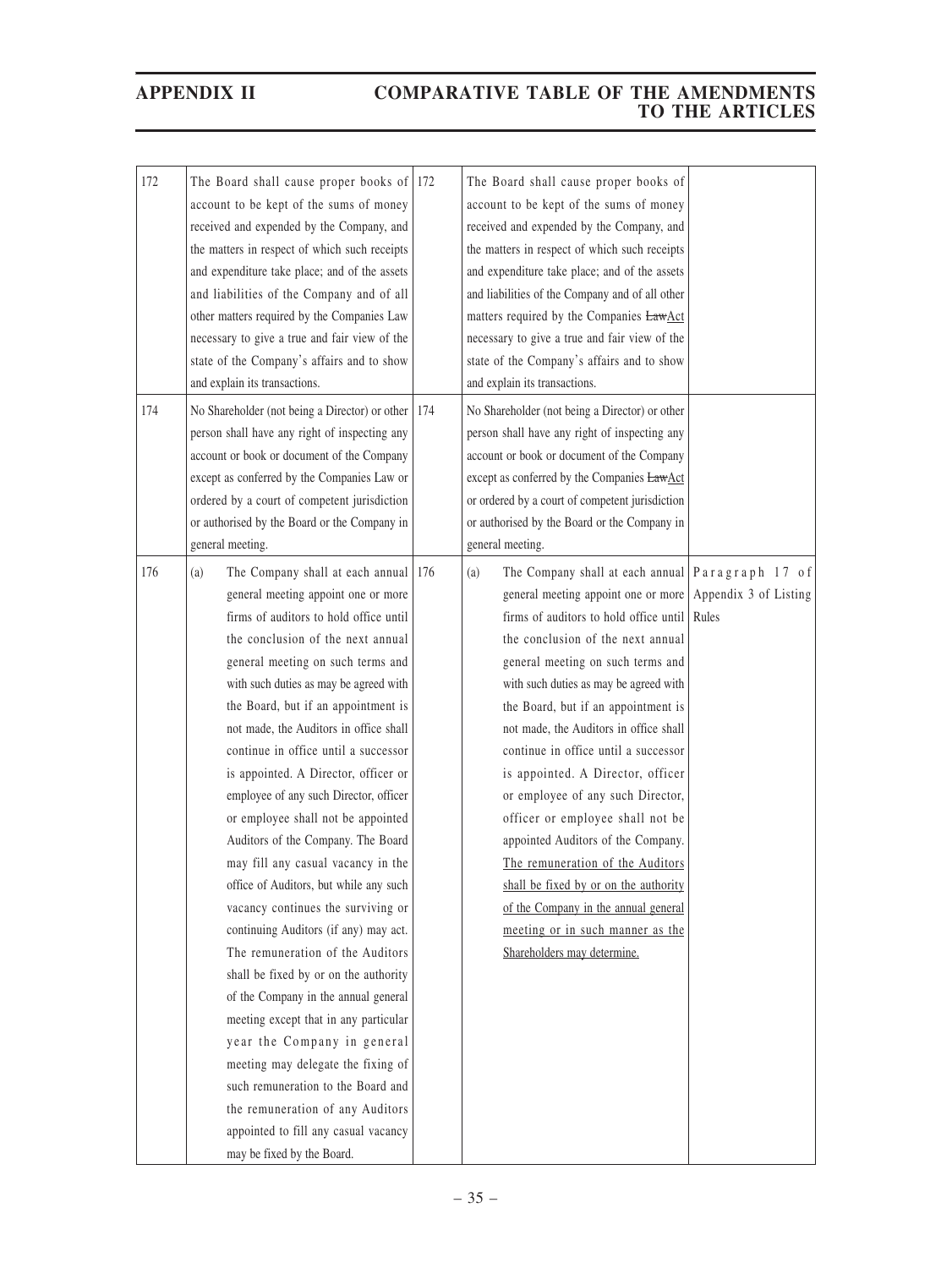|        | (b)            | The Shareholders may, at any general<br>meeting convened and held in<br>accordance with these Articles, remove<br>the Auditors by Special Resolution at<br>any time before the expiration of the<br>term of office and shall, by Ordinary<br>Resolution, at that meeting appoint<br>new auditors in its place for the<br>remainder of the term. |        | (b)                                                                                                                                                                                                                                                                                                                                   | The Board may fill any casual vacancy<br>in the office of Auditors, but while any<br>such vacancy continues the surviving<br>or continuing Auditors (if any) may<br>act. The remuneration of the Auditors<br>shall be fixed by or on the authority<br>of the Company in the annual general<br>meeting except that in any particular<br>year the Company in general<br>meeting may delegate the fixing of<br>such remuneration to the Board and<br>the remuneration of any Auditors<br>appointed to fill any casual vacancy<br>may be fixed by the Board. Subject to<br>Article 176(a), an Auditor appointed<br>under this Article shall hold office<br>until the next following annual general<br>meeting of the Company and shall<br>then be subject to appointment by the<br>Shareholders under Article 176(a) at |  |
|--------|----------------|-------------------------------------------------------------------------------------------------------------------------------------------------------------------------------------------------------------------------------------------------------------------------------------------------------------------------------------------------|--------|---------------------------------------------------------------------------------------------------------------------------------------------------------------------------------------------------------------------------------------------------------------------------------------------------------------------------------------|---------------------------------------------------------------------------------------------------------------------------------------------------------------------------------------------------------------------------------------------------------------------------------------------------------------------------------------------------------------------------------------------------------------------------------------------------------------------------------------------------------------------------------------------------------------------------------------------------------------------------------------------------------------------------------------------------------------------------------------------------------------------------------------------------------------------|--|
|        |                |                                                                                                                                                                                                                                                                                                                                                 |        | (c)                                                                                                                                                                                                                                                                                                                                   | such remuneration to be determined<br>by the Members under Article 176(a).<br>The Shareholders may, at any general                                                                                                                                                                                                                                                                                                                                                                                                                                                                                                                                                                                                                                                                                                  |  |
|        |                |                                                                                                                                                                                                                                                                                                                                                 |        |                                                                                                                                                                                                                                                                                                                                       | meeting convened and held in<br>accordance with these Articles, remove<br>the Auditors by Special Ordinary<br>Resolution at any time before the<br>expiration of the term of office and                                                                                                                                                                                                                                                                                                                                                                                                                                                                                                                                                                                                                             |  |
|        |                |                                                                                                                                                                                                                                                                                                                                                 |        |                                                                                                                                                                                                                                                                                                                                       | shall, by Ordinary Resolution, at that<br>meeting appoint new auditors in its<br>place for the remainder of the term.                                                                                                                                                                                                                                                                                                                                                                                                                                                                                                                                                                                                                                                                                               |  |
| 180(a) |                | Except where otherwise expressly stated,<br>any notice or document to be given to or by<br>any person pursuant to these Articles shall<br>be in writing or, to the extent permitted by<br>the Companies Law and the Listing Rules<br>from time to time and subject to this Article,<br>contained in an electronic communication. A              | 180(a) | Except where otherwise expressly stated,<br>any notice or document to be given to or by<br>any person pursuant to these Articles shall be<br>in writing or, to the extent permitted by the<br>Companies LawAct and the Listing Rules<br>from time to time and subject to this Article,<br>contained in an electronic communication. A |                                                                                                                                                                                                                                                                                                                                                                                                                                                                                                                                                                                                                                                                                                                                                                                                                     |  |
|        | be in writing. | notice calling a meeting of the Board need not                                                                                                                                                                                                                                                                                                  |        | be in writing.                                                                                                                                                                                                                                                                                                                        | notice calling a meeting of the Board need not                                                                                                                                                                                                                                                                                                                                                                                                                                                                                                                                                                                                                                                                                                                                                                      |  |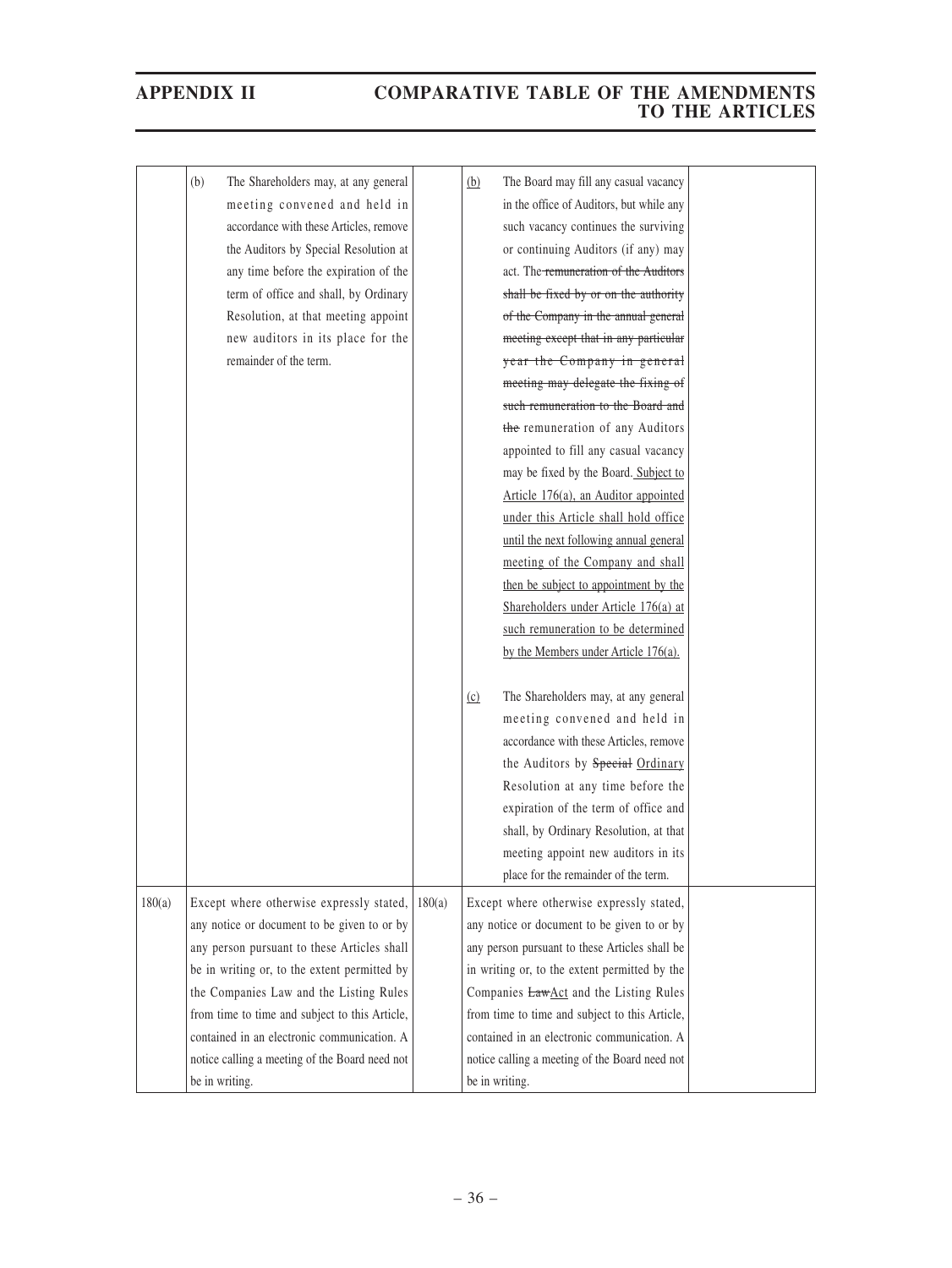| 180(b)<br>188     | () Without limiting the generality of the<br>foregoing but subject to the Companies Law<br>and the Listing Rules, a notice or document<br>may be served or delivered by the Company<br>to any Shareholder by electronic means to<br>such address as may from time to time be<br>authorised by the Shareholder concerned or<br>by publishing it on a website and notifying<br>the Shareholder concerned that it has been so<br>published.<br>Subject to the Companies Law, a resolution | 180(b)<br>188     | () Without limiting the generality of the<br>foregoing but subject to the Companies<br><b>LawAct</b> and the Listing Rules, a notice or<br>document may be served or delivered by the<br>Company to any Shareholder by electronic<br>means to such address as may from time<br>to time be authorised by the Shareholder<br>concerned or by publishing it on a website<br>and notifying the Shareholder concerned that<br>it has been so published.<br>Subject to the Companies $LawAct$ , a Paragraph 21 of |                                           |
|-------------------|----------------------------------------------------------------------------------------------------------------------------------------------------------------------------------------------------------------------------------------------------------------------------------------------------------------------------------------------------------------------------------------------------------------------------------------------------------------------------------------|-------------------|-------------------------------------------------------------------------------------------------------------------------------------------------------------------------------------------------------------------------------------------------------------------------------------------------------------------------------------------------------------------------------------------------------------------------------------------------------------------------------------------------------------|-------------------------------------------|
|                   | that the Company be wound up by the Court<br>or be wound up voluntarily shall be passed by<br>way of a Special Resolution.                                                                                                                                                                                                                                                                                                                                                             |                   | resolution that the Company be wound up by<br>the Court or be wound up voluntarily shall be<br>passed by way of a Special Resolution.                                                                                                                                                                                                                                                                                                                                                                       | Appendix 3 to the<br><b>Listing Rules</b> |
| 190               | If the Company shall be wound up $(in   190$<br>whatever manner) the liquidator may, with<br>the sanction of a Special Resolution and any<br>other sanction required by the Companies<br>Law, divide among the Shareholders in specie<br>or kind the whole or any part of the assets of<br>the Company whether the assets shall consist<br>of property of one kind or shall consist of<br>properties of different kinds and the liquidator<br>may, for such purpose, ()                |                   | If the Company shall be wound up (in<br>whatever manner) the liquidator may, with the<br>sanction of a Special Resolution and any other<br>sanction required by the Companies LawAct,<br>divide among the Shareholders in specie or<br>kind the whole or any part of the assets of<br>the Company whether the assets shall consist<br>of property of one kind or shall consist of<br>properties of different kinds and the liquidator<br>may, for such purpose, ()                                          |                                           |
|                   |                                                                                                                                                                                                                                                                                                                                                                                                                                                                                        | 192               | <b>FINANCIAL YEAR</b><br>Unless otherwise determined by the Directors,<br>the financial year end of the Company shall be<br>31 of December in each year.                                                                                                                                                                                                                                                                                                                                                    |                                           |
| 192 to<br>196     | $(\ldots)$                                                                                                                                                                                                                                                                                                                                                                                                                                                                             | $193$ to<br>197   | $(\ldots)$                                                                                                                                                                                                                                                                                                                                                                                                                                                                                                  | To reflect the Articles<br>numbering      |
| of 195            | Proviso The following provisions shall have effect to Proviso The following provisions shall have effect<br>the extent that they are not prohibited by and<br>are in compliance with the Companies Law.                                                                                                                                                                                                                                                                                | of 196            | to the extent that they are not prohibited by<br>and are in compliance with the Companies<br>LawAct.                                                                                                                                                                                                                                                                                                                                                                                                        |                                           |
| Proviso<br>of 196 | The following provisions shall have effect at<br>any time and from time to time provided that<br>they are not prohibited by or inconsistent with<br>the Companies Law:                                                                                                                                                                                                                                                                                                                 | Proviso<br>of 197 | The following provisions shall have effect at<br>any time and from time to time provided that<br>they are not prohibited by or inconsistent with<br>the Companies LawAct:                                                                                                                                                                                                                                                                                                                                   |                                           |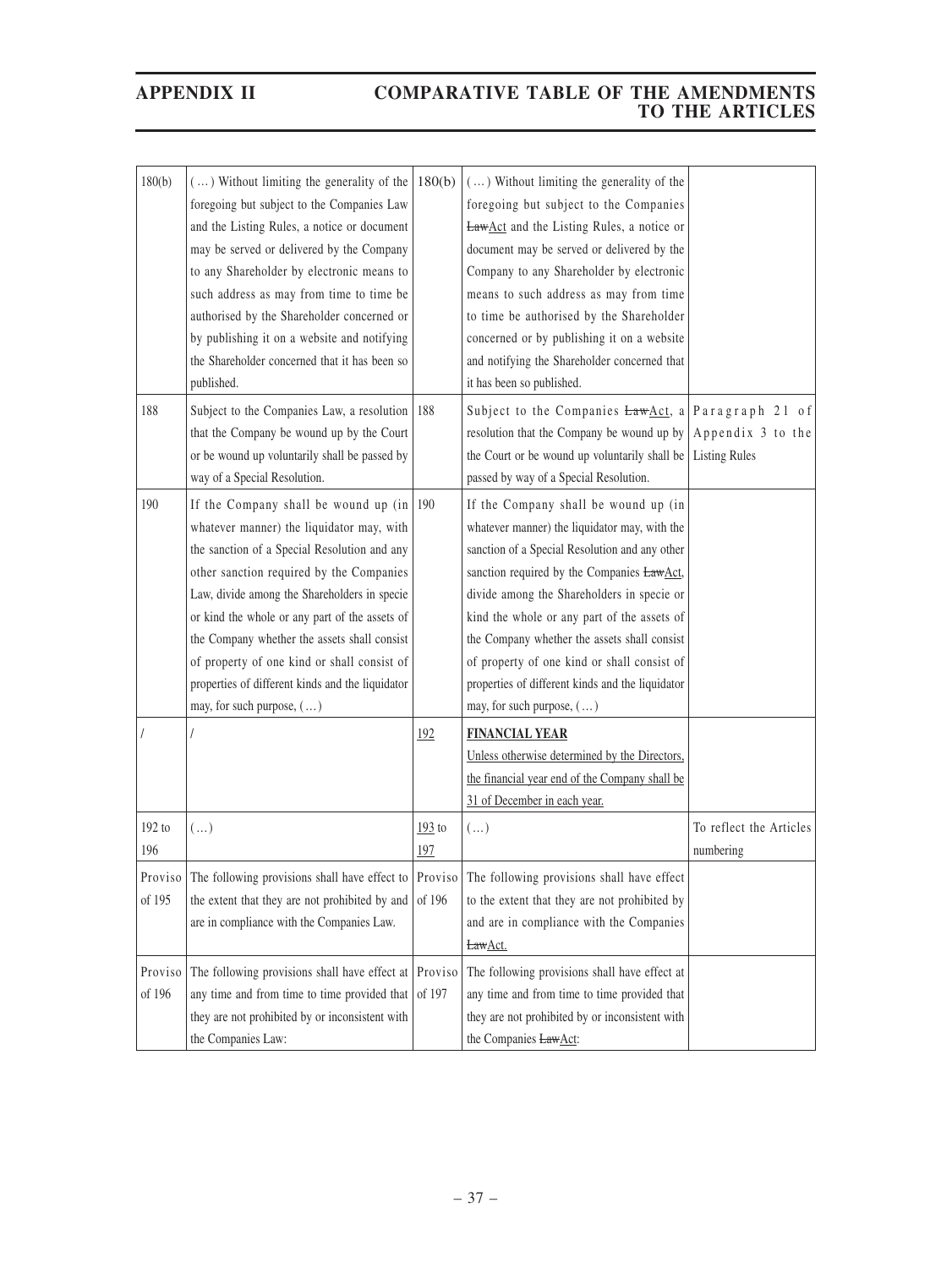### APPENDIX III DETAILS OF DIRECTORS PROPOSED TO BE RE-ELECTED AT THE AGM

Pursuant to the Listing Rules, the details of the Directors, who will retire and offer themselves for re-election at the AGM are provided below.

### (1) Mr. Lee Yan Fai

Mr. Lee Yan Fai (''Mr. Lee''), aged 38, was appointed as an independent non-executive Director on 20 December 2018. He is currently the chairman of the remuneration committee and member of the audit and nomination committees. Mr. Lee obtained his Bachelor of Accounting degree from the Napier University, United Kingdom in January 2008 and subsequently obtained his Master of Professional Accounting from The Hong Kong Polytechnic University in September 2018. He was admitted as a member of Hong Kong Institute of Certified Public Accountants in May 2011, a practising certified public accountant of Hong Kong Institute of Certified Public Accountants in May 2014 and a member of Hong Kong Securities and Investment Institute in January 2015. He was also admitted as a member of The Society of Chinese Accountants and Auditors in June 2015 and a Fellow of The Taxation Institute of Hong Kong since October 2016.

Mr. Lee has over 10 years of experience in the auditing and accounting field. He was audit staff with Poon & Tong C.P.A. Limited from December 2006 until March 2008. He was accountant with the Audit Department of PKF-Hong Kong, a member of the PKF International Limited from April 2008 until August 2009. He joined SHINEWING (HK) CPA Limited in August 2009 as staff accountant and his last position held was assistant manager when he left in October 2013. He was an audit manager with Pan-China (H.K.) CPA Limited from November 2013 until September 2015.

Mr. Lee was the financial controller of each of China Carbon Neutral Development Group Limited (formerly known as Bisu Technology Group International Limited) (stock code: 1372) from August 2015 until December 2018 and Sino Golf Holdings Limited (stock code: 361) from September 2015 until December 2018, both being companies listed on the Main Board of the Stock Exchange. He has been a director of Fuson CPA Limited since 23 February 2017.

Mr. Lee entered into a letter of appointment with the Company on 20 December 2018 for an initial term of three years commencing from 14 January 2019, subject to retirement by rotation and re-election at annual general meetings pursuant to the Articles. Under the letter of appointment, Mr. Lee was entitled to a remuneration of HK\$180,000 per annum which was payable monthly. Mr. Lee's annual remuneration as an independent non-executive Director was determined by the Board based on the recommendation from the remuneration committee of the Company with reference to the Company's performance, his duties and responsibilities with the Company and prevailing market conditions.

As at the Latest Practicable Date, Mr. Lee did not have, and was not deemed to have, any interests or short positions in any Shares, underlying shares or debentures of the Company and its associated corporations within the meaning of Part XV of SFO.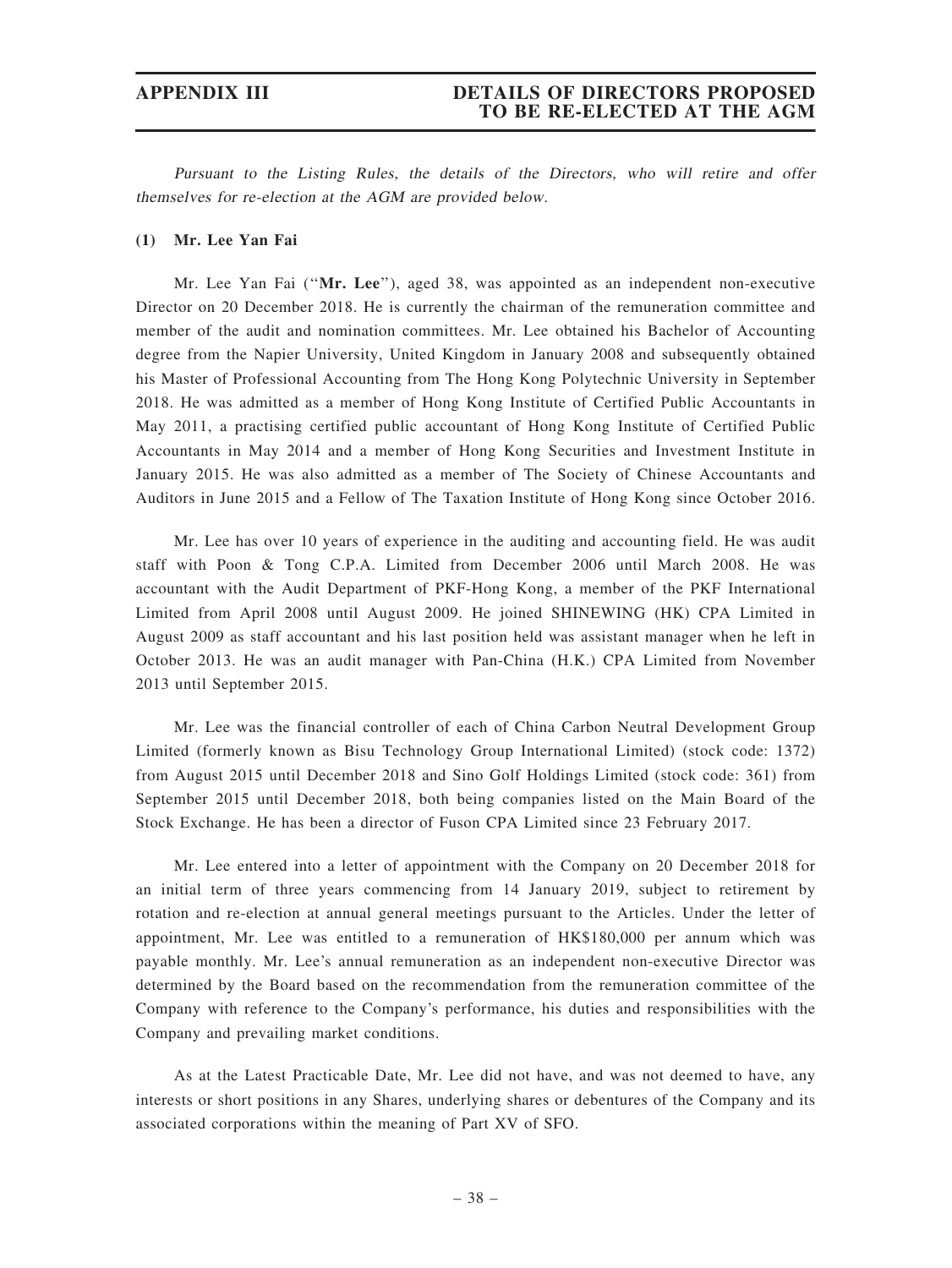Mr. Lee does not have any relationship with other Directors, senior management, substantial Shareholders or controlling Shareholders (within the meaning of the Listing Rules). Save as disclosed above, Mr. Lee does not hold any other directorship in public companies the securities of which are listed on any securities market in Hong Kong or overseas in the last three years or any other position with the Company and other members of the Group or other major appointments and professional qualifications.

Mr. Lee has provided an annual written confirmation of independence pursuant to the independence guidelines set out in Rule 3.13 of the Listing Rules. The Board is of the view that Mr. Lee meets the guidelines for assessing independence set out in Rules 3.13 of the Listing Rules, and is independent. Mr. Lee possesses extensive experience in commercial and financial expertise, and has demonstrated his ability to provide an independent view to the Company's affairs during his tenure in office. The Company considers the diversity of Board members in several aspects, including but not limited to gender, age, educational background, professional experience, skills and knowledge. The determination of Board members is based on the value of the candidate and the contribution that the candidate can make to the Board. The Board is of the view that Mr. Lee will continue to bring further contribution, as well as independent and objective perspective to the Company's affairs.

Save as disclosed above, there is no further information relating to Mr. Lee that is required to be disclosed pursuant to any of the requirements of Rule  $13.51(2)(h)$  to  $13.51(2)(v)$  of the Listing Rules and there is no other matter in relation to the re-election of Mr. Lee which needs to be brought to the attention of the Shareholders.

### (2) Mr. Chew Keat Yeow (Zhou Jieyao)

Mr. Chew Keat Yeow (Zhou Jieyao) ("Mr. Chew"), aged 49, was appointed as an independent non-executive Director on 20 December 2018. He is currently the chairman of the nomination committee and member of the remuneration and audit committees of our Company. Mr. Chew obtained his Bachelor in Engineering degree from the National University of Singapore in July 1998 and subsequently obtained his Master of Business Administration from the National University of Singapore in April 2004. He went on to obtain professional qualifications, namely, Project Management Professional (PMP) in June 2010, Information Technology Infrastructure Library (ITIL) Expert in August 2012 and Certified Chief Information Security Officer in October 2017.

Mr. Chew has over 10 years of experience in the information technology field. He has been a general manager of OxPay SG Pte Ltd (formerly known as Mobile Credit Payment Pte Ltd), a payment technology and merchant service company, since April 2020 and was its chief technology officer from 2012 until 2017. Prior to that, he was business support manager for Orange Business Services, a global telecommunication operator and information technology services company, from 2009 until 2012.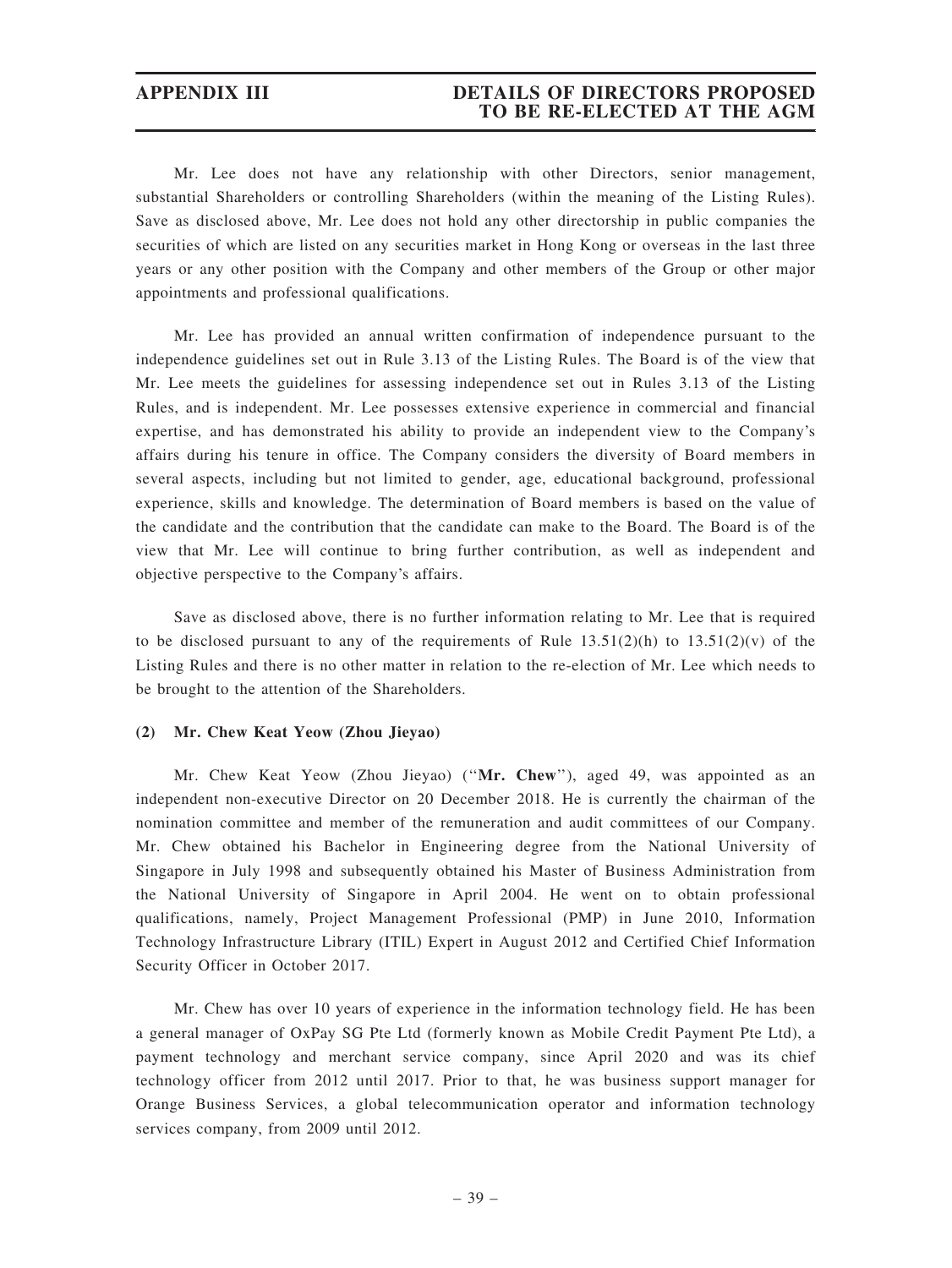### APPENDIX III DETAILS OF DIRECTORS PROPOSED TO BE RE-ELECTED AT THE AGM

Mr. Chew entered into a letter of appointment with the Company on 20 December 2018 for an initial term of three years commencing from 14 January 2019, subject to retirement by rotation and re-election at annual general meetings pursuant to the Articles. Under the letter of appointment, Mr. Chew was entitled to a remuneration of HK\$180,000 (or its equivalent in other currency) per annum which was payable monthly. Mr. Chew's annual remuneration as an independent non-executive Director was determined by the Board based on the recommendation from the remuneration committee of the Company with reference to the Company's performance, his duties and responsibilities with the Company and prevailing market conditions.

As at the Latest Practicable Date, Mr. Chew did not have, and was not deemed to have, any interests or short positions in any Shares, underlying shares or debentures of the Company and its associated corporations within the meaning of Part XV of SFO.

Mr. Chew does not have any relationship with other Directors, senior management, substantial Shareholders or controlling Shareholders (within the meaning of the Listing Rules). Save as disclosed above, Mr. Chew does not hold any other directorship in public companies the securities of which are listed on any securities market in Hong Kong or overseas in the last three years or any other position with the Company and other members of the Group or other major appointments and professional qualifications.

Mr. Chew has provided an annual written confirmation of independence pursuant to the independence guidelines set out in Rule 3.13 of the Listing Rules. The Board is of the view that Mr. Chew meets the guidelines for assessing independence set out in Rules 3.13 of the Listing Rules, and is independent. Mr. Chew possesses extensive experience in information technology expertise, and has demonstrated his ability to provide an independent view to the Company's affairs during his tenure in office. The Company considers the diversity of Board members in several aspects, including but not limited to gender, age, educational background, professional experience, skills and knowledge. The determination of Board members is based on the value of the candidate and the contribution that the candidate can make to the Board. The Board is of the view that Mr. Chew will continue to bring further contribution, as well as independent and objective perspective to the Company's affairs.

Mr. Chew was previously a director of In59 Pte. Ltd., which was incorporated on 14 August 2004 in Singapore, prior to its dissolution. Due to cessation of business, In59 Pte. Ltd. was struck off on 5 April 2018. The aforesaid company was solvent at the date of dissolution and Mr. Chew confirmed that there was no misconduct on the part of the director of In59 Pte. Ltd. Leading to the striking off of the company.

Save as disclosed above, there is no further information relating to Mr. Chew that is required to be disclosed pursuant to any of the requirements of Rule  $13.51(2)(h)$  to  $13.51(2)(v)$  of the Listing Rules and there is no other matter in relation to the re-election of Mr. Chew which needs to be brought to the attention of the Shareholders.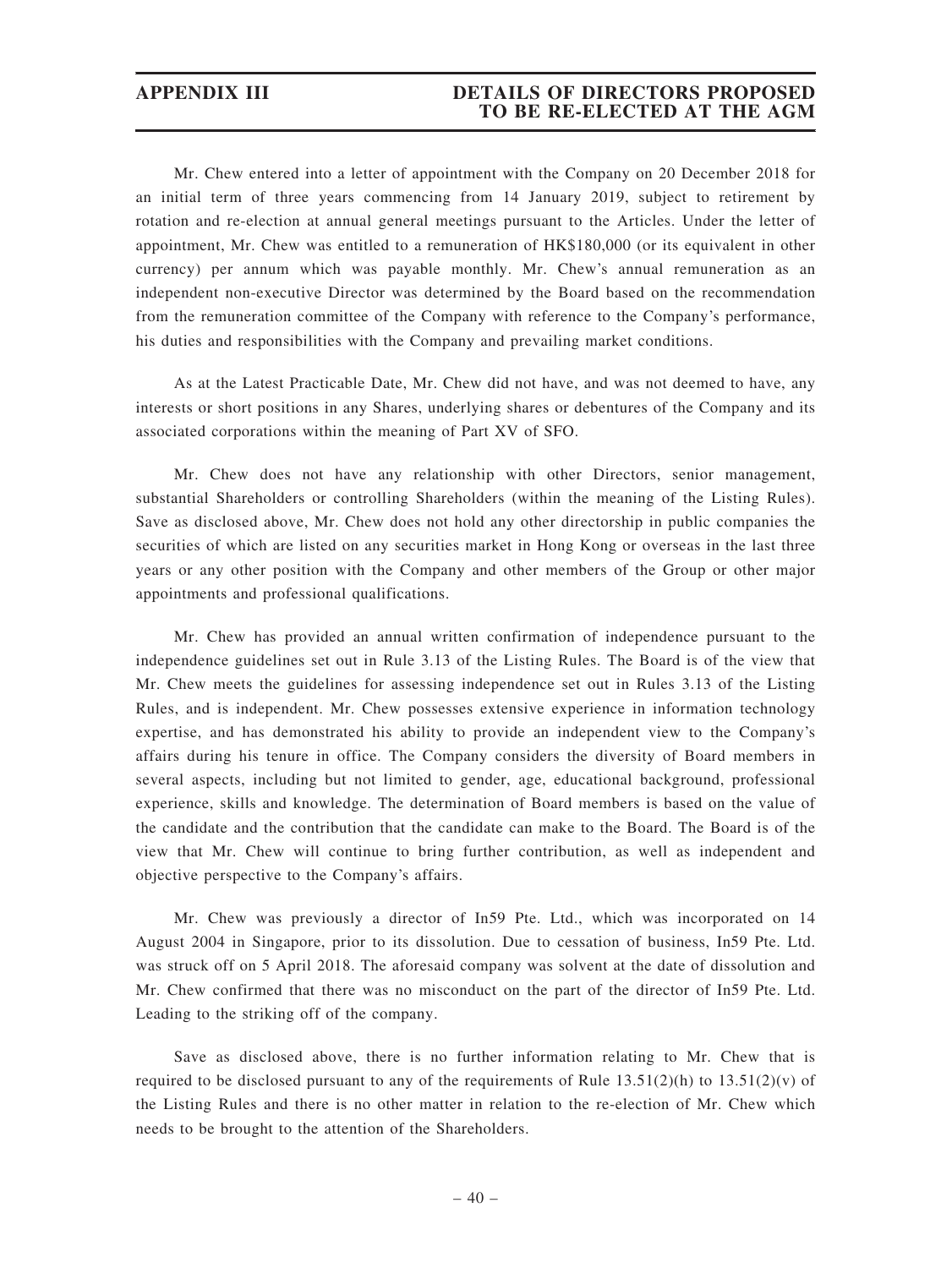### (3) Ms. Lim Seow Yen

Ms. Lim Seow Yen (''Ms. Sandy Lim''), aged 66, was appointed as a Director on 19 April 2018. She was re-designated as an executive Director and appointed as the chairlady of the Board on 5 July 2018. Ms. Sandy Lim is also a director of various subsidiaries of the Group. Ms. Sandy Lim has over 30 years of experience in the snacks industry. Ms. Sandy's core responsibilities lie in operations activities of the Group including procurement where she sources and plans the supply of raw materials as well as maintains close working relationship with suppliers, finance and administration.

Ms. Sandy Lim entered into a service agreement with the Company on 20 December 2018 for an initial term of three years commencing from 14 January 2019, subject to retirement by rotation and re-election at annual general meetings pursuant to the Articles. Under the service agreement, Ms. Sandy Lim was entitled to (i) a remuneration of S\$460,000 per annum which was payable monthly and (ii) discretionary bonus in respect of her service as an executive Director. Ms. Sandy Lim's annual remuneration as executive Director was determined by the Board based on the recommendation from the remuneration committee of the Company with reference to the Company's performance, her duties and responsibilities with the Company and prevailing market conditions. For the year ending 31 December 2021, Ms. Sandy Lim's annual remuneration has been revised to S\$550,000, which had been approved by the remuneration committee and the Board.

Ms. Sandy Lim did not have any current or past directorship in any listed companies in the last three years prior to the Latest Practicable Date. Ms. Sandy Lim is the sibling of Mr. Lim Fung Yee and Mr. Lim Fung Chor, both being executive Directors of the Company. Ms. Sandy Lim is the spouse of Mr. Loo Soon Hock James and the mother of Mr. Loo Yong Keong Terence, both being members of the senior management of the Group.

As at the Latest Practicable Date, SWL Limited (''SWL'') is interested in 750,000,000 Shares, representing 75% of the issued share capital of the Company. The issued share capital of SWL is legally and beneficially owned as to as to 24.5% by Mdm. Han Yew Lang, 24.5% by Ms. Sandy Lim, 24.5% by Mr. Lim Fung Yee, 24.5% by Mr. Lim Fung Chor, 1.0% by Mr. Loo Soon Hock James and 1.0% by Ms. Ong Liow Wah, who are family members. Ms. Sandy Lim is deemed to be interested in the Shares in which SWL is interested in under Part XV of the SFO. Save as disclosed above, Ms. Sandy Lim does not have, and is not deemed to have, any interests or short positions in any Shares, underlying shares or debentures of the Company and its associated corporations within the meaning of Part XV of SFO.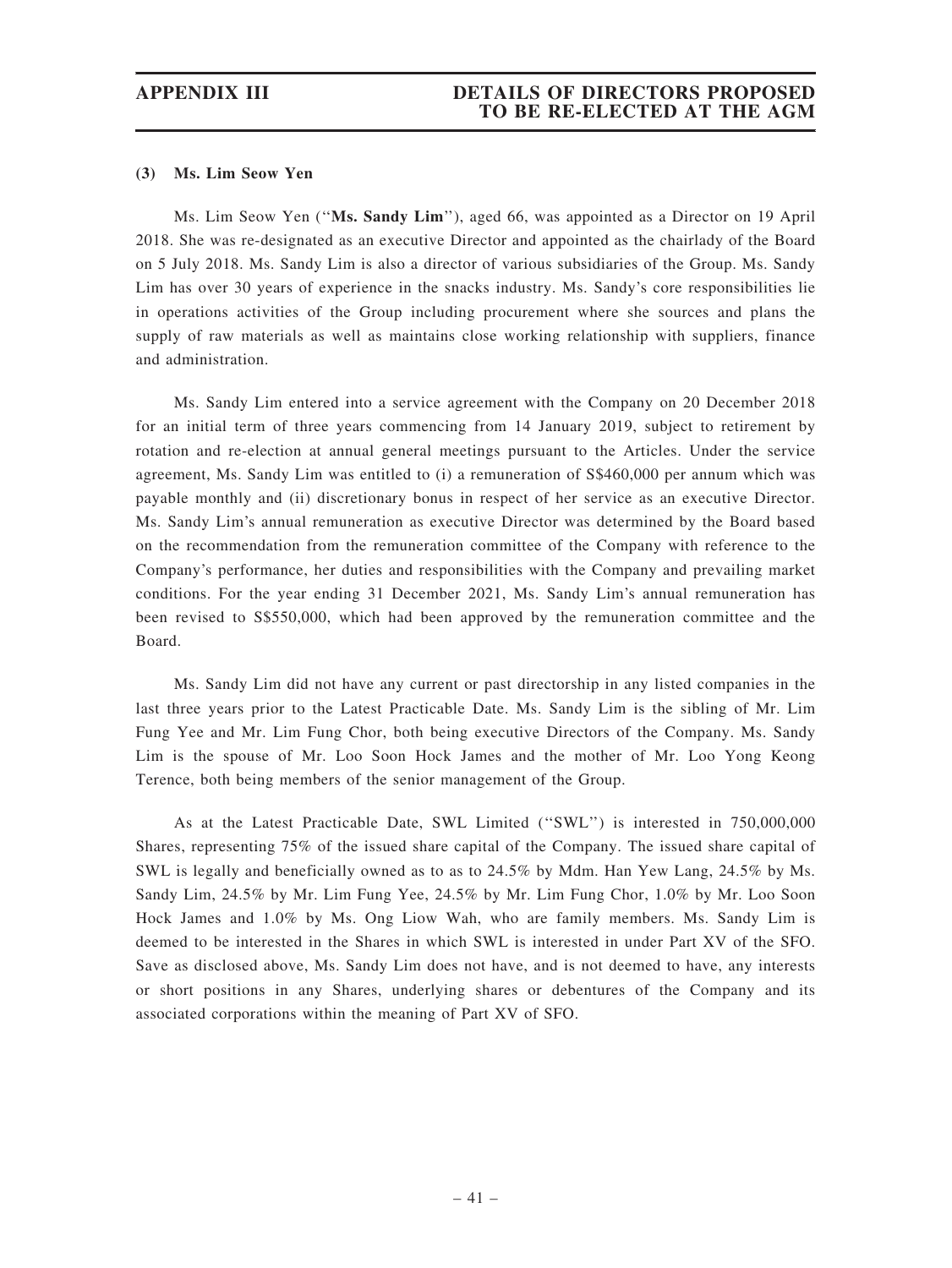# APPENDIX III DETAILS OF DIRECTORS PROPOSED TO BE RE-ELECTED AT THE AGM

Save as disclosed above, Ms. Sandy Lim does not have any relationship with other Directors, senior management, substantial Shareholders or controlling Shareholders (within the meaning of the Listing Rules). Ms. Sandy Lim does not hold any other directorship in public companies the securities of which are listed on any securities market in Hong Kong or overseas in the last three years or any other position with the Company and other members of the Group or other major appointments and professional qualifications.

Ms. Sandy Lim was previously a director of Ta-Min International Marketing Pte. Ltd., which was incorporated on 24 April 1993 in Singapore, prior to its dissolution. Due to cessation of business, Ta-Min International Marketing Pte. Ltd. was struck off on 7 August 2009. The aforesaid company was solvent at the date of dissolution and Ms. Sandy Lim confirmed that there was no misconduct on the part of the directors of Ta-Min International Marketing Pte. Ltd. leading to the striking off of the company.

Save as disclosed above, there is no further information relating to Ms. Sandy Lim that is required to be disclosed pursuant to any of the requirements of Rule  $13.51(2)(h)$  to  $13.51(2)(v)$  of the Listing Rules and there is no other matter in relation to the re-election of Ms. Sandy Lim which needs to be brought to the attention of the Shareholders.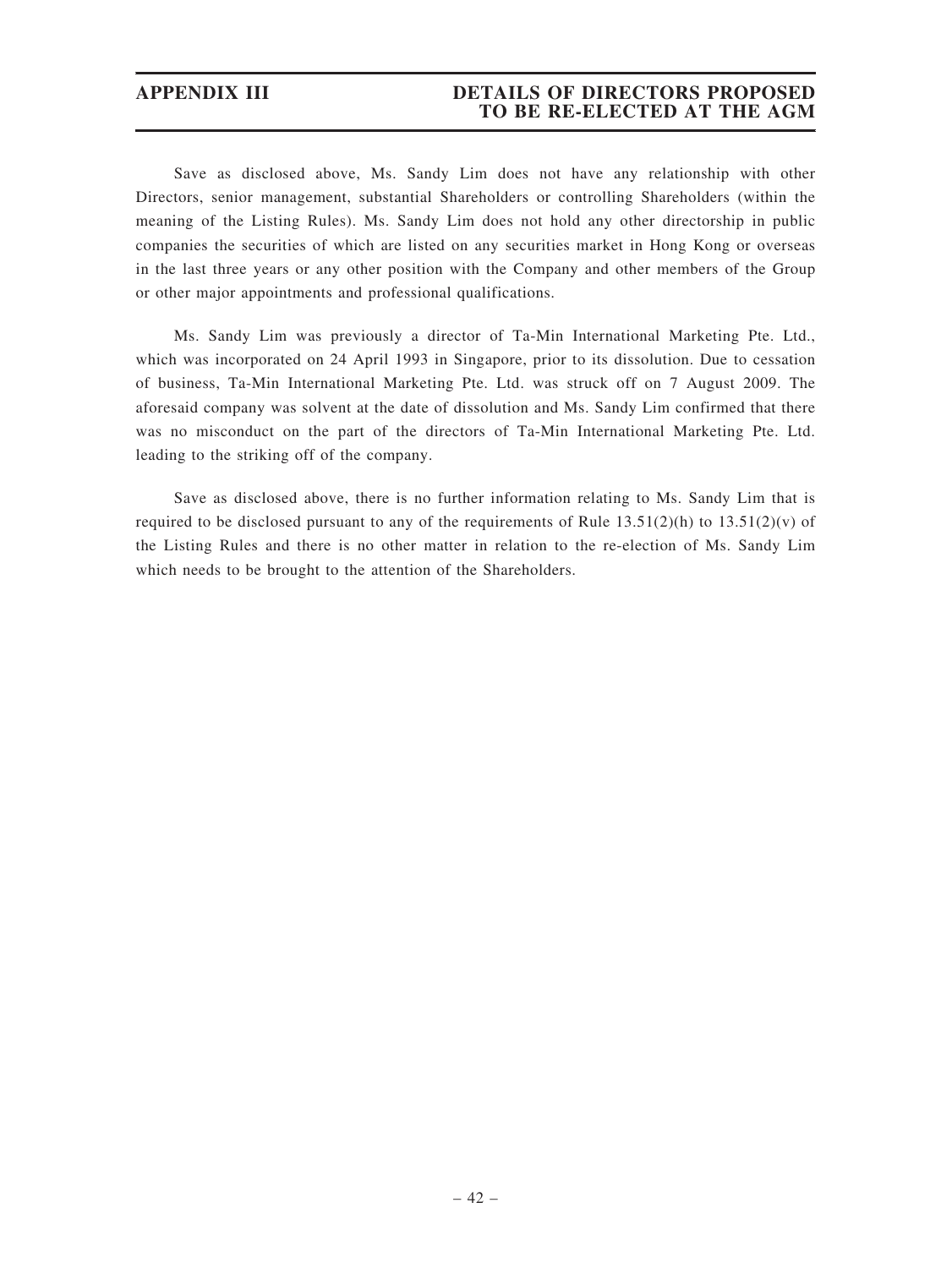# **TS WONDERS HOLDING LIMITED**

(Incorporated in the Cayman Islands with limited liability) **(Stock Code: 1767)**

NOTICE IS HEREBY GIVEN that the annual general meeting (the "AGM") of TS Wonders Holding Limited (the "Company") will be held at 255 Pandan Loop, Singapore 128433 on Monday, 30 May 2022 at 10:00 a.m. to consider and if thought fit, transact the following resolutions of the Company:

### ORDINARY RESOLUTIONS

- 1. To receive and consider the audited consolidated financial statements and the reports of the directors (" $\text{Directory}(s)$ ") of the Company and the auditors of the Company for the year ended 31 December 2021.
- 2. (a) To re-elect Mr. Lee Yan Fai as an independent non-executive Director;
	- (b) To re-elect Mr. Chew Keat Yeow (Zhou Jieyao) as an independent non-executive Director;
	- (c) To re-elect Ms. Lim Seow Yen as an executive Director; and
	- (d) To authorise the board of Directors (the ''Board'') to fix the Directors' remuneration.
- 3. To re-appoint Deloitte & Touche LLP as auditors of the Company and to authorise the Board to fix the auditor's remuneration.
- 4. To consider and, if thought fit, pass with or without amendments, the following resolution as an ordinary resolution:

### ''THAT:

(a) subject to paragraph (c) of this resolution, pursuant to the Rules (the ''Listing Rules'') Governing the Listing of Securities on The Stock Exchange of Hong Kong Limited (the ''Stock Exchange''), the exercise by the Directors during the Relevant Period (as defined below) of all the powers of the Company to allot, issue and deal with (otherwise than by way of Rights Issue (as defined below) or pursuant to the exercise of options granted under any of the Company's share option schemes or any scrip dividend scheme or similar arrangements providing for the allotment of shares in lieu of the whole or part of a dividend on shares of the Company pursuant to the articles of association (the ''Articles'') of the Company from time to time) additional shares in the share capital of the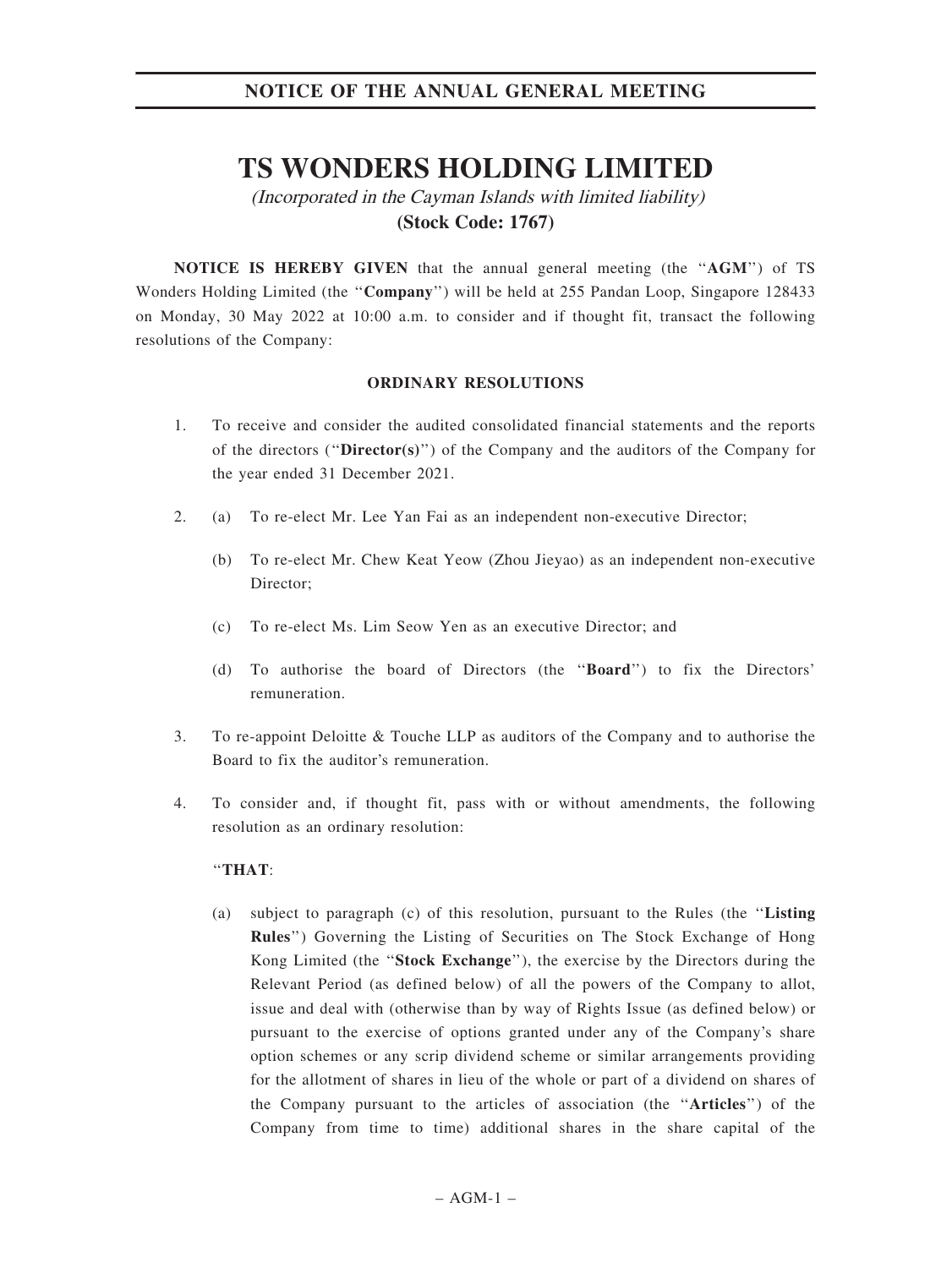Company and to make or grant any offers, agreements and options which would or might require the exercise of such powers, be and is hereby generally and unconditionally approved;

- (b) the approval in paragraph (a) of this resolution shall be in addition to any other authorisation given to the Directors and shall authorise the Directors during the Relevant Period to make or grant any offers, agreements and options which would or might require the exercise of such powers either during or after the end of the Relevant Period;
- (c) the total number of shares of the Company allotted, issued or dealt with or agreed conditionally or unconditionally to be allotted, issued or dealt with (whether pursuant to options or otherwise) by the Directors pursuant to the approval in paragraph (a) of this resolution, otherwise than pursuant to:
	- (i) a Rights Issue (as defined below); or
	- (ii) the grant or exercise of any option under any share option scheme of the Company or any other option, scheme or similar arrangement for the time being adopted for the grant or issue to employee, director, advisor or business consultant of the Company and/or any of its subsidiaries of shares in the Company or rights to acquire shares in the Company; or
	- (iii) any scrip dividend or similar arrangement providing for the allotment of shares in lieu of the whole or part of a dividend on shares in the Company in accordance with the Articles in force from time to time; or
	- (iv) any issue of shares in the Company upon the exercise of rights of subscription or conversion under the terms of any warrants or convertible bonds issued by the Company or any securities which carry rights to subscribe for or are convertible into shares in the Company shall not exceed 20% of the total number of issued shares of the Company in issue on the date of the passing of this resolution,

and the authority pursuant to paragraph (a) of this resolution shall be limited accordingly; and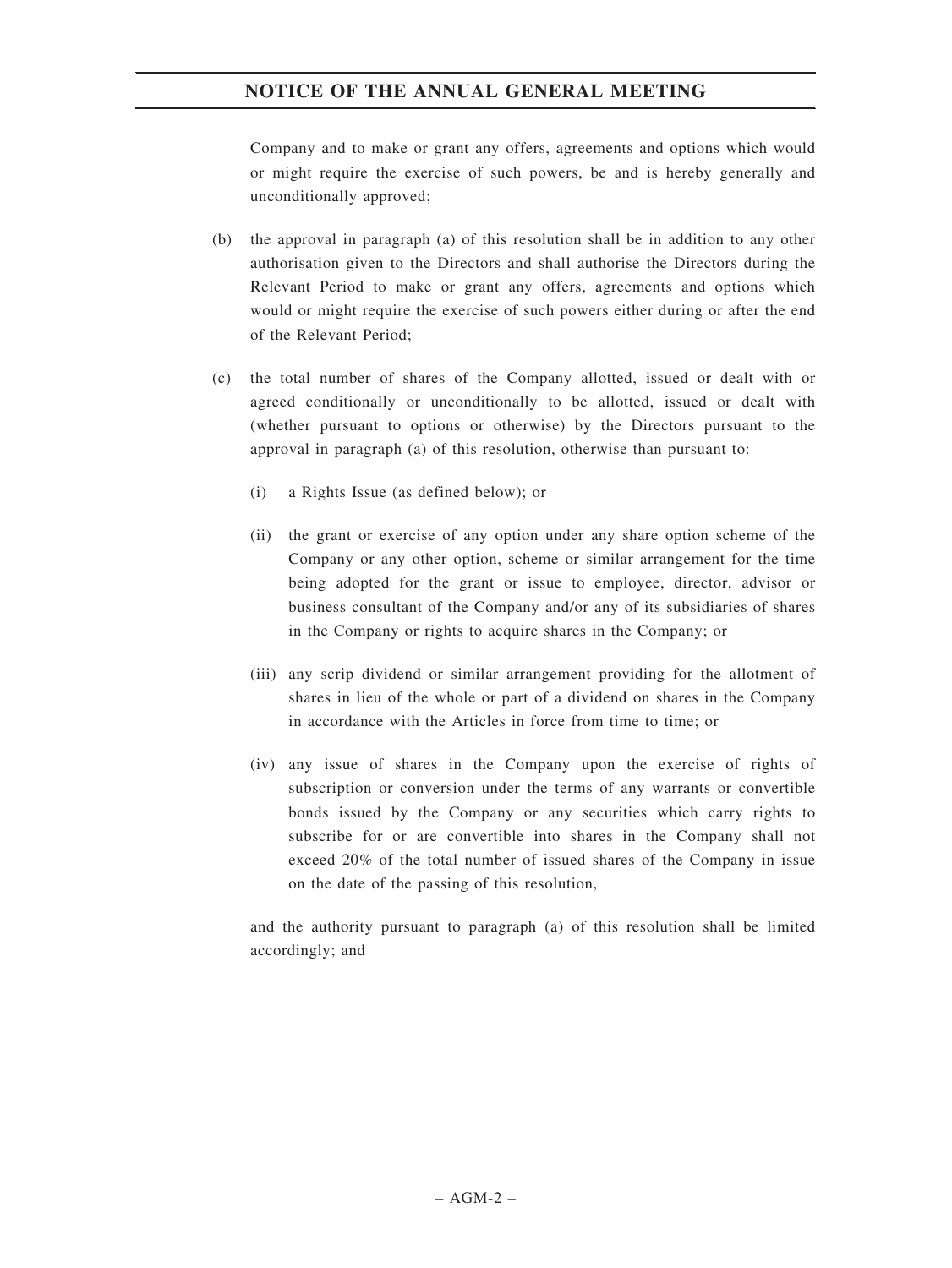(d) for the purposes of this resolution,

''Relevant Period'' means the period from the passing of this resolution until whichever is the earliest of:

- (i) the conclusion of the next annual general meeting of the Company;
- (ii) the expiration of the period within which the next annual general meeting of the Company is required by the Articles or any applicable laws of the Cayman Islands to be held; or
- (iii) the passing of an ordinary resolution by the shareholders of the Company in general meeting revoking or varying the authority given to the Directors by this resolution;

"Rights Issue" means the offer of shares in the Company or offer or issue of warrants, options or other securities giving rights to subscribe for shares open for a period fixed by the Directors to holders of shares in the Company on the register on a fixed record date in proportion to their then holdings of such shares (subject to such exclusions or other arrangements as the Directors may deem necessary for expedient in relation to fractional entitlements, or having regard to any restrictions or obligations under the laws of, or the requirements of, or the expense or delay which may be involved in determining the existence or extent of any restrictions or obligations under the laws of, or the requirements of, any jurisdiction applicable to the Company, or any recognised regulatory body or any stock exchange in any territory applicable to the Company).''

5. To consider and, if thought fit, pass with or without amendments, the following resolution as an ordinary resolution:

### ''THAT:

(a) subject to paragraph (b) of this resolution, the exercise by the Directors during the Relevant Period (as defined in resolution no. 4(d) set out in the notice) of all powers of the Company to repurchase the issued shares of the Company on the Stock Exchange or any other stock exchange on which shares in the capital of the Company may be listed and which is recognised by the Securities and Futures Commission of Hong Kong and the Stock Exchange for this purpose, subject to and in accordance with all applicable laws and the requirements of the Listing Rules or any other stock exchange as amended from time to time, be and is hereby generally and unconditionally approved; and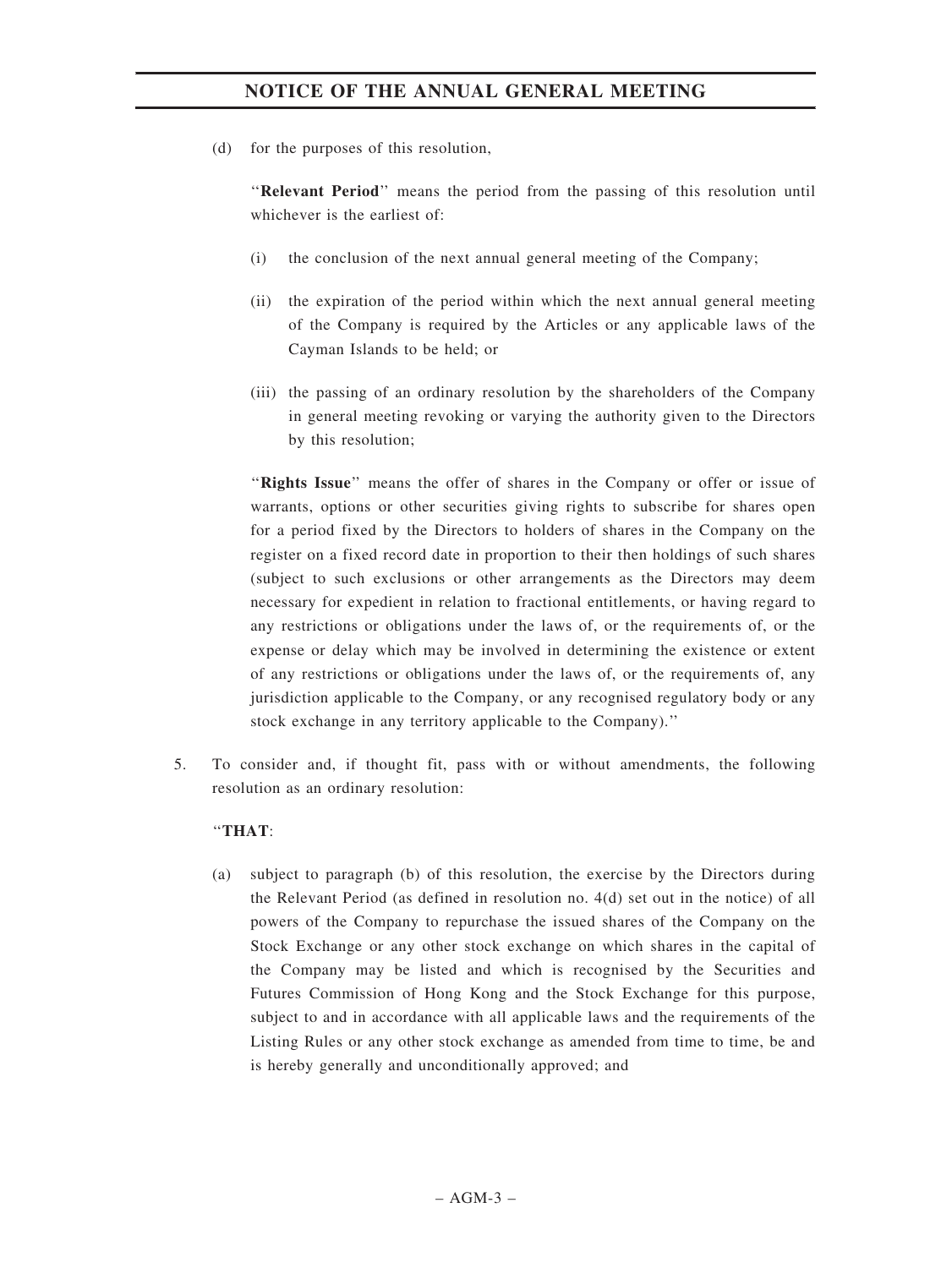- (b) the total number of shares of the Company which the Company is authorised to repurchase pursuant to the approval in paragraph (a) of this resolution during the Relevant Period shall not exceed 10% of the total number of issued shares of the Company at the date of the passing of this resolution, and the said approval shall be limited accordingly.''
- 6. To consider and, if thought fit, pass with or without amendments, the following resolution as an ordinary resolution:

''THAT conditional upon the passing of the resolutions nos. 4 and 5 above, the general mandate granted to the Directors and for the time being in force to exercise the powers of the Company to allot, issue and deal with shares of the Company pursuant to resolution no. 4 above be and is hereby extended by the addition thereto the number of shares of the Company repurchased by the Company under the authority granted pursuant to resolution no. 5 above.''

### SPECIAL RESOLUTION

7. To consider as special business, if thought fit, passing with or without amendments, the following resolution as a special resolution:

''THAT the proposed amendments to the articles of association of the Company (the ''Existing Articles''), the details of which are set out in Appendix II to the circular of the Company dated 26 April 2022 (the ''Circular''), be approved, and the second amended and restated articles of association being tabled before the meeting and initialed by the chairman of the meeting for the purpose of identification, (the ''New Articles''), which contains all the proposed amendments mentioned in the Circular, be approved and adopted in substitution for and to the exclusion of the Existing Articles with immediate effect and that the Directors, secretary and registered office provider of the Company be and are hereby authorised to do all things necessary to give effect and implement the adoption of the New Articles and the reprint of the New Articles adopting all of the amendments, including without limitation, attending to the necessary filings with the Registrar of Companies in the Cayman Islands and Hong Kong.''

> By order of the Board TS Wonders Holding Limited Lim Seow Yen Chairlady and Executive Director

Hong Kong, 26 April 2022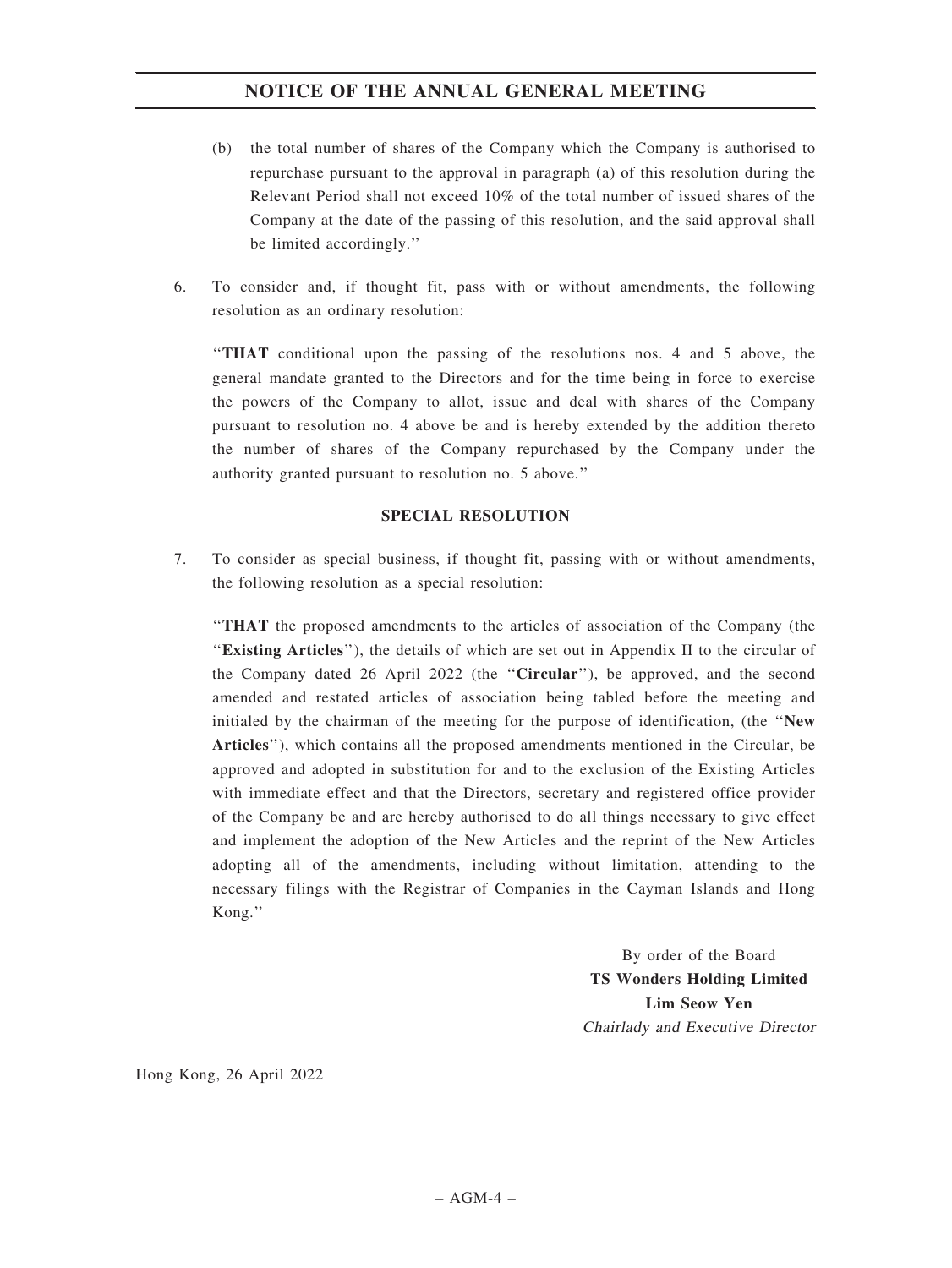Registered office: Windward 3 Regatta Office Park PO Box 1350 Grand Cayman KY1-1108 Cayman Islands

Headquarters and principal place of business: 255 Pandan Loop Singapore 128433

Principal place of business in Hong Kong: Room 901, 9th Floor Prosperity Tower 39 Queen's Road Central Central, Hong Kong

### Notes:

- (a) Any member of the Company entitled to attend and vote at the above meeting is entitled to appoint a proxy to attend and vote instead of him/her/it. A proxy need not be a member of the Company. A member who is the holder of two or more shares may appoint more than one proxy to represent him/her/it to attend and vote on his/her/its behalf. If more than one proxy is so appointed, the appointment shall specify the number and class of shares in respect of which each such proxy is so appointed. In light of the spreading of the COVID-19 pandemic, members are recommended to appoint the chairman of the AGM as proxy to exercise the right to vote at the AGM in accordance with the members' instructions by completing and returning the form of proxy.
- (b) In order to be valid, a form of proxy together with the power of attorney or other authority, if any, under which it is signed or a certified copy of that power or authority, must be deposited at the Company's branch share registrar and transfer office in Hong Kong, Tricor Investor Services Limited, at Level 54, Hopewell Centre, 183 Queen's Road East, Hong Kong, not less than 48 hours before the time appointed for the holding of the annual general meeting of the Company (i.e. no later than 10:00 a.m. on Saturday, 28 May 2022 (Hong Kong time)) or any adjournment of such meeting. Delivery of the form of proxy shall not preclude a member of the Company from attending and voting in person at the meeting and, in such event, the form of proxy shall be deemed to be revoked.
- (c) For determining the entitlement to attend and vote at the above meeting, the register of members of the Company will be closed from Wednesday, 25 May 2022 to Monday, 30 May 2022 (both dates inclusive), during which period no transfer of shares will be registered. In order to be eligible to attend and vote at the above meeting, unregistered holders of shares should ensure that all share transfer documents accompanied by the relevant share certificates must be lodged with the Company's branch share registrar and transfer office in Hong Kong, Tricor Investor Services Limited, at Level 54, Hopewell Centre, 183 Queen's Road East, Hong Kong, for registration not later than 4:30 p.m. on Tuesday, 24 May 2022.
- (d) In the case of joint holders of a share, any one of such joint holders may vote, either in person or by proxy, in respect of such share as if he/she were solely entitled thereto to, but if more than one of such joint holders are present at the above meeting, the vote of the senior who tenders a vote, whether in person or by proxy, shall be accepted to the exclusion of the votes of the other joint holders. For this purpose, seniority shall be determined by the order in which the names stand in the register of members of the Company in respect of the joint holding.